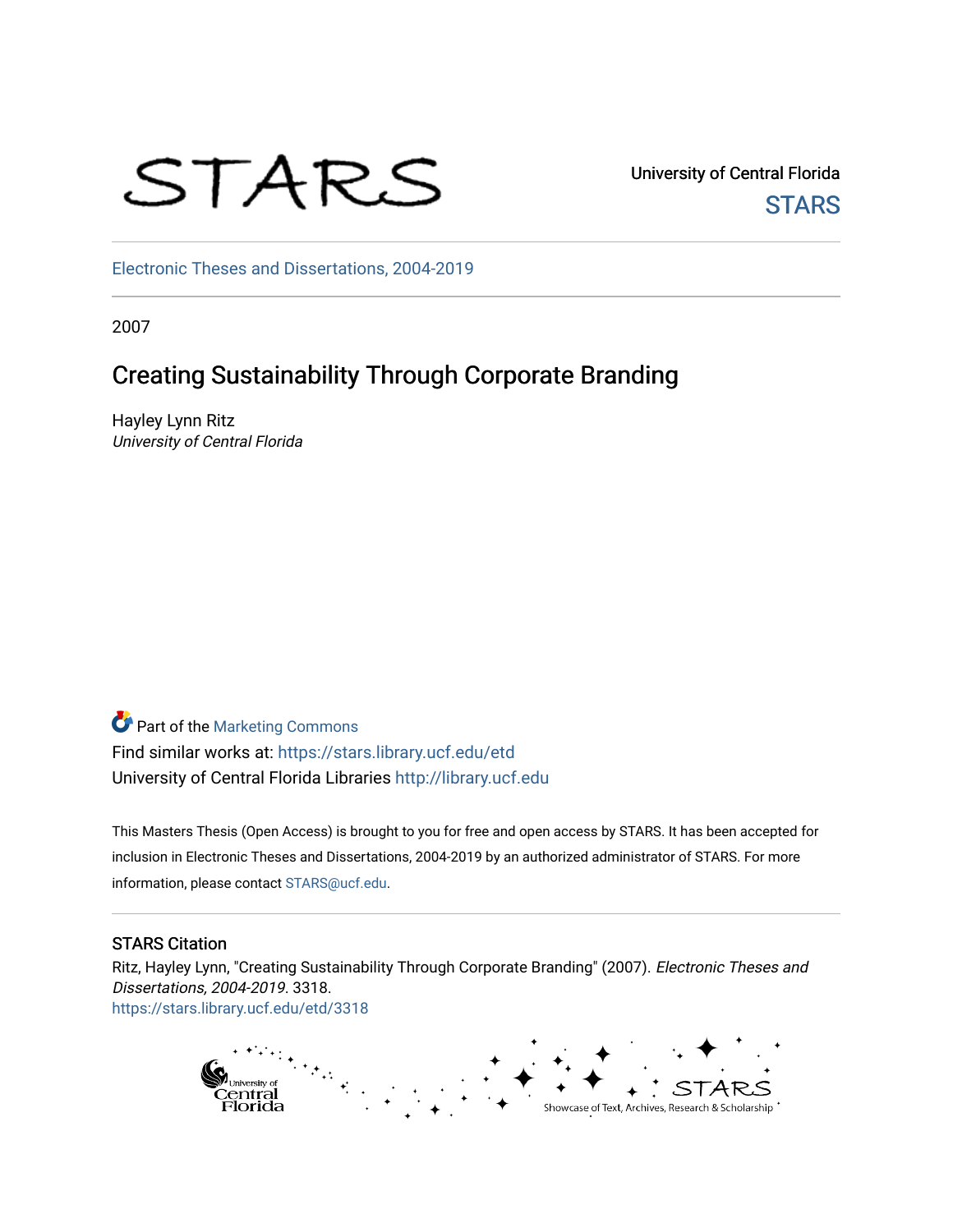# CREATING SUSTAINABILITY THROUGH CORPORATE BRANDING

by

# HAYLEY LYNN RITZ B.A. University of Central Florida, 2001

A thesis submitted in partial fulfillment of the requirements for the degree of Master of Arts in the Department of English in the College of Arts and Humanities at the University of Central Florida Orlando, Florida

> Fall Term 2007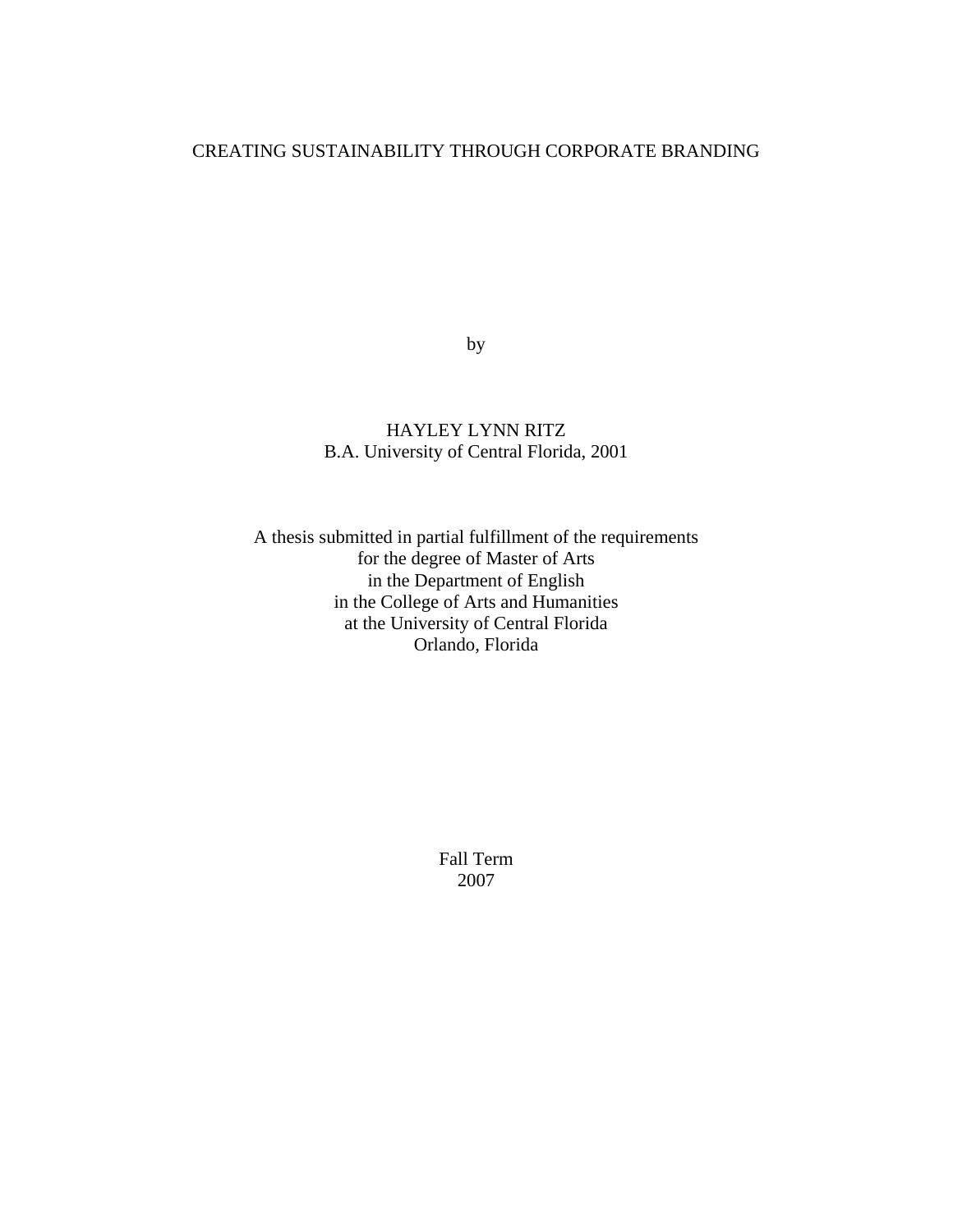© 2007 Hayley Lynn Ritz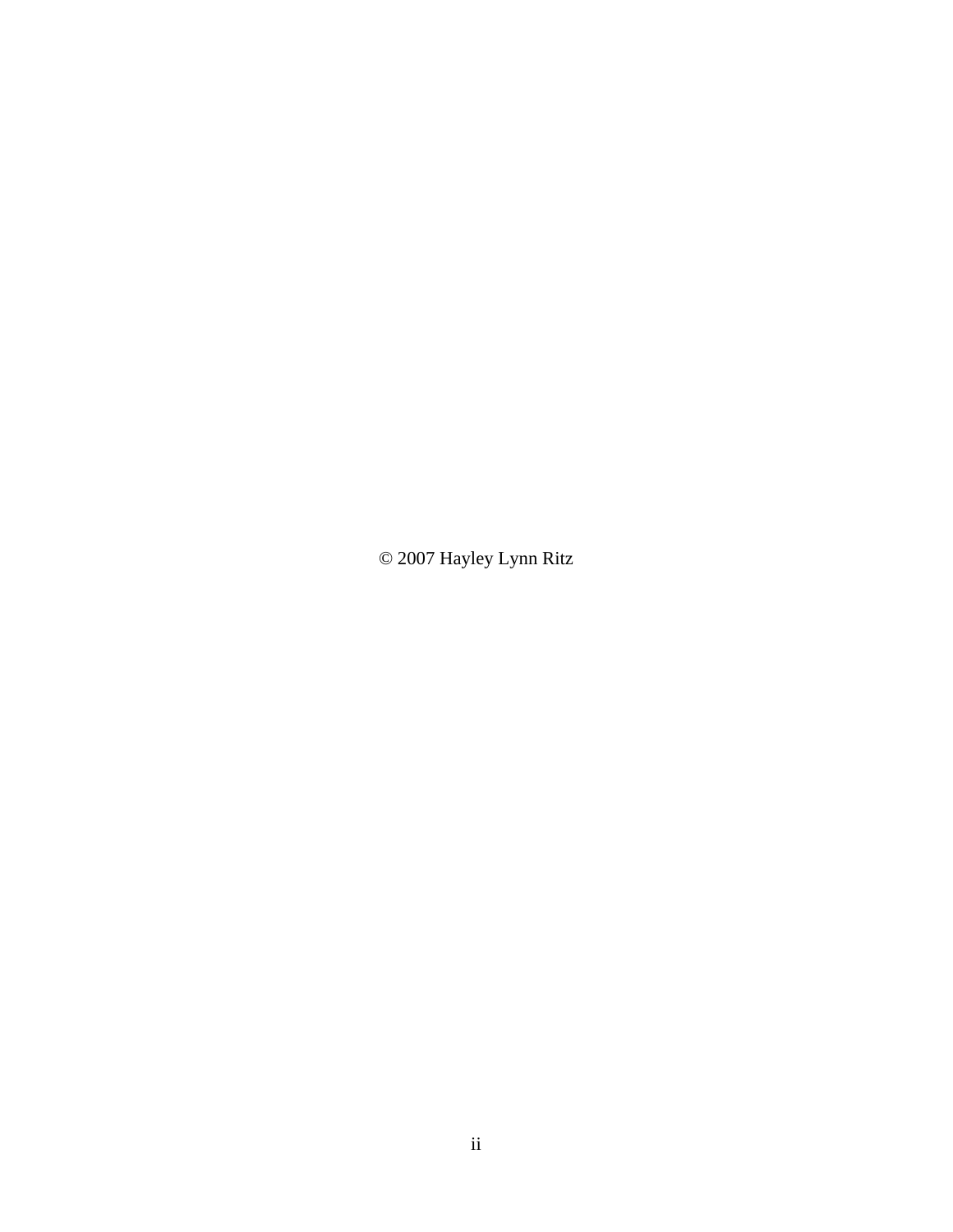# **ABSTRACT**

This thesis provides a thorough definition of corporate branding, including its benefits when used as a strategic marketing tool. There are many who believe that the logo of a corporation is its brand. However, the logo is only one interpretation of the brand. The brand is the corporation's ethos. It is the fundamental character or spirit of the corporation. It is an expression of who the corporation is. It is the essence that links the corporation's product or service with its consumer through loyalty and emotional attachments.

Corporations use various processes and methodologies when they begin to create and enhance their corporate brand. Corporations must define their corporate personality, build recognition, standardize, and fulfill brand promises. There are also obstacles and challenges that corporations face in their endeavor to implement a branding guideline, and the chance of overcoming them without defined leadership is unrealistic.

This study focuses specifically on existing literature about corporate branding and cites case study examples to show what makes the best brands successful and where failing brands could have been more successful. The study concludes by providing insight into the future for corporate branding and offering suggestions for technical communication professionals who find themselves a part of the brand building and defining process. There are various rules to branding and traits that are common to every top brand in the world. By instilling its brand with such traits, and following certain processes with focus, passion, and persistence, and most of all a long-term commitment to the brand, a corporation will find its brand among the most recognized brands in the world.

iii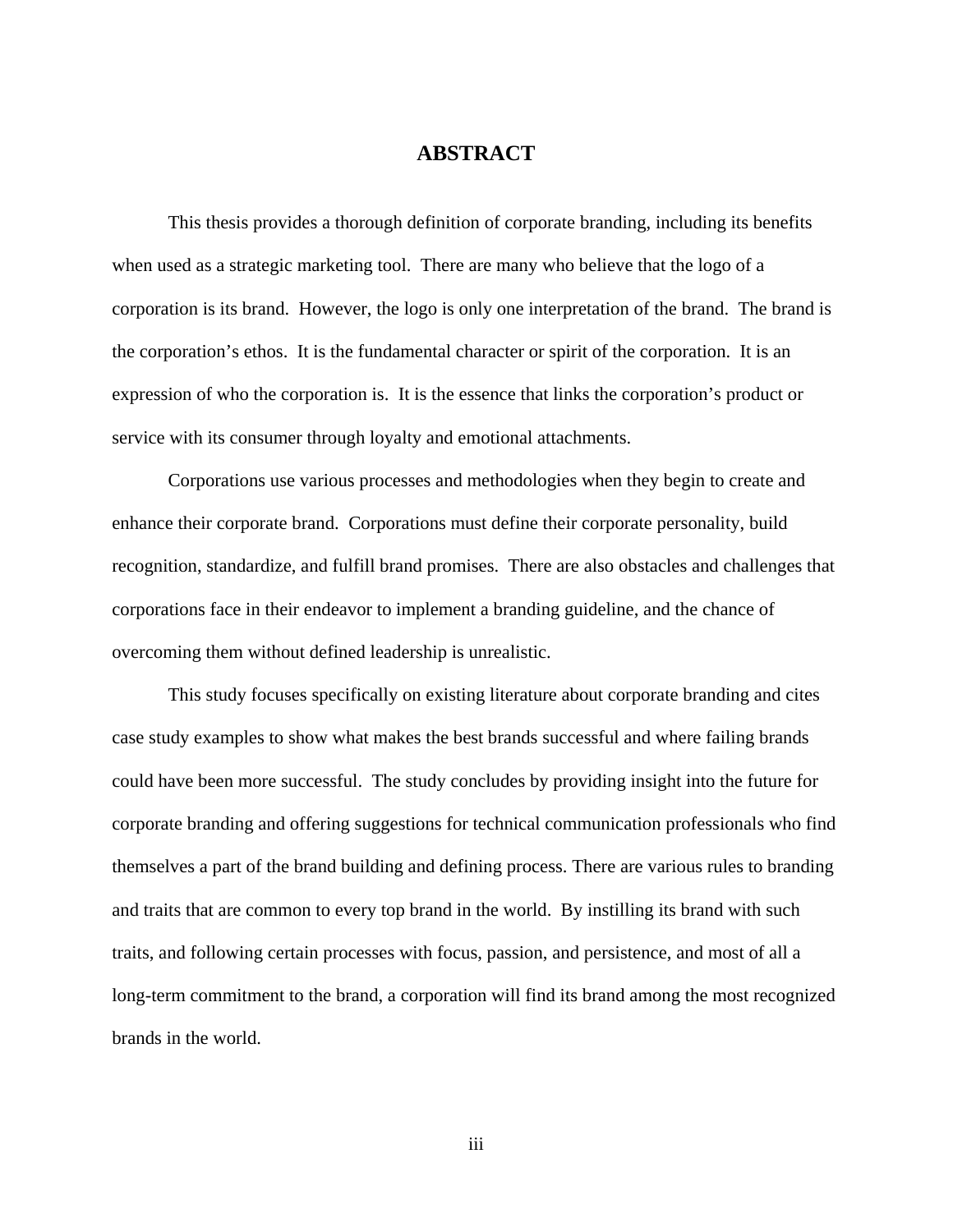This thesis is dedicated to Jennifer, Heller, and Nicholas—my three jellyfish.

When you fall off the rock, remember to always jump back on.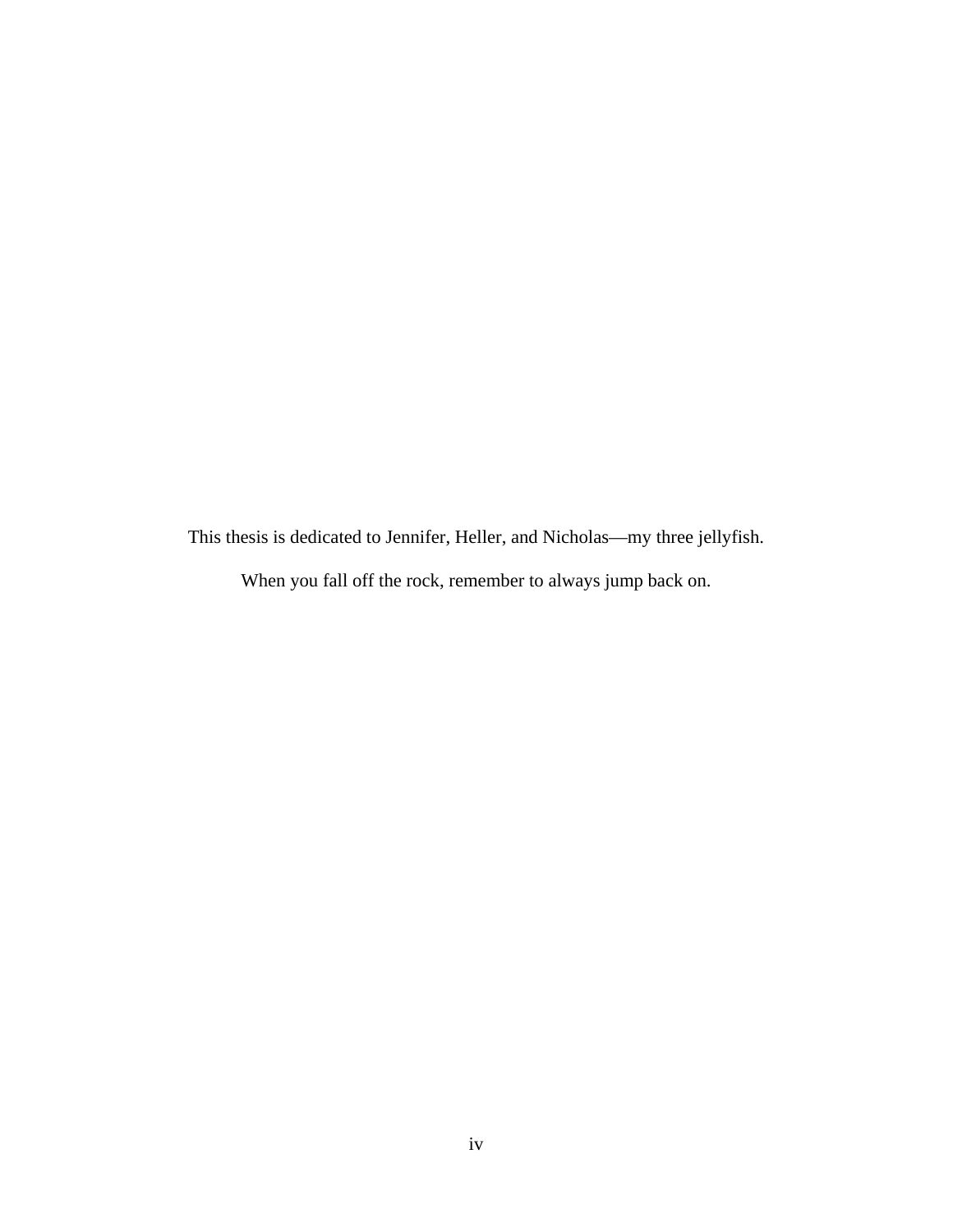# **ACKNOWLEDGMENTS**

First and foremost, I want to give glory to God who makes the impossible become possible. Thank you for the obstacles you placed before me that ultimately make the reward even more gratifying.

I am indebted to my thesis director, Dr. Dan Jones, for the direction, insight, and timely encouragement he has provided throughout this endeavor. Thank you and my additional committee members, Dr. Melody Bowdon and Dr. Karla Kitalong, for your dedication to the final outcome of my work as well as for your previous instruction.

A special thank you goes to my grammar hotline, editor, and friend, Yana Keyzerman. When I grow up, I want to be as smart as you are.

I could not have survived the late nights of research and writing and early morning rises without the "Starbucks runs" provided lovingly by my husband, Ford Ritz. You have my gratitude and love.

To my "little thesis orphans," Jennifer, Heller, and Nicholas, thank you for your patience and love during the difficult times. You may not understand the importance of your contribution now, but I pray some day you will.

To my parents, Thomas and Debi Heller, and to my brother and sister, Tommy and Ashley Heller, in answer to your persistent questions, "When are you going to finish your degree?" the answer is now. Your prayers, encouragement, and love have been an inspiration.

Finally, to my friend Cindy Hesse, you have provided me with perspective, understanding, and encouragement over the years. Thank you for being there to talk me down off the ledge. Your friendship is one of my most valuable possessions. Thank you.

v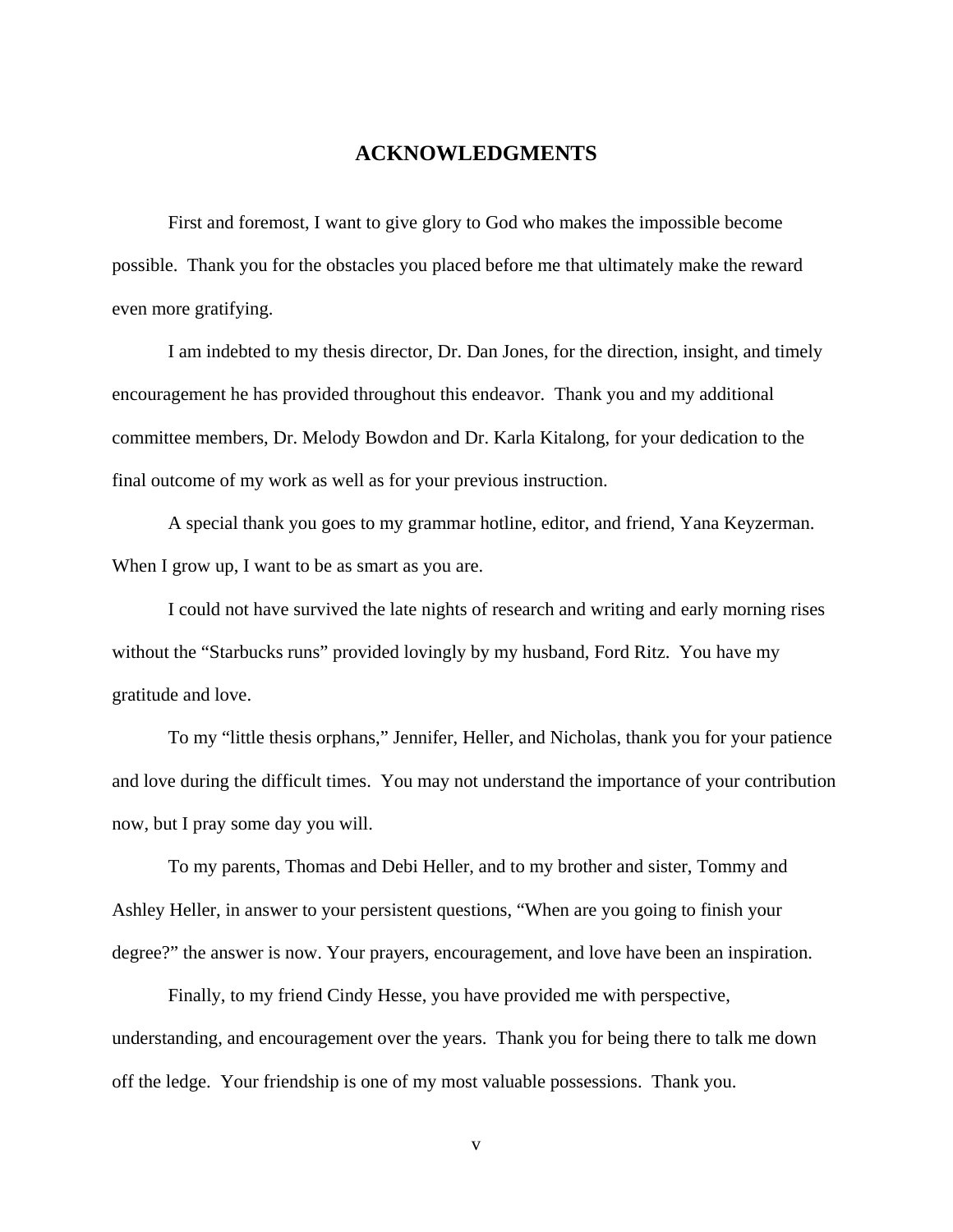# **TABLE OF CONTENTS**

| CHAPTER TWO: PROCESSES AND METHODOLOGIES: CRITICAL POINTS OF   |
|----------------------------------------------------------------|
|                                                                |
|                                                                |
|                                                                |
|                                                                |
|                                                                |
|                                                                |
|                                                                |
|                                                                |
| CHAPTER THREE: PROMOTING, MAINTAINING AND PROTECTING THE BRAND |
|                                                                |
|                                                                |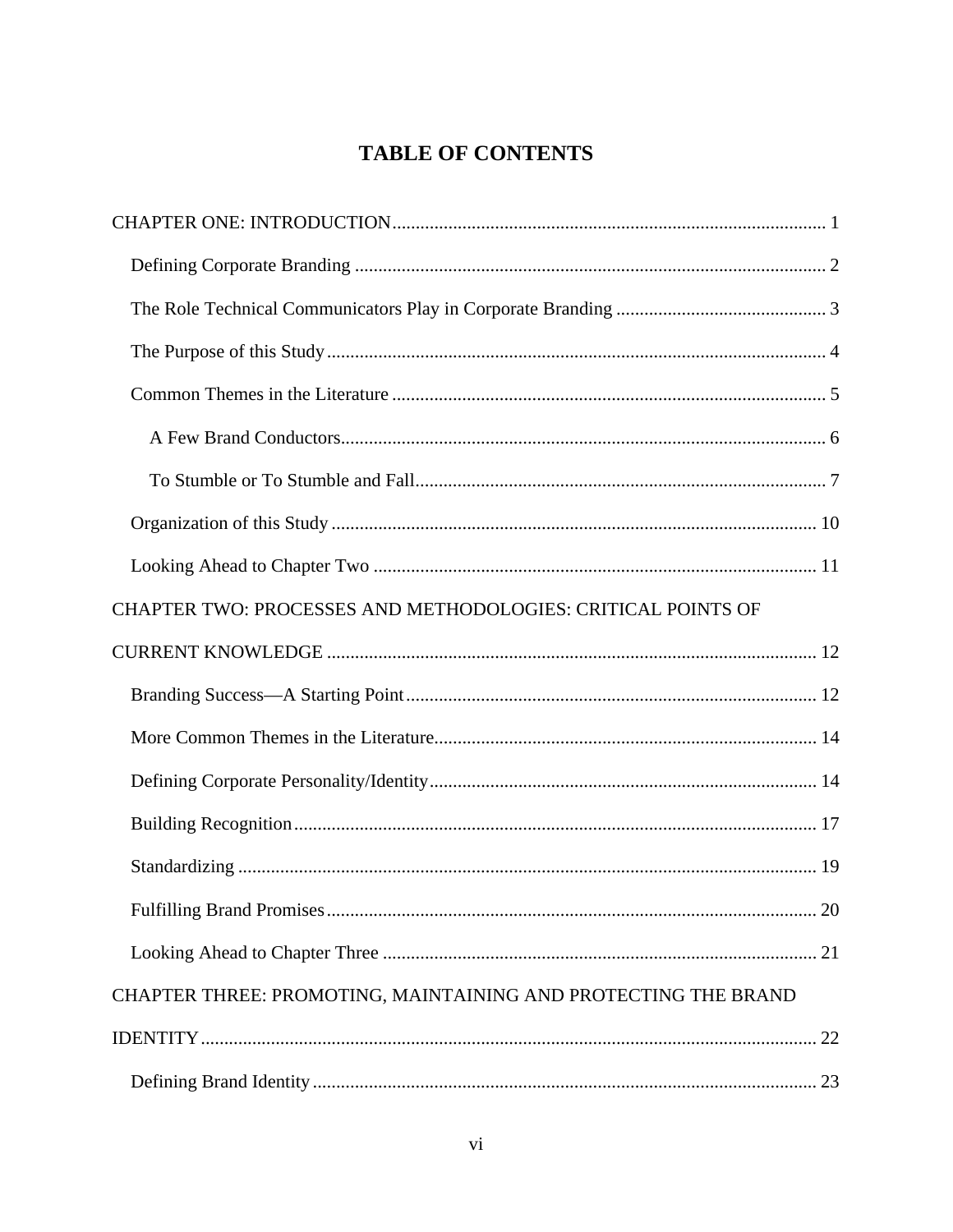| The Role of the Technical Communicator in the Future of Branding  47 |  |
|----------------------------------------------------------------------|--|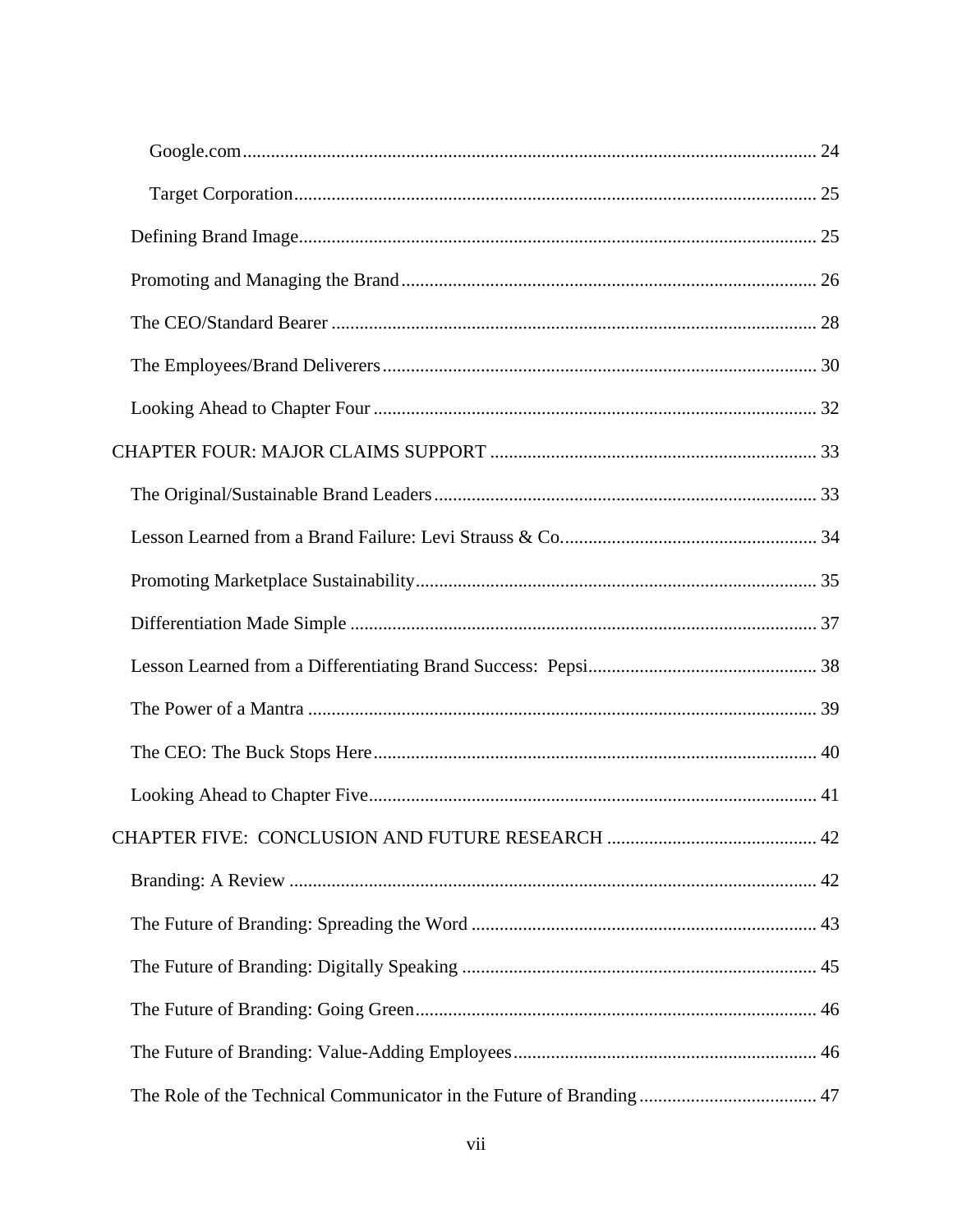|--|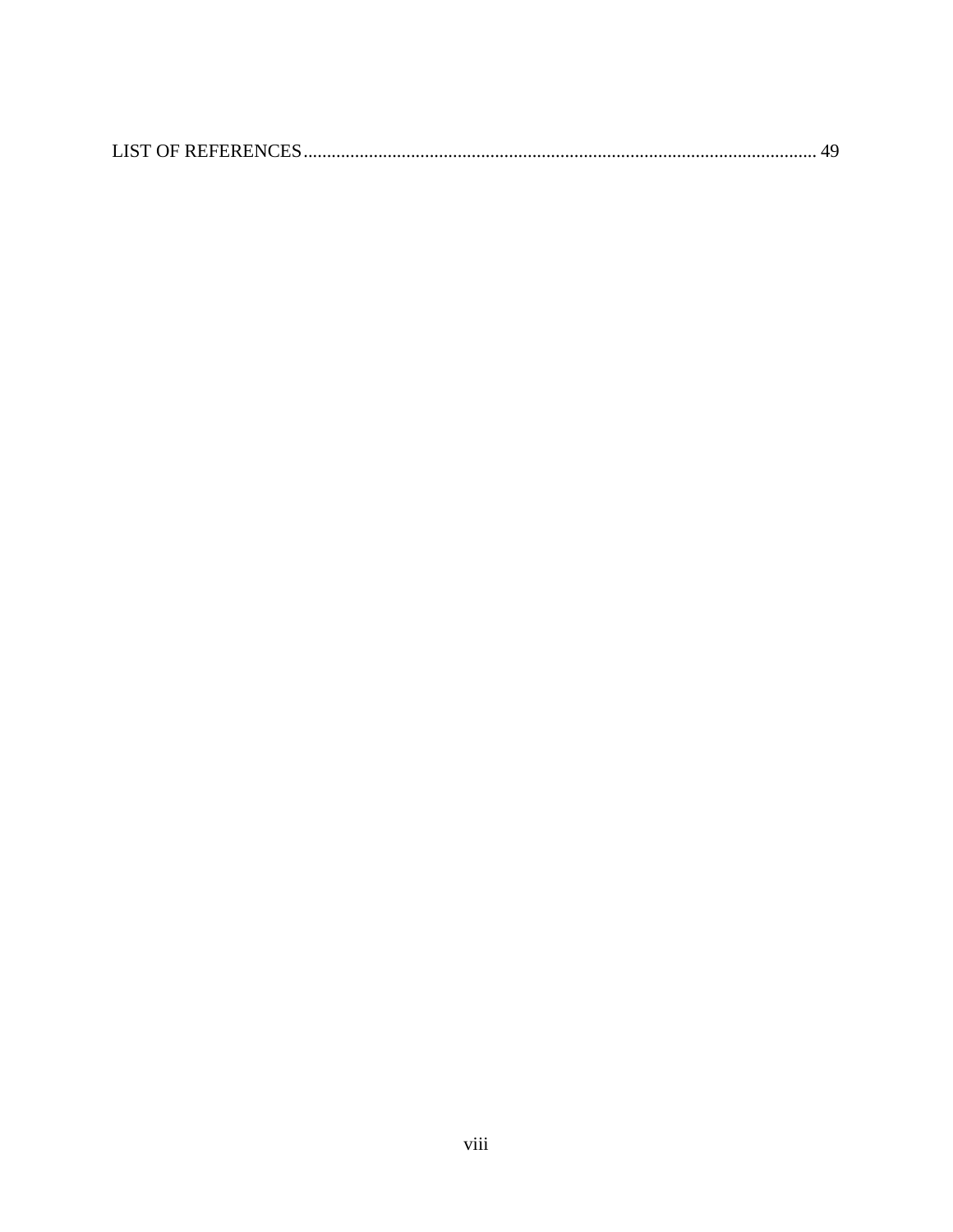# <span id="page-9-0"></span>**CHAPTER ONE: INTRODUCTION**

After spending a century building a business, can a corporation one day decide to distill what it wants people to think and feel about it? Can it convince people to think about it in a new way by developing the views they already hold and creating new loyalties, awareness, and emotional ties? Can it commit to the difficult branding process referring to its corporation's mission and vision in each and every scenario? It not only can, but it must.

Superior quality, professionalism, and technical excellence may have kept the corporation in business for 100 or more years, but with increasing competition in the marketplace, marketers are dedicating considerable energy to corporate branding, or the formal branding of their business in addition to or instead of branding their product or service. This new approach requires formalizing the brand identity, brand equity, or brand loyalty that makes a corporation recognizable, memorable, credible, and preferred.

Smart corporations realize that corporate branding is a strategic marketing tool that allows the corporation's clients and stakeholders to recognize the business and its offerings by providing a consistent look in all of its communications. A consistent look increases recognition in the marketplace, thus creating sustainability. Whether the corporation is already wellestablished or is just starting up, there are a few things that it should understand. In *Branding for Dummies*, written by Bill Chiaravalle and Barbara Findlay Schenck, the authors state, "when you build your business, essentially you're building your brand, and vice versa. The two are interdependent and mutually beneficial" (56).

Corporate branding is a promise. Through corporate branding, a corporation introduces itself and says, "This is what I stand for, these are my assurances, this is my contract with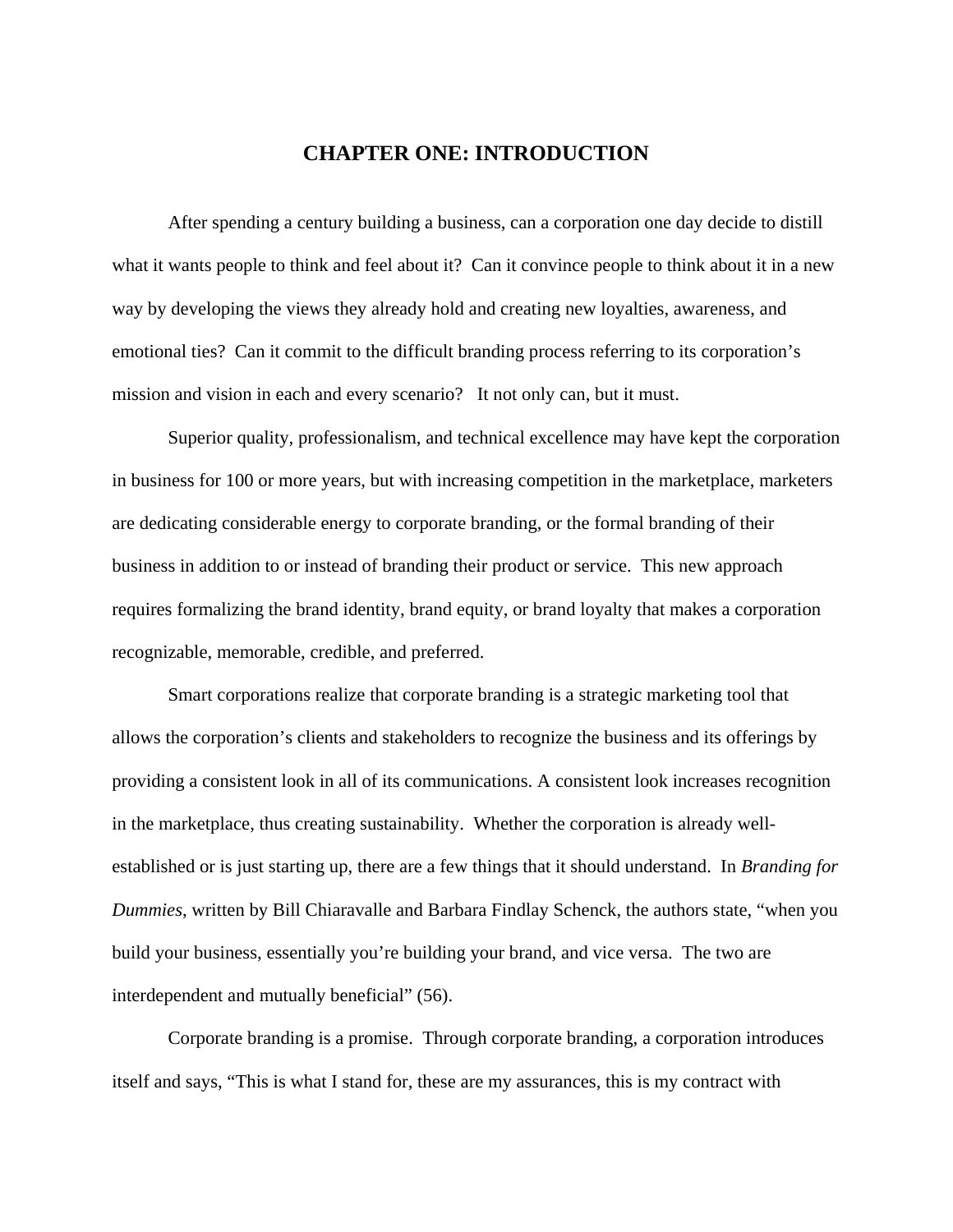consumers." Then, the corporation must live up to its word every single time it comes into contact with those consumers through any of its brand representations. The brand is only as strong as the corporation's ability to deliver on its promises. The brand promise must be based on the experience that can be delivered completely and without fail. Everyone in the organization, from the top down, must understand the brand promise and maintain a commitment to delivering it every time. Time and again brands break down because they could not deliver on the promise that they made. Chiaravalle and Schenck tell readers, "Brands create consumer trust and emotional attachments. As a result they foster relationships between consumers and products that withstand pricing wars, transcend offers from new competitors, and even overcome rare lapses in product or service excellence" (10).

#### <span id="page-10-0"></span>**Defining Corporate Branding**

Corporate branding refers to the system of using a corporation's name as a product brand name in an effort to create brand name recognition. Brand identity is the essence of the brand. Essentially, it is branding, or burning, the name and reputation of the corporation into the minds of its clients and potential clients as a visual representation. A corporation's branding refers not only to names and logos, but also to color schemes, tag lines, images, style, and other design elements.

The identity defined by a corporation (or corporate community) is unique to that community and unifies all of its operations with a single, strong brand that is easily identifiable and recognizable. Marianne Rosner Klimchuck and Sandra Krasovec, authors of *PackagingDesign: Successful Product Branding from Concept to Shelf* comment, "Whether it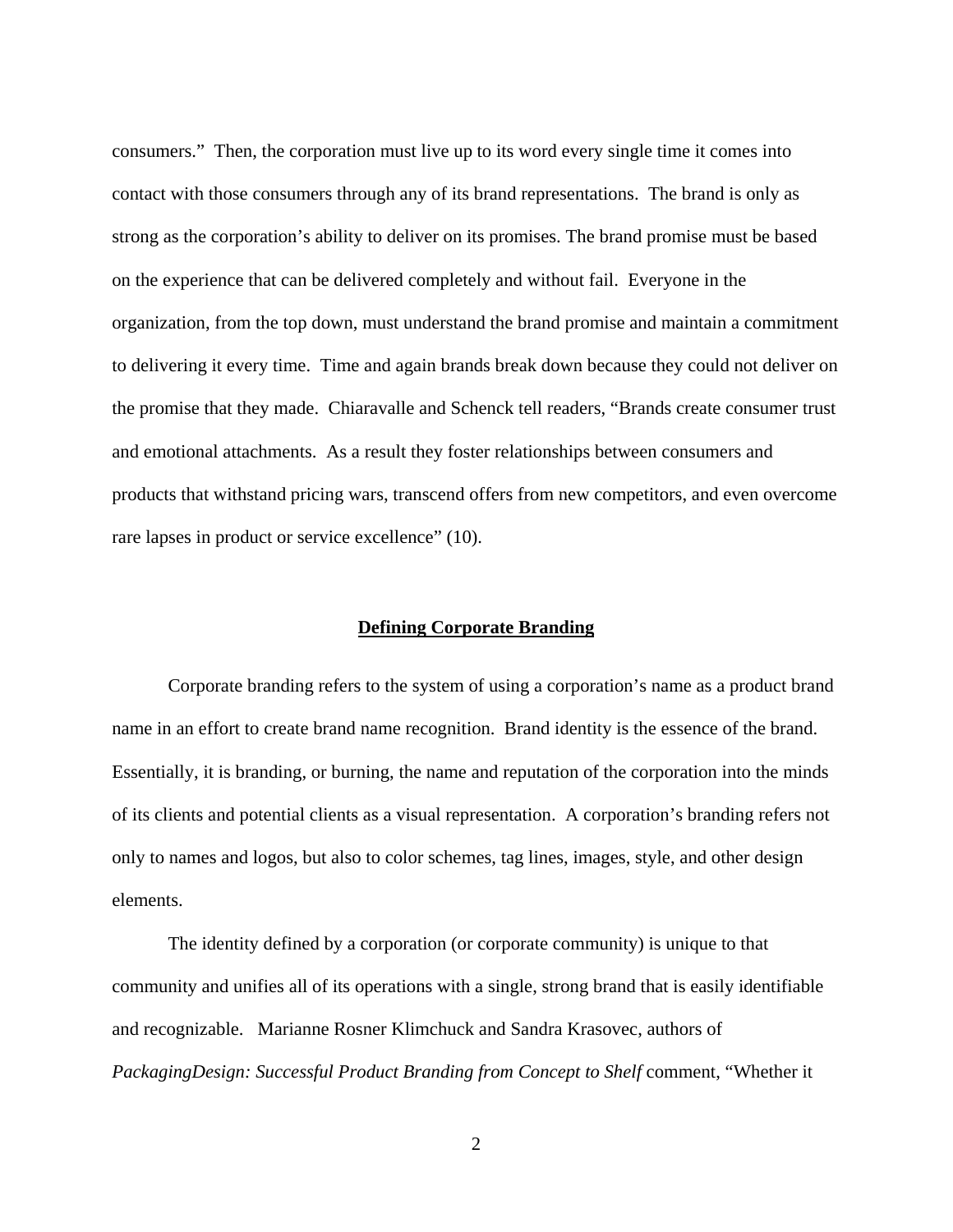conveys abstract or concrete ideas about a product, when fused in the mind of the consumer the identity becomes the mental picture or perception of the product" (40).

Corporate branding applies to service providers as well as those corporations that provide a product. According to Joe Marconi in his book *The Brand Marketing Book*, "people buy products, but which products they buy and how they make their buying decisions have a lot to do with how they feel about the brand" (xi). The better-known brand offering the product or service is often thought to be the better brand, or product or service. For this reason, a corporation's brand integrity is crucial to its sustainability as its reputation is perceived according to how it promotes itself economically, socially, and environmentally.

#### <span id="page-11-0"></span>**The Role Technical Communicators Play in Corporate Branding**

Creating and growing a successful brand is an intricate and complex undertaking that relies heavily on written communication, processes and procedures, and an understanding of the end user, or in the case of brand building, the consumer. As professionals in translating complex information into easily understood information for a particular audience, technical communicators can and should be called upon to add value to the corporate branding process. The goal of the corporation in any brand endeavor is to establish and protect its identity. Technical communicators can ensure the success of this goal by:

- Ensuring clarity, organization, and a consistent brand look and feel.
- Focusing on the goals of the corporate branding process and speaking to the corporation's target audience through usable, value-adding documentation.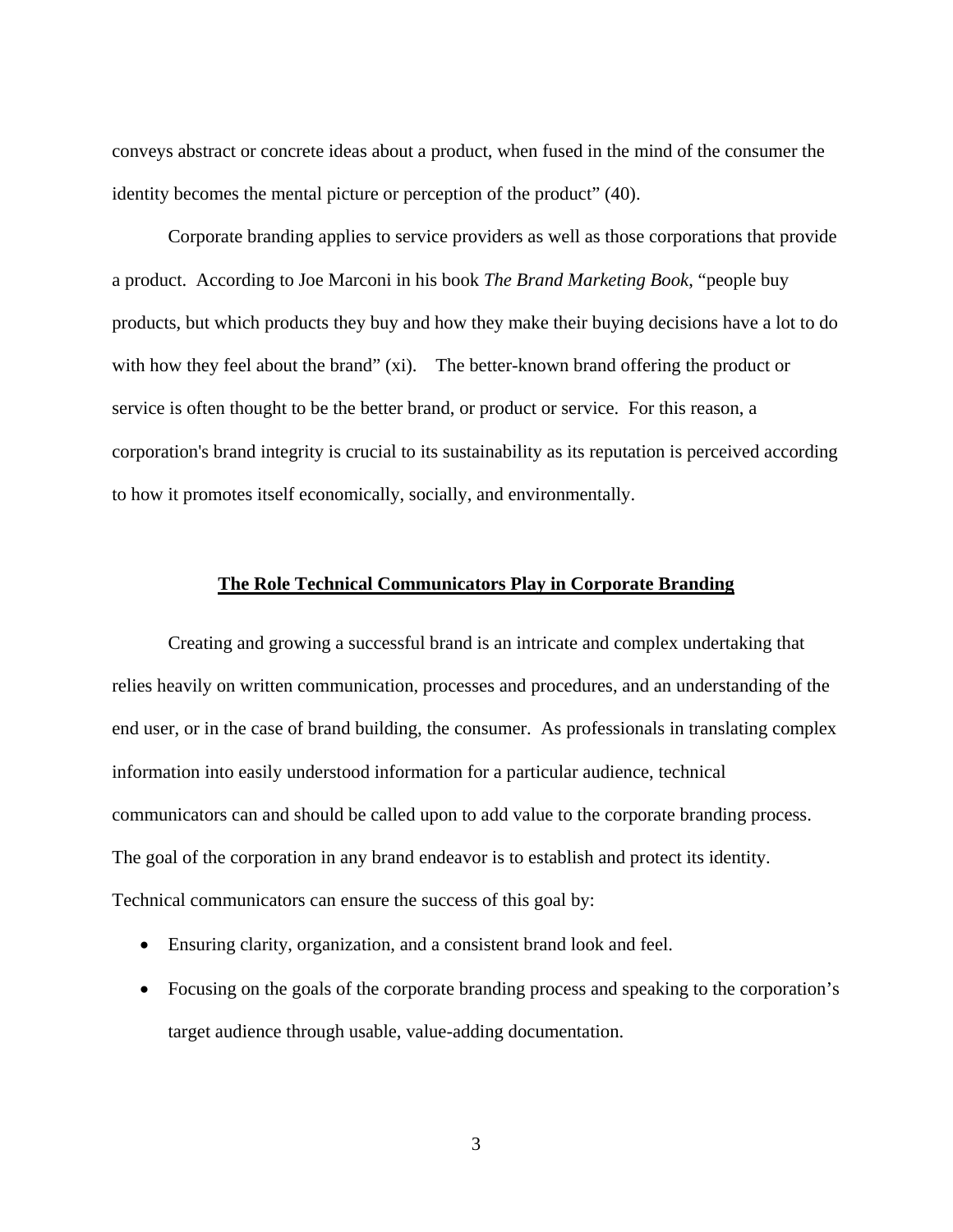- Analyzing the needs of the target audience (consumers) by investigating and conducting interviews with subject matter experts to understand the products.
- Linking brands with their consumers through the establishment of online help, user manuals, and process and procedure manuals.
- Working collaboratively with other brand professionals to communicate new policies.
- Aiding in logo and communications design.
- Producing effective proposals for marketing purposes.
- Safeguarding the continuity of the brand.

#### <span id="page-12-0"></span>**The Purpose of this Study**

This thesis provides a thorough definition of corporate branding, including its benefits when used as a strategic marketing tool. This study attempts to answer the following questions: What are the processes and methodologies for building a corporate brand?; How can a corporation build a collaborative workplace through effective leadership where its corporate identity is concerned?; What are the obstacles and challenges corporations face in their endeavor to implement a branding guideline, and can they be overcome if there is no defined leadership?; and How does corporate branding promote sustainability within the marketplace?

This study focuses specifically on existing literature about corporate branding and cites case study examples to answer the questions stated above. Finally, this study shows that corporate branding cannot take place without corporation collaboration, or "buy in," and defined top-down leadership.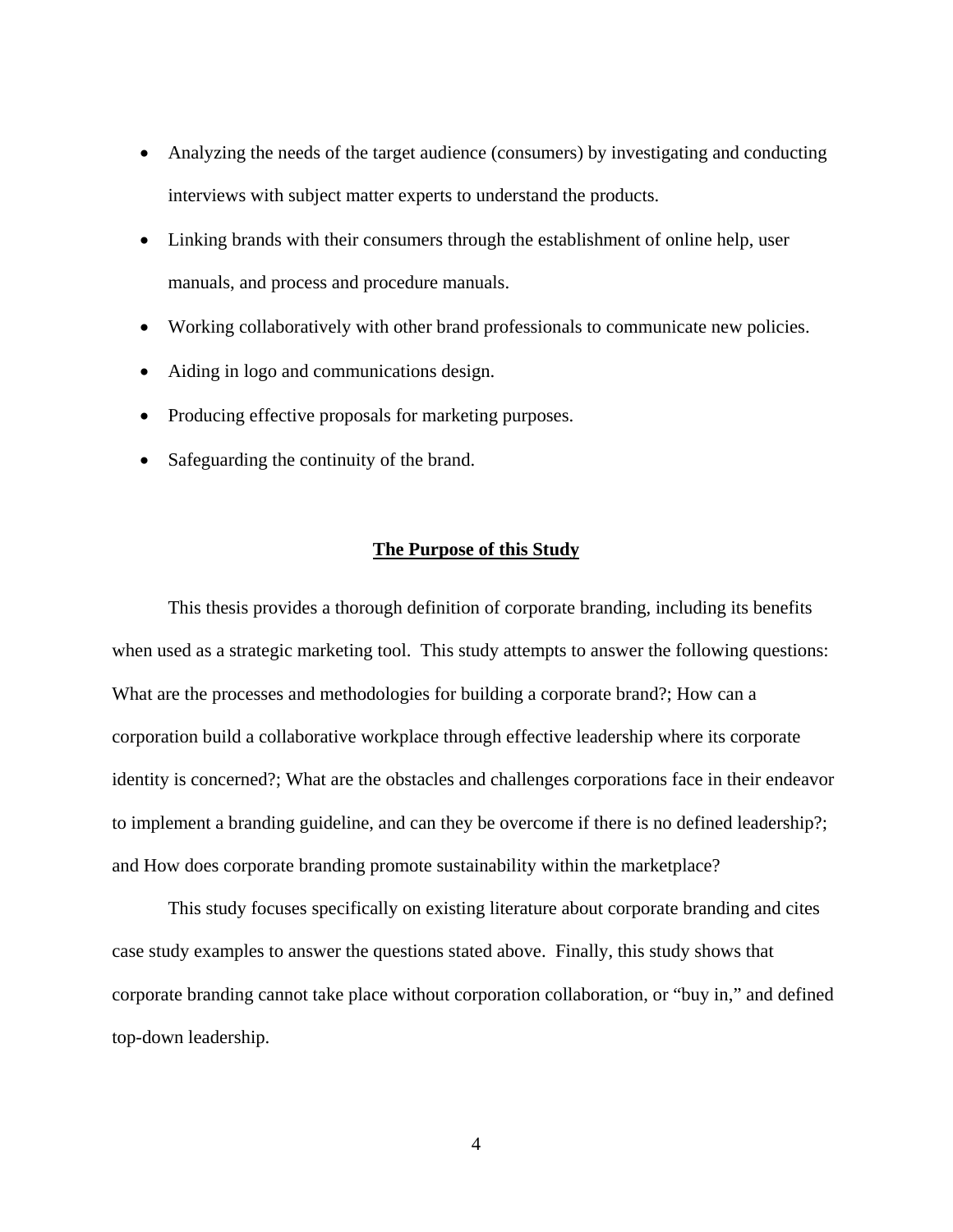#### <span id="page-13-0"></span>**Common Themes in the Literature**

A common theme that runs through much of the literature focused on branding is "the brand as religion" or "cult-like cultures." Brand management begins with an employee's indoctrination into the corporation. Using significant training programs, strict rules of personal conduct, and an ingrained ideology or biased point of view bestowed on their employees, corporations can manage and preserve their brand. In his book, *Brand Royalty: How the World's Top 100 Brands Thrive and Survive*, independent marketing and branding consultant, Matt Haig, discusses brands as religion and asks his reader to consider the following characteristics of brands:

- Faith. Like religions, brands want people to have faith in what they have to offer.
- Omnipresence. Successful brands want to be everywhere.
- Purity. Brands, like religion, often centre around the pursuit of purity.
- Icons. Iconic figures from the world of sport or entertainment attract the kind of devotion once reserved for saints and prophets.
- Miracles. Religion promises the miraculous. Brands imply it. (2)

Brands link positive emotions to their product or service. In *Built to Last: Successful Habits of Visionary Companies*, authors James Collins and Jerry Porras define brands this way, "They also instill an intense sense of loyalty and influence the behavior of those remaining inside the company to be congruent with the core ideology, consistent over time, and carried out zealously" (123). Examples of successful corporations that have conducted their brand strategies from this viewpoint include IBM, the Walt Disney Company, and Nordstrom. Each of these corporations has managed to maintain their core ideologies and consistently screen out those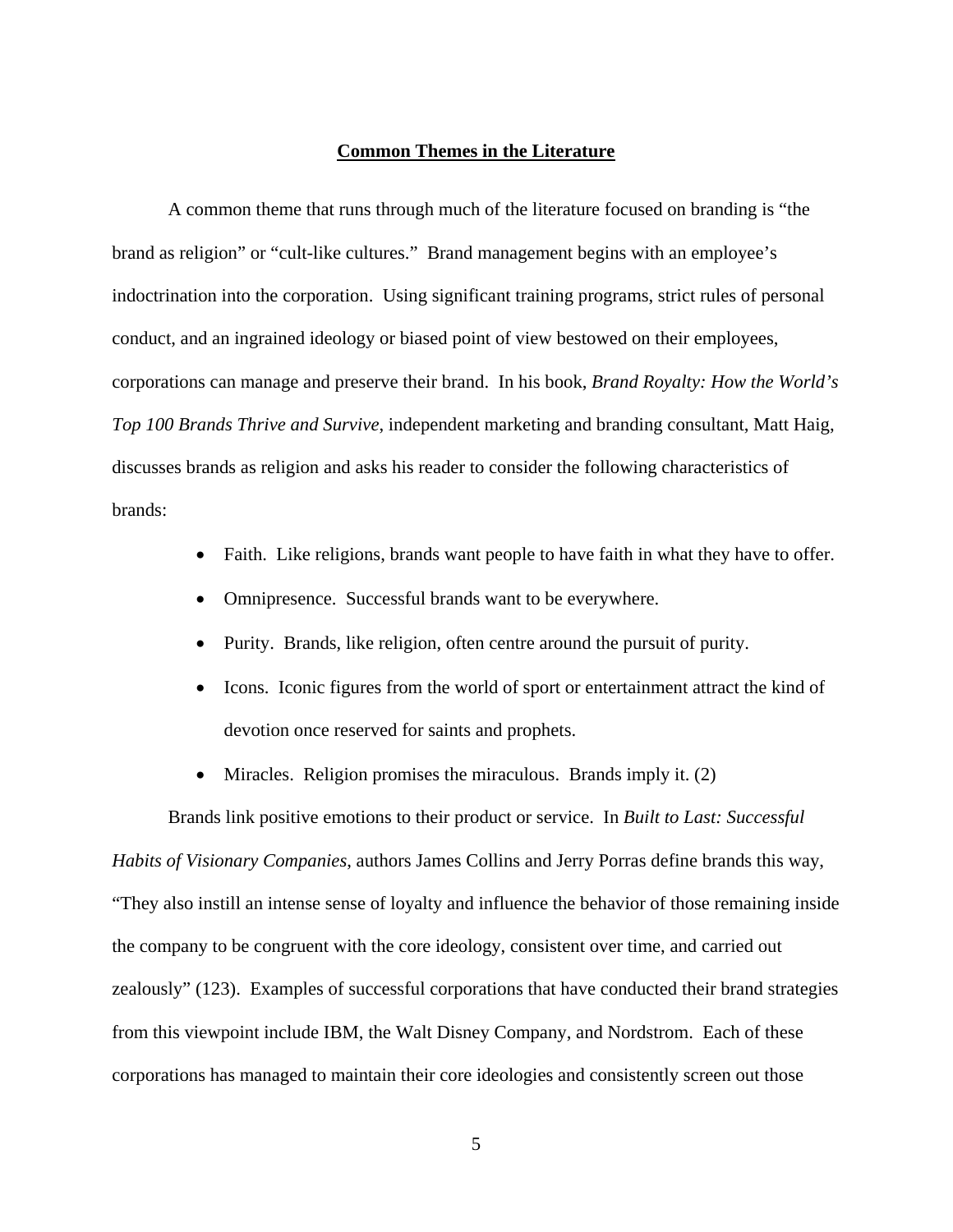persons or things that do not fit within their corporate behaviors. Employees are expected to "live the brand" of the corporation, so it stands to reason that employees who are promoting their brand, feeling proud about it, and delivering the promises of the corporation remain successful within the corporation and keep the corporation successful.

#### <span id="page-14-0"></span>**A Few Brand Conductors**

Industry leader IBM believes that "it's never been more difficult to retain customers and grow their loyalty... and the quality of a customer's interaction with your organization makes all the difference" (http://www-935.ibm.com/services/us/index.wss/offerfamily/igs/a1024109). This is stated directly on IBM's website. Perhaps this is why it has one of the world's most recognizable brands—a brand so strong that IBM consumers will place a logo, "IBM Technology," on their products simply to enhance their own brands.

IBM had been building its brand for almost 100 years when former chief executive Thomas J. Watson, Jr., set up and maintained firm rules of personal conduct for his employees to follow in order to inspire loyalty, enthusiasm, and high ideals, which IBM held out as a way to achieve success. As Collins and Porras state, "By the 1930s, IBM had fully institutionalized its indoctrination process and created a full-fledged 'schoolhouse' that it used to socialize and train future officers of the company" (124).

It is not magic, nor is it fairy dust, that maintains the core ideology of the Walt Disney Company and ensures the success of its brand. It is the consistent perseverance of the brand promise to its consumers. To guarantee its promise, the corporation requires each new employee in every level to attend its employee orientation class known as Disney Traditions. The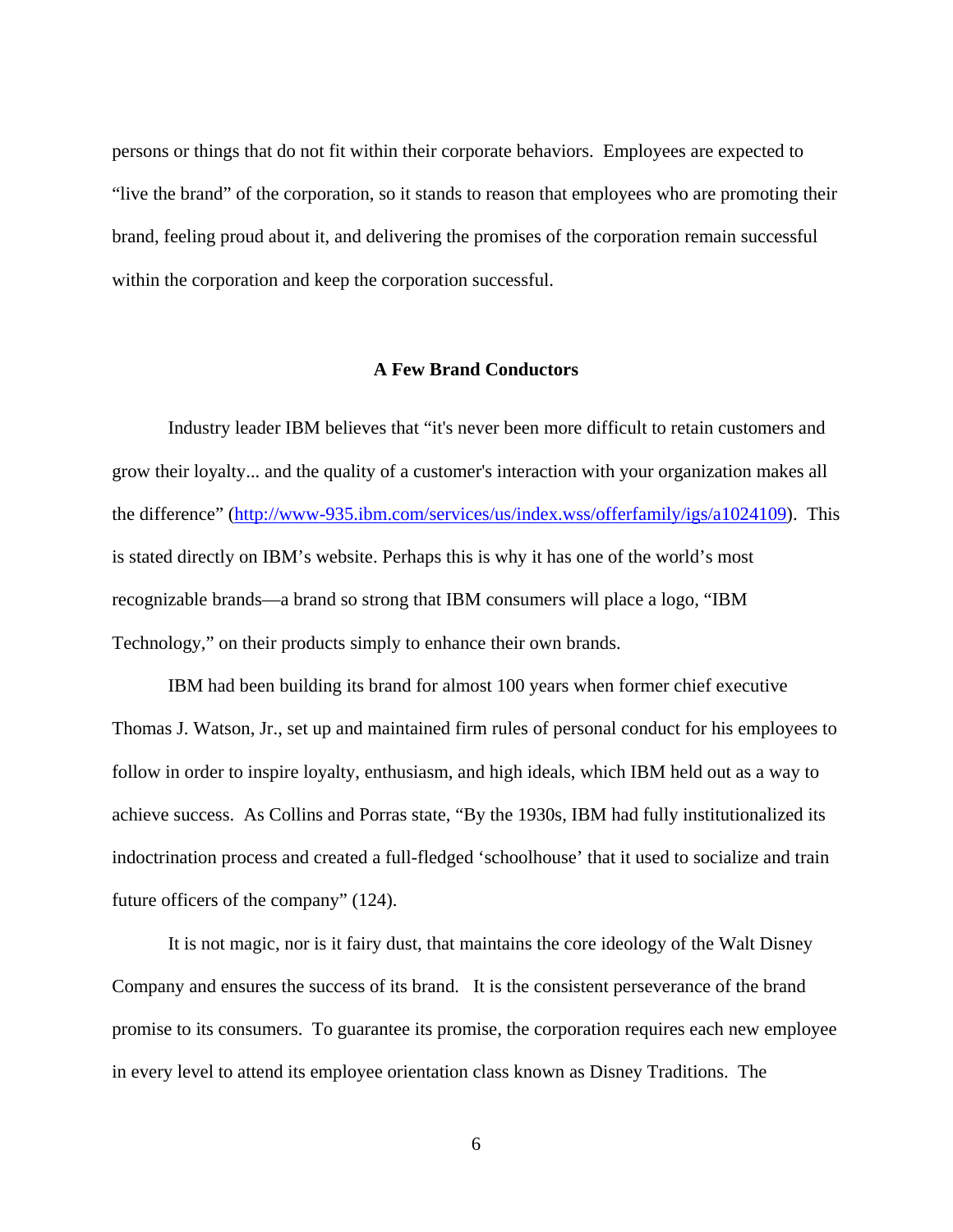orientation is designed to teach new members of its "cast" the corporate history, legacy, and brand culture. In addition, new employees must follow a standardized appearance while representing the Walt Disney Company brand (no fingernail polish, dangling earrings, or twotoned hair for the women and no facial hair or visible piercings for the men).

Walt Disney, founder of Walt Disney Company, began his corporation believing this mainstream type of environment makes people happy. This was what he stood for, this was his assurance. It was his contract with his consumers. Even with the death of Walt Disney, the takeover of the corporation by Michael Eisner in 1984, and the installation of Rob Iger as President of the Walt Disney Company in 2000 and as Chief Executive Officer (CEO) in 2005, the preservation of Disney's self-image, or brand, remains in tact.

Nordstrom employs more than 50,000 people and is a member of *Fortune Magazine*'s "100 Best Companies to Work For." According to its website, "the company's philosophy has remained unchanged for more than 100 years since its establishment by John W. Nordstrom in 1901: offer the customer the best possible service, selection, quality and value" (http://careers.nordstrom.com/company/culture/index.asp). The bottom line: the corporation's *good name* has brand equity. Brand equity is the value of that name.

#### <span id="page-15-0"></span>**To Stumble or To Stumble and Fall**

Similarly, a corporation's mistakes, whether due to forces beyond its control, poor management, management complacency, or a mix of all three, can cause a brand to link a negative emotion to its product or service. A blunder in social responsibility or a failure to maintain quality, trust, and loyalty causes brands to fail. For example, if a corporation or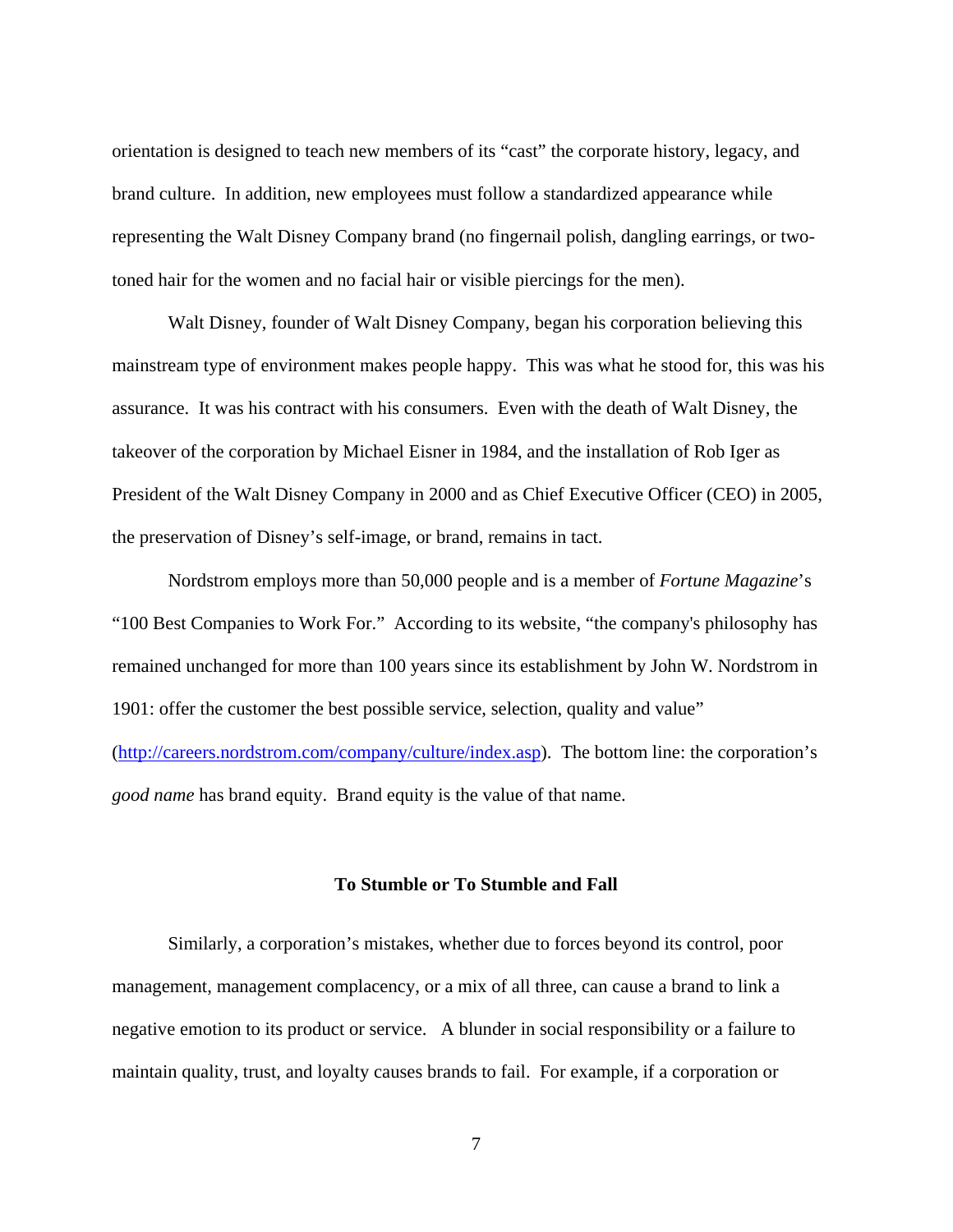individual does not act responsibly while promoting its brand or does not maintain ethical business standards, their actions will have a negative impact on the brand itself, such as Exxon suffered as a result of the Exxon Valdez oil spill and the deception that followed.

The most important asset a corporation has is its reputation. Reputations are meticulously built over many years and often rapidly destroyed by a single event. Brand reputations are determined when corporations establish emotional ties with their consumers. Those same reputations are shattered when consumers feel wounded or deceived, as was the case with the Exxon brand, whose name is now tantamount with environmental devastation.

In 1989, Exxon Corporation caused one of the worst environmental disasters of all time. The *Exxon Valdez* oil tanker ran aground, spilling more than 10 million gallons of oil into Alaska's Prince William Sound. Initially, efforts to contain the spill were slow, and the corporation refused to communicate with the press. As time went on, Exxon apologized to the public but continued to evade responsibility and defer blame. In his book, *Brand Failures: The Truth about the 100 Biggest Branding Mistakes of all Time*, Matt Haig observes, "John Devens, the Mayor of the Alaskan town Valdez, commented that the community felt betrayed by Exxon's inadequate response to the crisis" (104). In the end, Exxon's reputation was damaged. Exxon fell from being the largest oil corporation in the world to the third largest.

Sometimes brands fail as a result of scandal, a product malfunction, or danger, which causes the public to boycott the brand. Recovery of such brands from these pitfalls often depends on the corporation's willingness to be honest with the public. Immediate decisions that are made by the CEO can impact the public's trust, thus impacting the brand identity and value. In 1982, Johnson & Johnson experienced such a scandal brought on by cyanide-tainted "Tylenol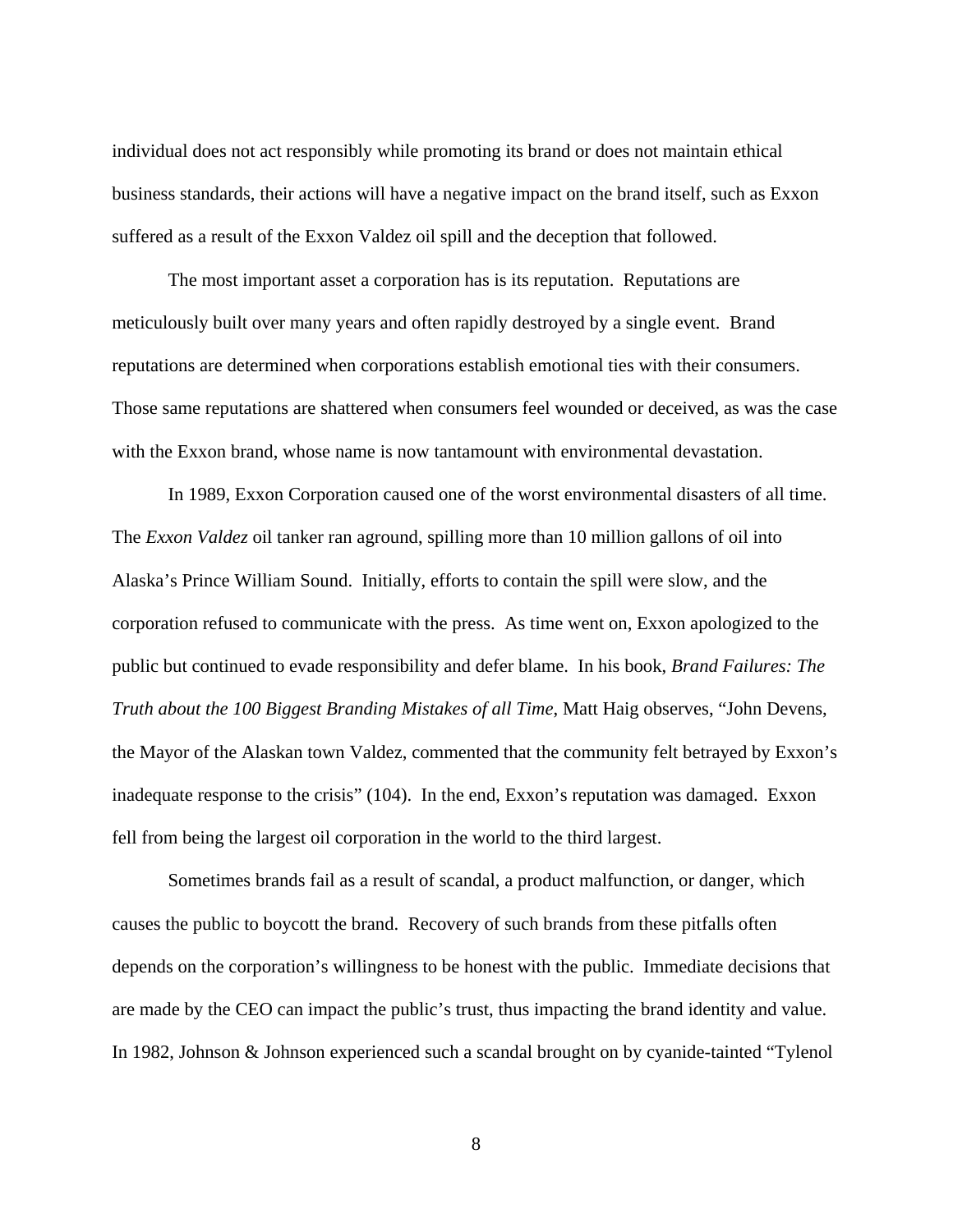Extra Strength capsules that resulted from product tampering and triggered one of the most effective crisis management programs in the history of public relations" (Chiaravalle 312).

The company Johnson & Johnson has no mission statement. Instead, the corporation relies on its credo to guide its actions. When faced with difficult decisions, the corporation looks to its credo, which has been in place for more than 60 years. It begins, "We believe our first responsibility is to doctors, nurses and patients, to mothers and fathers and all others who use our products and services" (www.jnj.com). For this reason, in 1982, when the corporation faced a major crisis and a potential for brand failure, it immediately turned to its credo, knowing that its brand integrity was crucial to its sustainability. Many individuals would look to the corporation to see how it promoted itself economically, socially, and environmentally.

When seven people died in the Chicago area after ingesting Extra Strength Tylenol capsules laced with potassium cyanide poison, Johnson & Johnson assumed a unique, unprecedented role. The corporation's reaction to the crime set a new standard for crises involving product tampering. Johnson & Johnson used the incident to confirm its credo to all who use its products and services by ordering a nationwide recall of Tylenol products. Though the corporation's stock fell drastically, it took less than a year to rebound as a result of its aggressive campaign to rebuild its reputation.

The management of a brand relies on the understanding of the answer to the question, how important is brand image? According to Marconi, "It is what people remember, if they remember anything at all" (xii). But companies often forget that the hard part is managing the brand. In his book, *The Best of Branding: Best Practices in Corporate Branding,* James Gregory puts forth the idea that developing and personifying brand strategy is a start, but managing the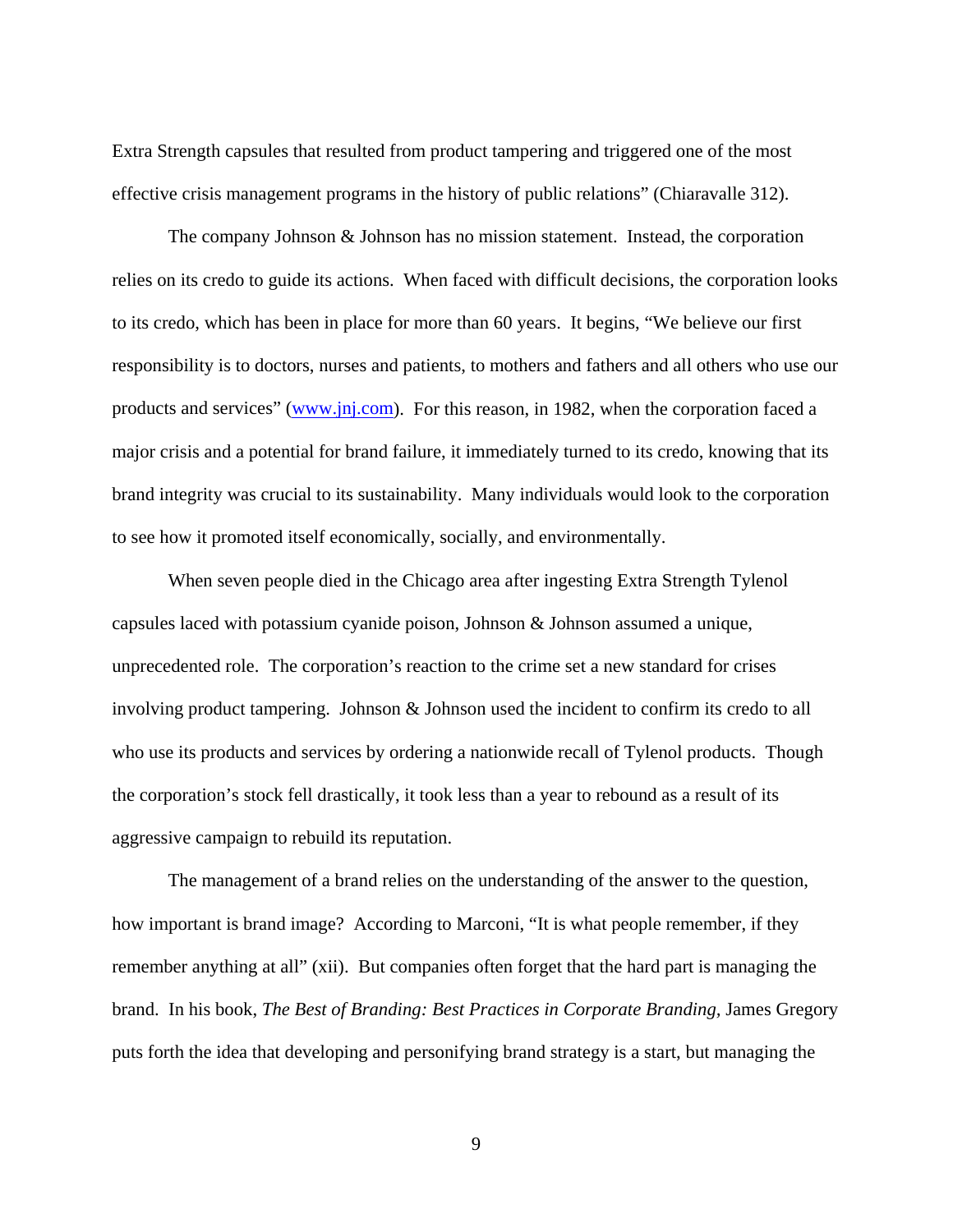brand is the corporation's only way to ensure that its audiences will get from the company what is consistent with the brand strategy (47).

Leadership is crucial. The brand guardian must not only protect the brand from the shortterm actions that result in long-term value destruction, but also safeguard the continuity of the brand. Gregory also provides a discussion about creating the branding culture. He says, "No matter how much care you take to create your brand, if you don't nurture it and help it grow, it will die and take with it the investment your company has made to date" (48).

#### <span id="page-18-0"></span>**Organization of this Study**

The remainder of this thesis is organized as follows. Chapter Two addresses various processes as defined and discussed by previous literature on the topics of corporate branding, brand equity, and brand management and attempts to answer the question, "How can a corporation build a collaborative workplace through effective leadership where its corporate identity is concerned?" by examining brand names, brand building, and corporate identity of various corporations.

Chapter Three explores the "how to" of brand protection by reviewing literature aimed at promoting, maintaining, and protecting the brand identity. It will identify brand principles, brand rules, and brand strategies, and it will relate how previous corporations have gotten the most impact from their corporate brand communications. How did they bring life to their brand and nurture it as it grew through leadership and "buy in"?

Chapter Four reviews existing literature and cites case study examples to answer the questions. It discusses results that will support major claims and ultimately prove that corporate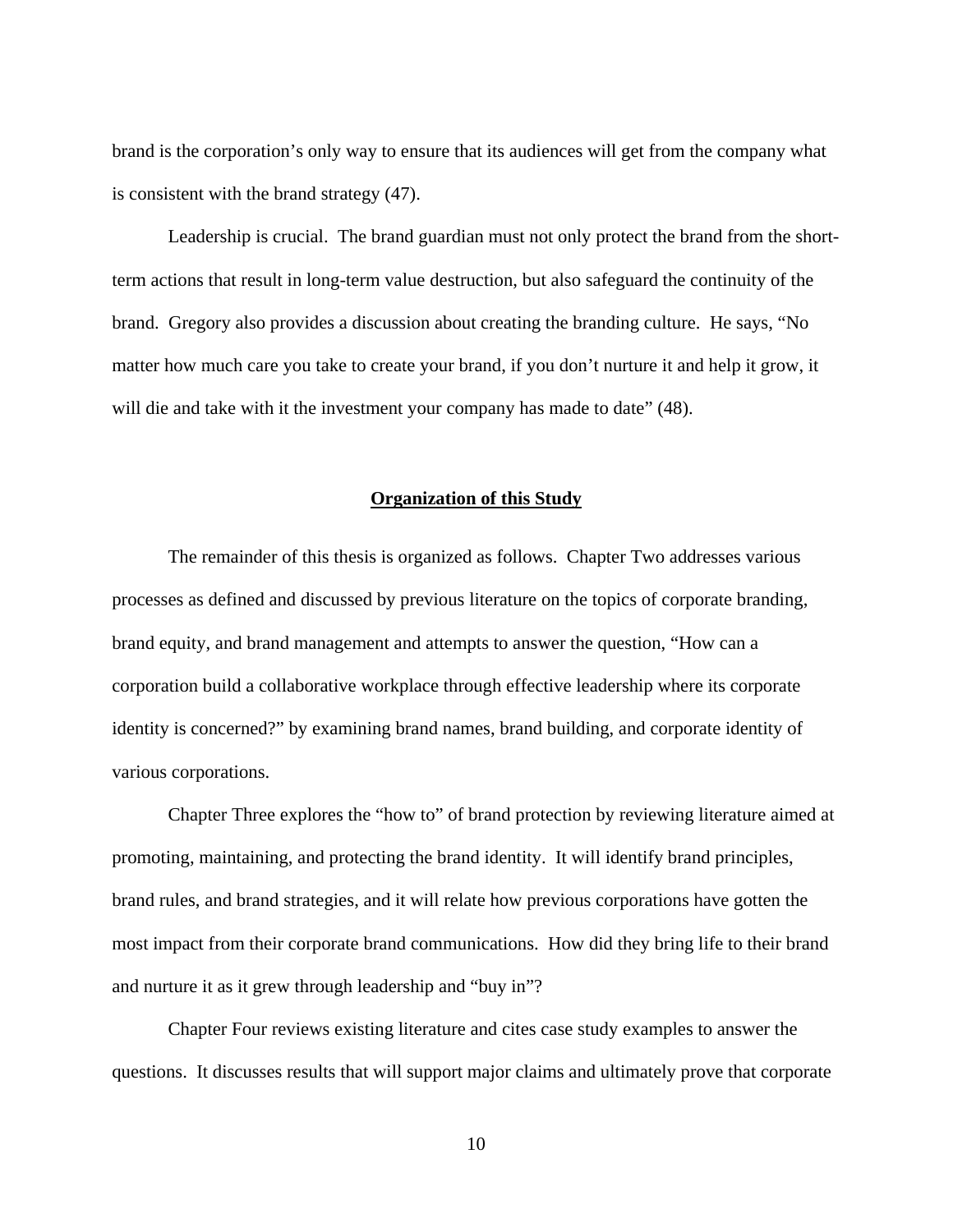branding cannot take place without corporation collaboration, or "buy in," and defined top-down leadership.

Finally, Chapter Five discusses overall findings, conclusions, and future opportunities for research about corporate branding. It offers suggestions for technical communication professionals who find themselves a part of the brand building and defining process.

### <span id="page-19-0"></span>**Looking Ahead to Chapter Two**

As discussed in the following chapter, strong corporations recognize that a corporate brand is an asset with significant, measurable, bottom-line-impacting value. Stronger corporations also recognize that bottom-line delivery is not enough. Corporate personality, identity, consistency, and accountability in reputation must also remain a part of the process. There is a great deal of literature that defines and discusses the topics of brand building processes and methodologies. Through the exploration of such literature, Chapter Two emphasizes the importance of corporation identity and image and addresses the four-step process to upholding both.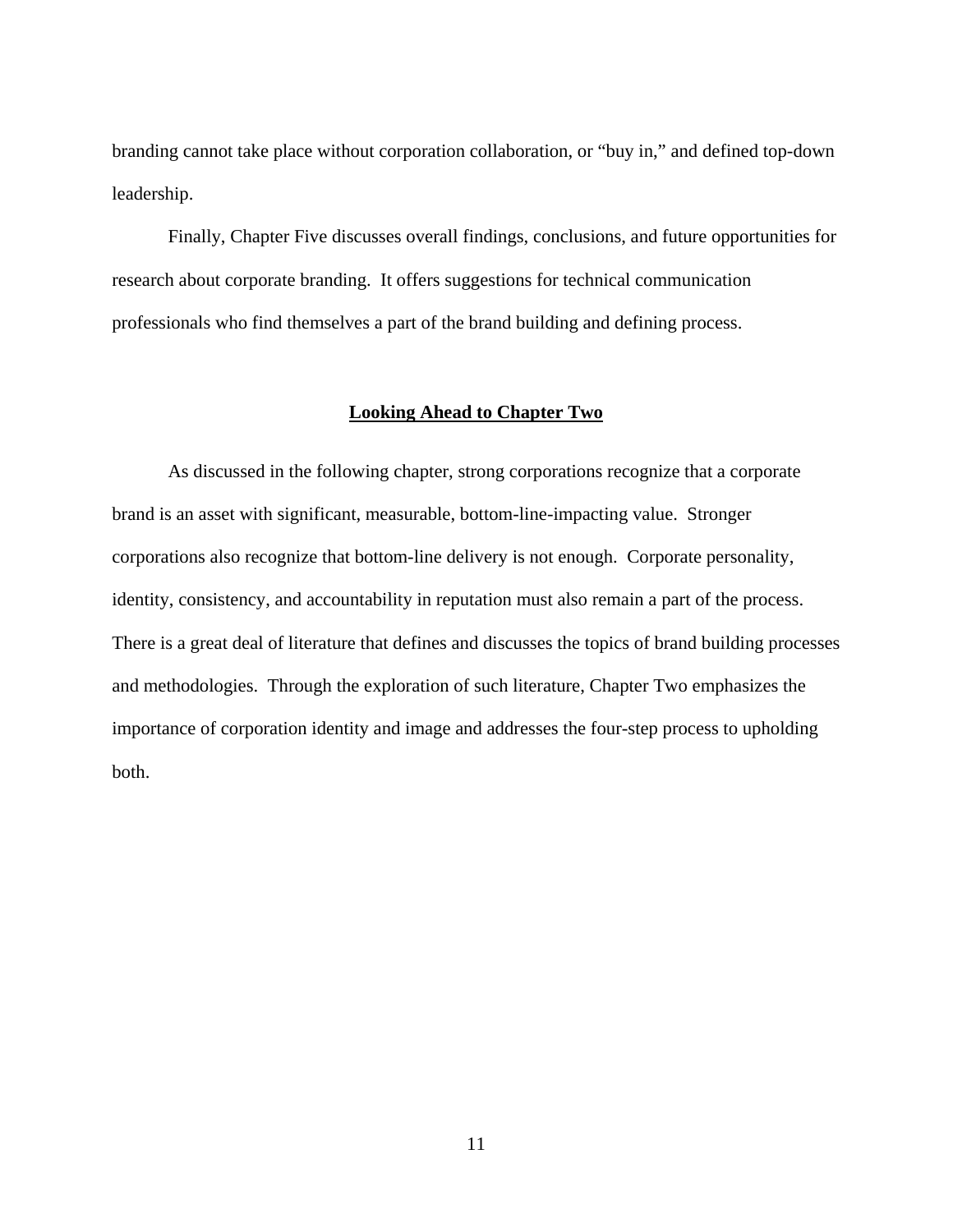# <span id="page-20-0"></span>**CHAPTER TWO: PROCESSES AND METHODOLOGIES: CRITICAL POINTS OF CURRENT KNOWLEDGE**

How can a corporation build a collaborative workplace through effective leadership where its corporate identity is concerned, knowing that its identity and image are among its most important assets? Bill Chiaravalle, Principal and Creative Director of Brand Navigation, and author of *Branding for Dummies* says, in fact, "brand equity is so important that, in the world's most successful businesses, the most valuable single intangible asset is the brand" (253). The answer to the question is through the process of strategic brand leadership, brand building, and brand management.

This chapter focuses on existing literature that clearly defines brand image and brand identity and the attempt of corporations to bridge the gap between the two; corporate branding; brand equity; and brand management. In addition, it guides readers through the process of brand building as viewed by various scholars on the topic.

#### <span id="page-20-1"></span>**Branding Success—A Starting Point**

There is no one single formula that determines all successful brands. To ensure success, a corporation must rely on its individual name and valuable reputation. In order to protect and enhance its brand, it is vitally important for the corporation to remain consistent in how it presents itself to its consumers (both internal and external), suppliers, potential employees, and other stakeholders associated with the corporation. It is imperative that brands fulfill consumer needs. Allen Adamson, author of *BrandSimple: How the Best Brands Keep it Simple and Succeed* says, "The success of the brand is determined in large part by its relevance to a specific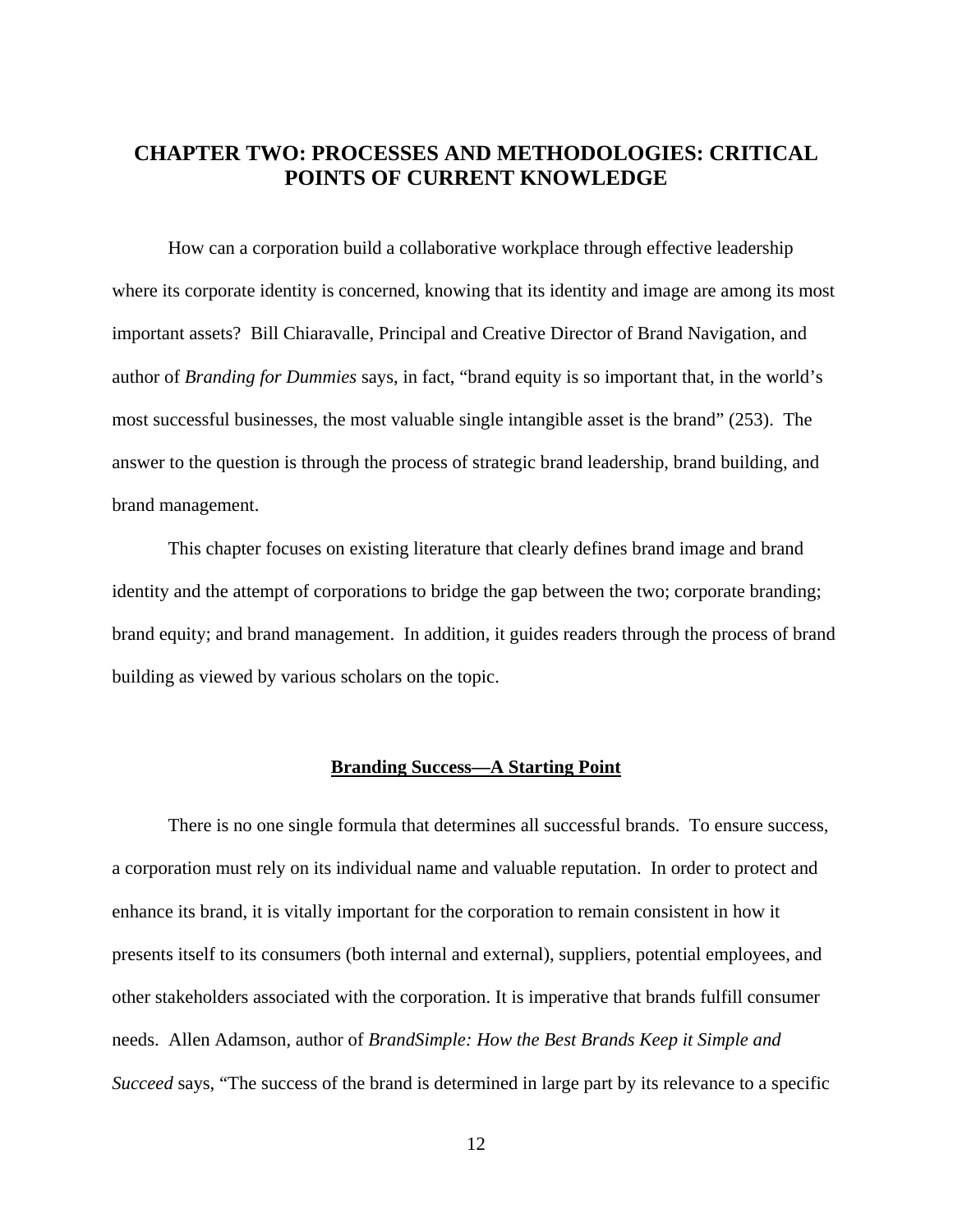group of people and its differentiation from competitors" (109). Corporations brand meaningfully when they connect products and consumers consistently and in some emotionally profound way. For this reason, corporations are beginning to concentrate on each and every one of those times when they come into contact with their consumers. They are directing their brand building awareness to those instances where they come into contact with the consumers' senses as well as their emotions.

In his book titled *Emotional Branding: The New Paradigm for Connecting Brands to People*, Marc Gobé explores this concept: branding is about bonding with people in their everyday lives. He states, "In order to build up and retain equity as a preferred brand in the mind of the consumer, the brand must evolve to stay connected to its target audience in its day-to-day moment-to-moment existence. Brand presence at its best connects intimately to the consumer's lifestyle" (185). Because consumers' lifestyles are constantly changing, and brands are merely perceptions consumers have about a corporation in conjunction with those lifestyles, the corporation does not really have any control other than to continue to keep its promises and maintain its core ideologies. This begins with the CEO of the corporation, but it does not and cannot stop there.

Over the years, marketing departments have recognized the need for the brand process in order to encourage people to buy their products and services—those products and services they feel good about. Scott Bedbury, author of *A New Brand World: 8 Principles for Achieving Brand Leadership in the 21st Century* and former Senior Vice President of Starbucks, reminds readers:

> Brand building is much more than the responsibility of the marketing department or even of the CEO, although both functions must participate actively in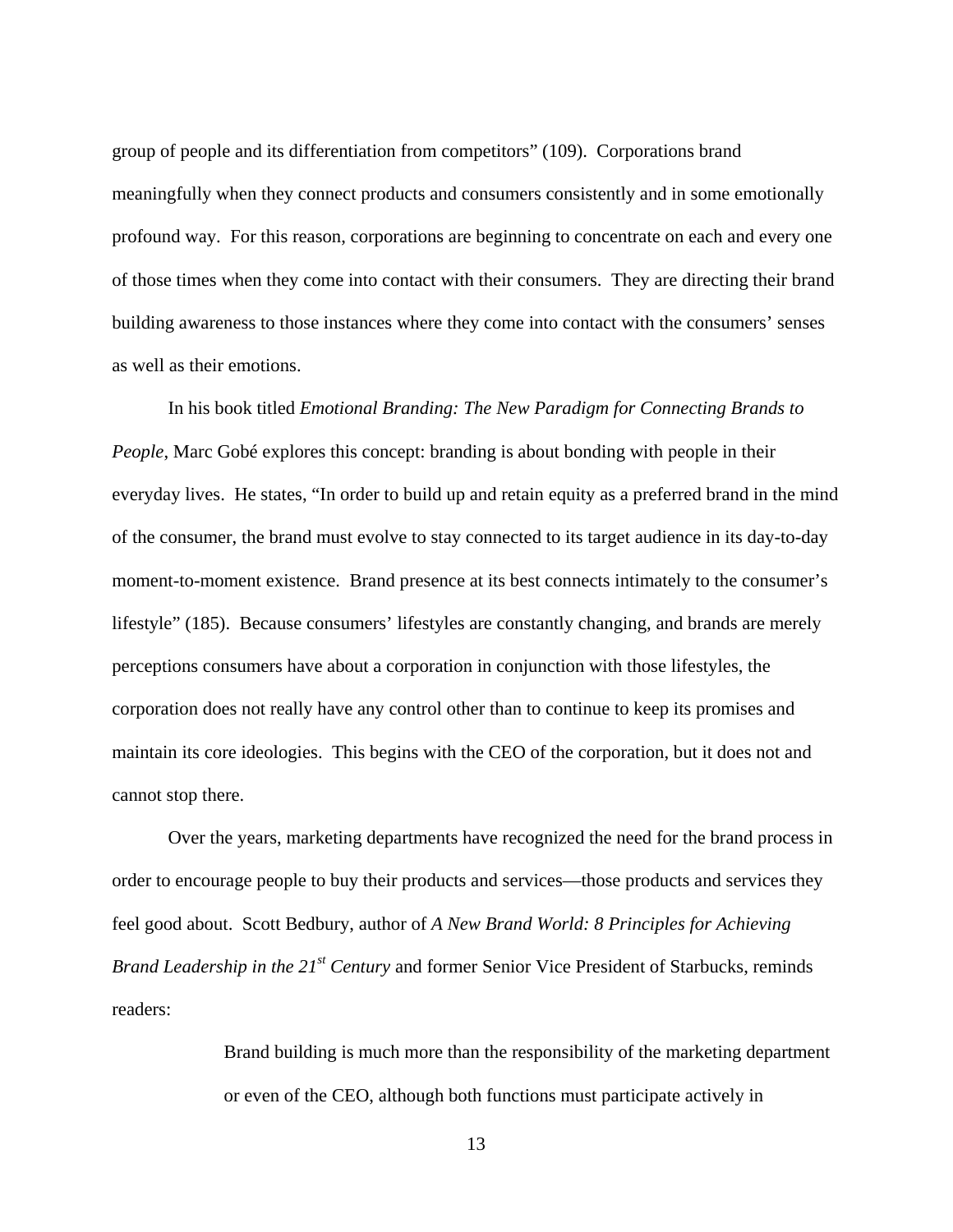championing and protecting the brand from within for the effort to succeed. Building and supporting a great brand is everyone's job, from the CEO on down. (xiv)

#### <span id="page-22-0"></span>**More Common Themes in the Literature**

"Where corporations begin when embracing a corporate branding initiative" is another common theme that runs throughout the literature that addresses corporate branding. Sources agree, first and foremost, that the CEO must be personally involved in the strategizing and must also be fully on board with the idea of branding. The higher up the representative of the corporation, the more powerful that person is seen as a representative of the brand. In his book, *Brand Failures: The Truth About the 100 Biggest Branding Mistakes of All Time, author Matt* Haig quotes John Karolefski, former editor-in-chief of *Brand Marketing* magazine. Karolefski used this phrase to explain the CEO's power in brand representation: "The fish rots from the head" (150). In other words, those with the most responsibility must act the most responsibly.

Many sources guide readers through the offering of principles, rules, and examples for brand building, but the process design is always the same. Sources agree that corporations must commit to four steps. They include defining corporate personality or identity, building recognition, standardizing, and fulfilling their brand promises.

#### <span id="page-22-1"></span>**Defining Corporate Personality/Identity**

Keeping in mind that a brand provides a consistent look and feel, allowing materials such as logos, signatures, fonts, colors, imagery, and brand elements to work together to increase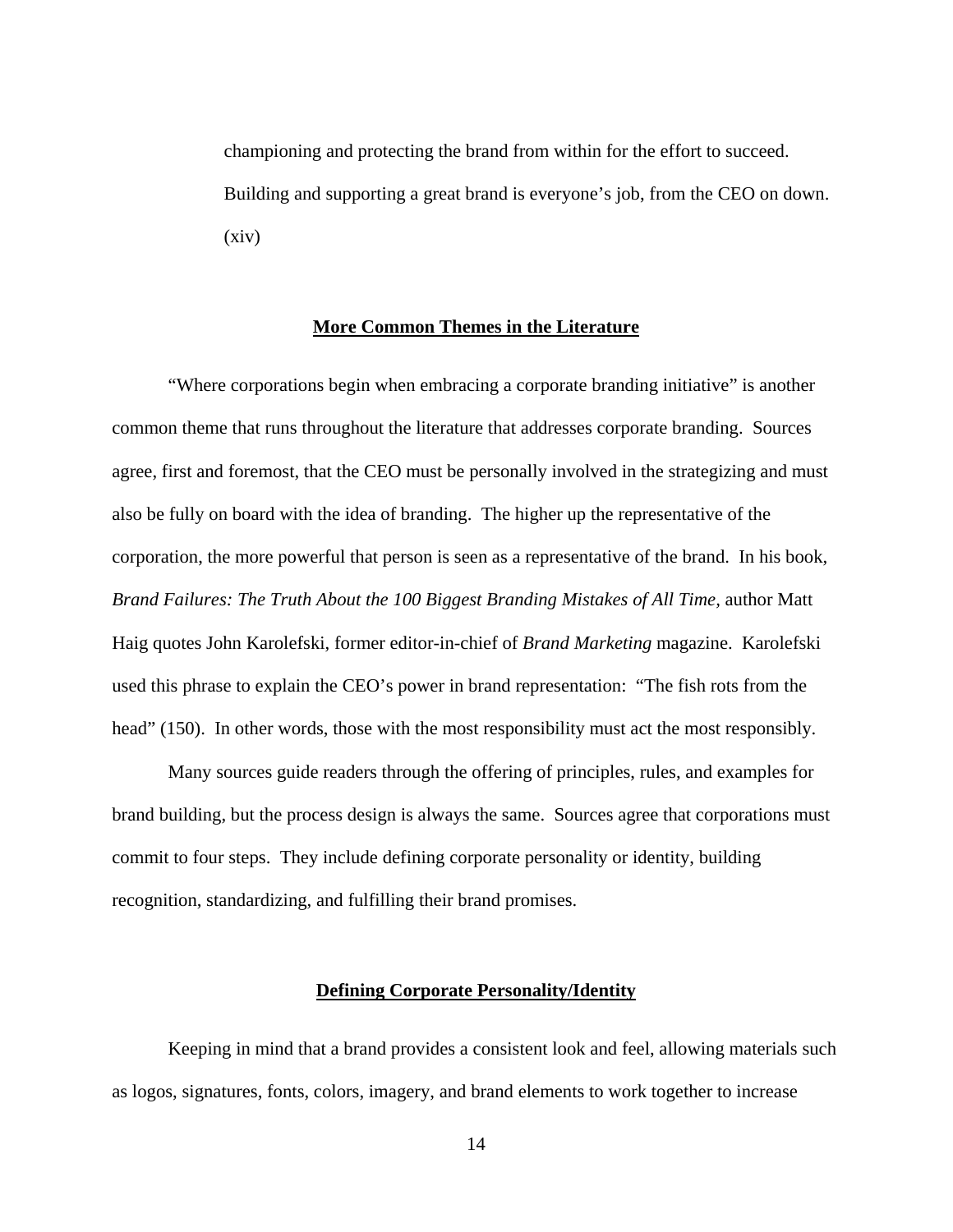recognition in the marketplace, it is imperative that a corporation first pay close attention to defining its personality or identity. It must identify the promises it wants to make to its consumers and create an identity for itself to portray to its consumers. It must ask and answer the questions, "Who am I?" and "Who do I want to be?" A corporate identity is a philosophy that drives the corporation, combining its mission, values, culture, and image. The main objective when developing an identity or personality is to guide the experiences and emotions of the consumers when interacting with the corporation.

Johnson & Johnson defined itself as early as 1935 when General Robert Wood Johnson "urged his fellow industrialists to embrace what he termed 'a new industrial philosophy.' Johnson defined this as the corporation's responsibility to consumers, employees, the community, and stockholders" (www.jnj.com). In addition, Nordstrom Corporation defines its culture by values identified on its website that include,

- Use good judgment
- Be empowered
- Setting goals matters
- It's your business
- Be honest
- Be kind
- Our door is always open (www.nordstrom.com)

These corporations know who they are. They have maintained their brand identity for nearly two centuries combined. As a result, they maintain their positions in today's market, respectively, as one of the world's largest and most diversified health care companies, and one of *Fortune Magazine's* top 100 best companies to work for.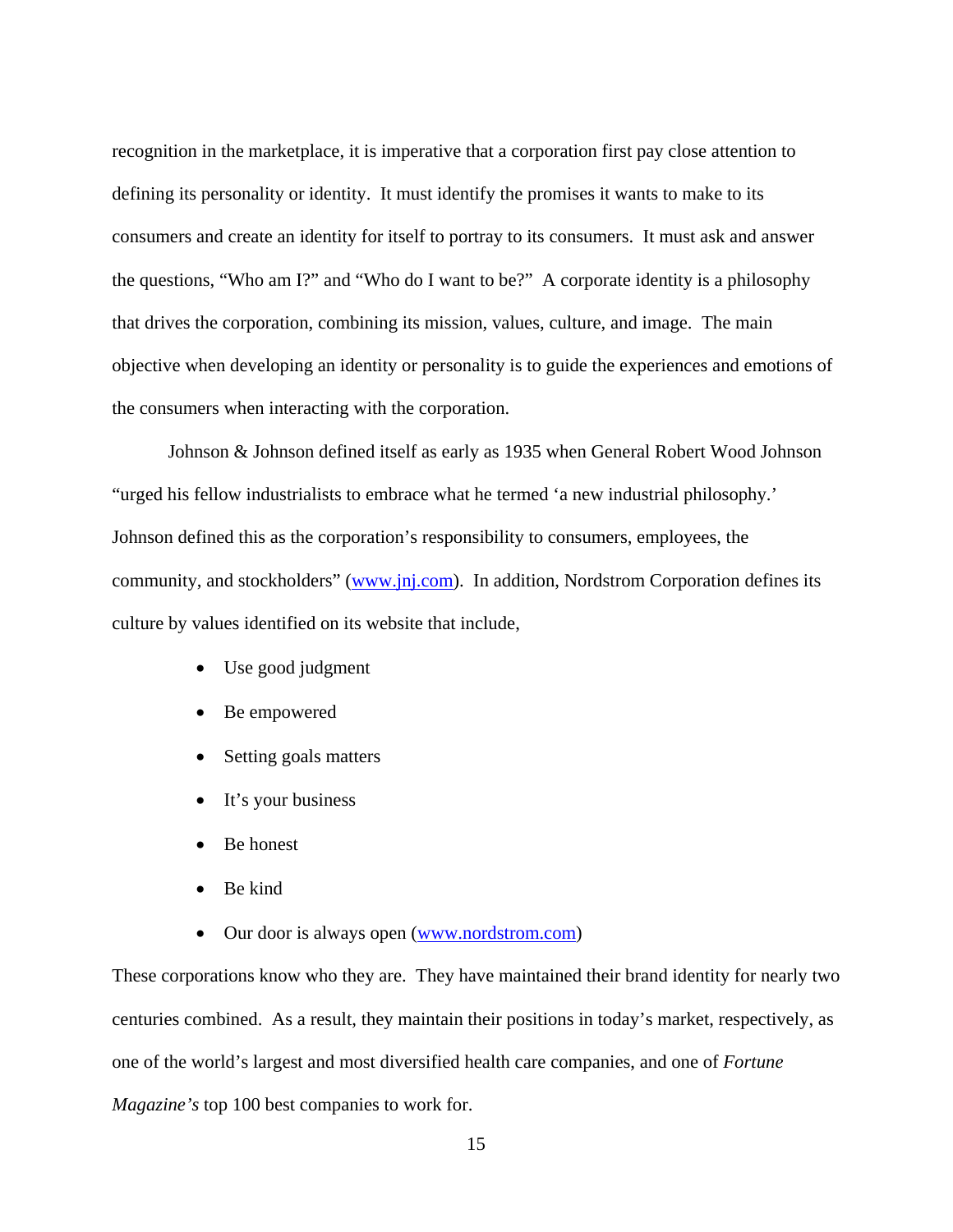In her work *Branding: Brand Strategy, Design, and Implementation of Corporate and Product Identity* Helen Vaid claims, "The modern definition of branding developed in the 19<sup>th</sup> century during the industrial revolution when it became increasingly important for manufacturers to create identifiable names and symbols to make their products stand out from their competitors" (2). Chapter Three will discuss a more thorough definition of corporate, or brand, identity; however, corporateidentitydesigner.com provides a succinct definition in terms of the tangible aspects of branding. It writes, "Corporate identity is the group of pieces, aspects, ideas, methods, and techniques that your brand needs to be identifiable. Your company's corporate identity can be formed by many of the pieces that form a communicational style: [logo,](http://www.logtechnology.com/) [letterhead,](http://www.logtechnology.com/letterhead-design.html) [business cards,](http://www.logtechnology.com/business-card-design.html) [envelope,](http://www.logtechnology.com/envelope-design.html) folder, inserts, etc" ([www.corporateidentitydesigner.com\)](http://www.corporateidentitydesigner.com/).

Branding is the process by which products must become one-in-the-same with their personality. The most well-known example of a corporation that has become synonymous with its personality (or brand) is McDonald's, a corporation whose consumers see it as it sees itself family-oriented, fun, and convenient. McDonald's has never swayed from that personality type. Its symbols, logos, colors, imagery, and brand elements continue to identify it and define its personality.

In order to succeed, brands must display genuine integrity. Humanity and trust are the cornerstones of that integrity. Bedbury tells his readers, "We are defined by the experiences and actions of our lifetime. So are brands" (19). He goes on to clarify how deeply the definition ingrains itself into our identity. He states, "We are the product of the things we controlled as well as the stuff that landed on our laps courtesy of fate, chance, bad luck, or destiny" (19). Because consumers base their buying decisions on perception, brands have the potential to lose their value swiftly.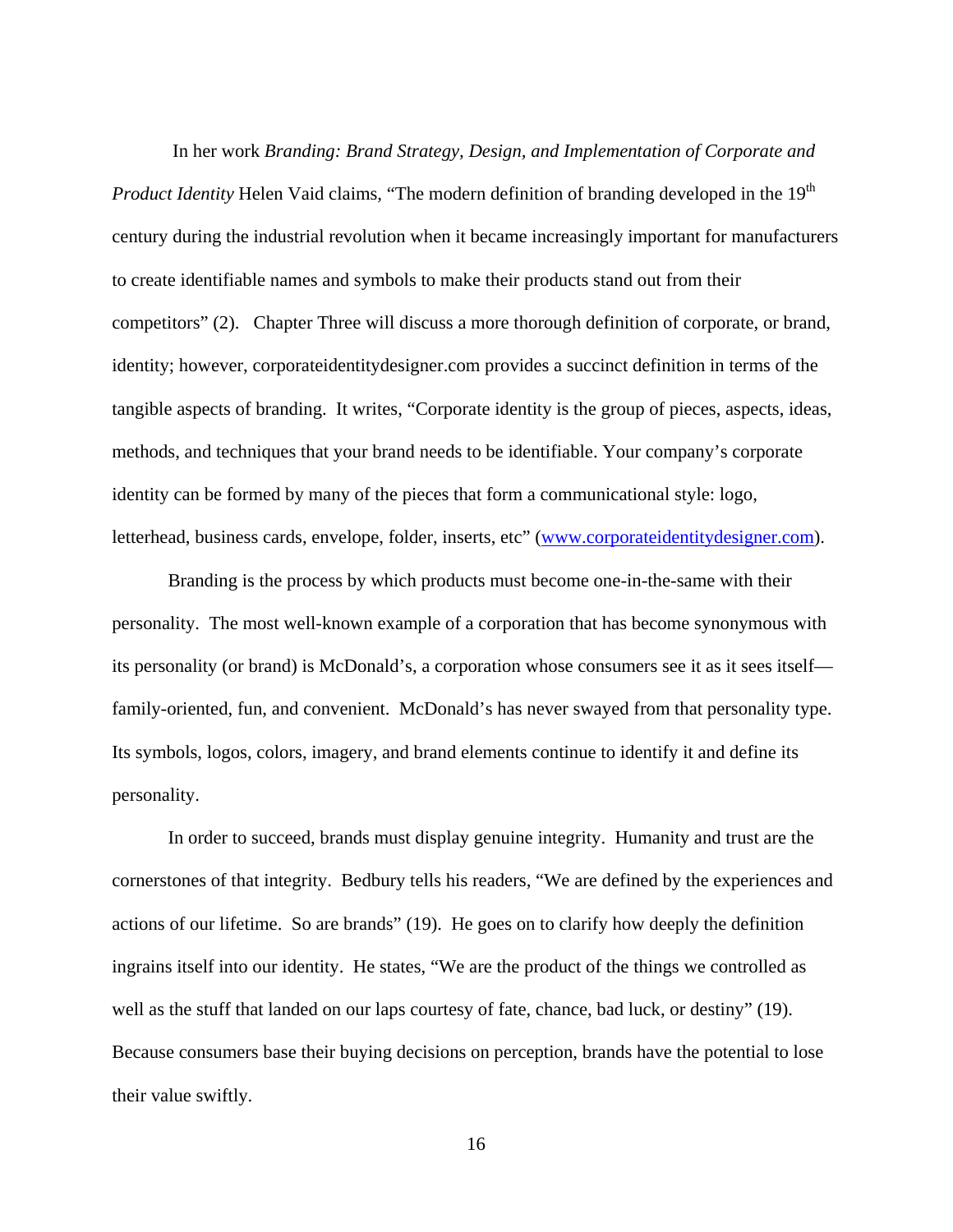While we never get a second chance to make a first impression, each of our impressions counts from the first forward. The brand that hurts its image in our minds, whether intentional or not, will always be the one that wounded us. Forgiveness is improbable. Emotions linked to branding run deep. A brand has the potential for success only if its personality is likable "because people want to associate themselves with the images of things they like—and they'll pay extra to do it" (Marconi 3).

Branding is a popularity contest like no other. We love the Earth-hugging, ex-hippy founders of Ben & Jerry's Ice Cream, Ben Cohen and Jerry Greenfield. In *Brand Royalty*, Haig quotes their philosophy. Haig says they claim that "business is the most powerful force in society, and it should therefore have a responsibility for the welfare of society as a whole" (167). This caring attitude contributes to the success of the brand. Haig attributes their secrets of success to, among other things, personality, principles, employees, philanthropy, and fun. Alternatively, we do not love feuding fashion models Naomi Campbell, Christy Turlington, Claudia Schiffer, and Elle MacPherson whose Fashion Café closed its doors just three years after its opening.

#### <span id="page-25-0"></span>**Building Recognition**

In a world of various contending corporations, developing brand recognition is becoming more and more competitive. Creating recognition and establishing a value proposition about why people should do business with one's corporation are core components of branding. People must have a high level of recognition in a corporation's brand and services in order to be able to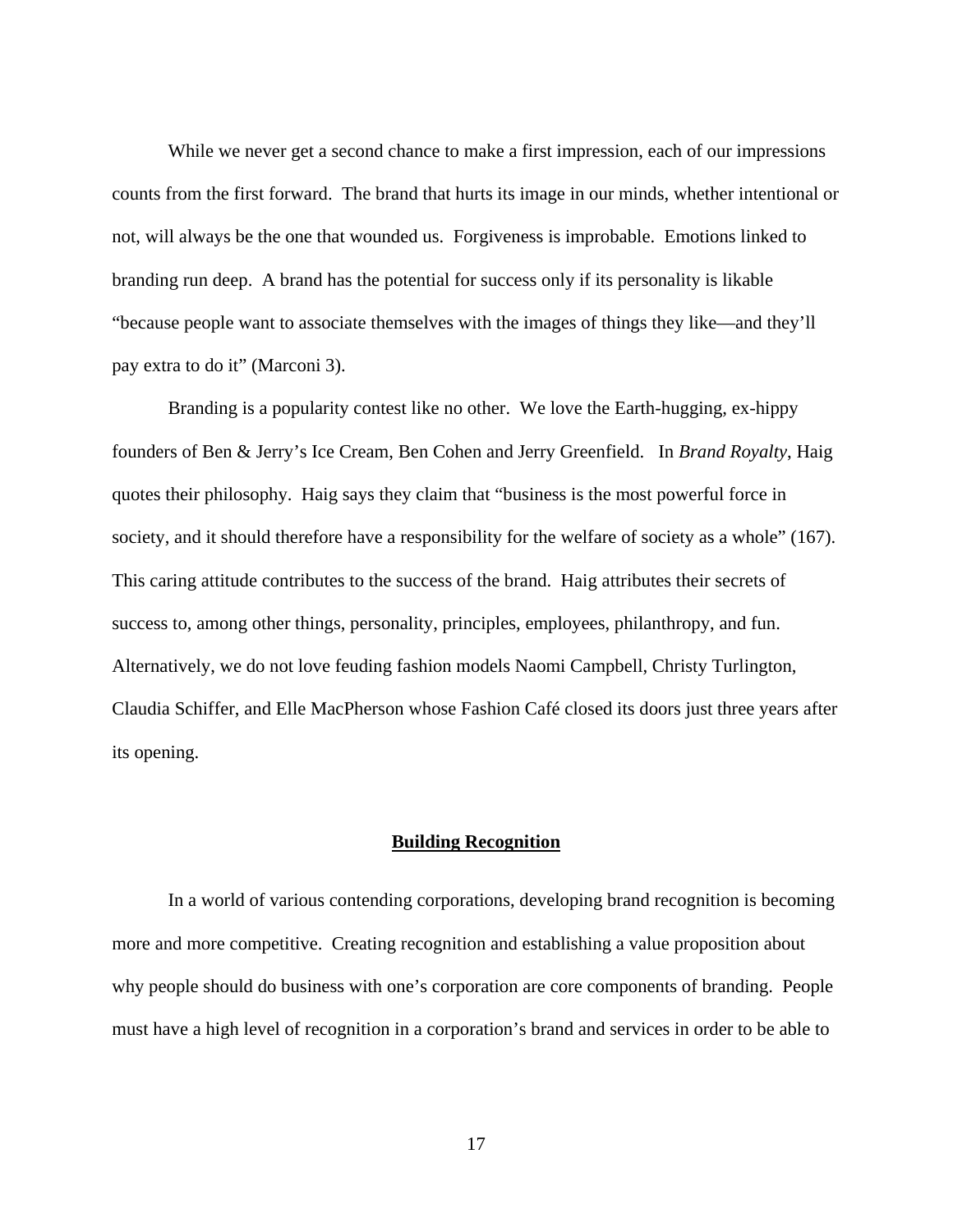develop an opinion towards it. By formalizing the brand identity system, the corporation has the ability to define a consistent look and feel for all communications coming from that corporation.

In order to be recognized, a brand must clearly differentiate from its competitors. Marconi says:

> Most products have to work hard to be noticed at all, much less to stand out from the pack. The approaches to achieving name recognition have been varied, from companies poking fun at themselves ('With a name like Smucker's, it's got to be good') to actually spelling it out for you ('How do you spell relief? R-O-L-A-I- $D-S'$ ). (4)

The first step to building recognition is determining one's corporation's promise of value. This means considering what is important to the corporation, what drives its business decisions, what differentiates it from the rest of the pack, and what assurances it guarantees to its consumers. Once established, this understanding of values and goals can help guide the corporation in making decisions consistent with its brand objective. This allows a corporation to focus on its target audience and identify what it needs to do to appeal to that audience.

Once a corporation has established a brand that is relevant to its target audience, the key to building brand recognition is through carefully designed elements that remain brandconsistent. Consistent logos, signatures, taglines, typefaces, colors, imagery, and brand elements in press releases, trade show displays and booths, office signage, brochures, banners, print ads, posters, and marketing for sponsored or charity events should all be used in any and all consumer communications regardless of significance. This, in turn, creates the brand identity. Klimchuck and Krasovec offer yet another definition of brand identity: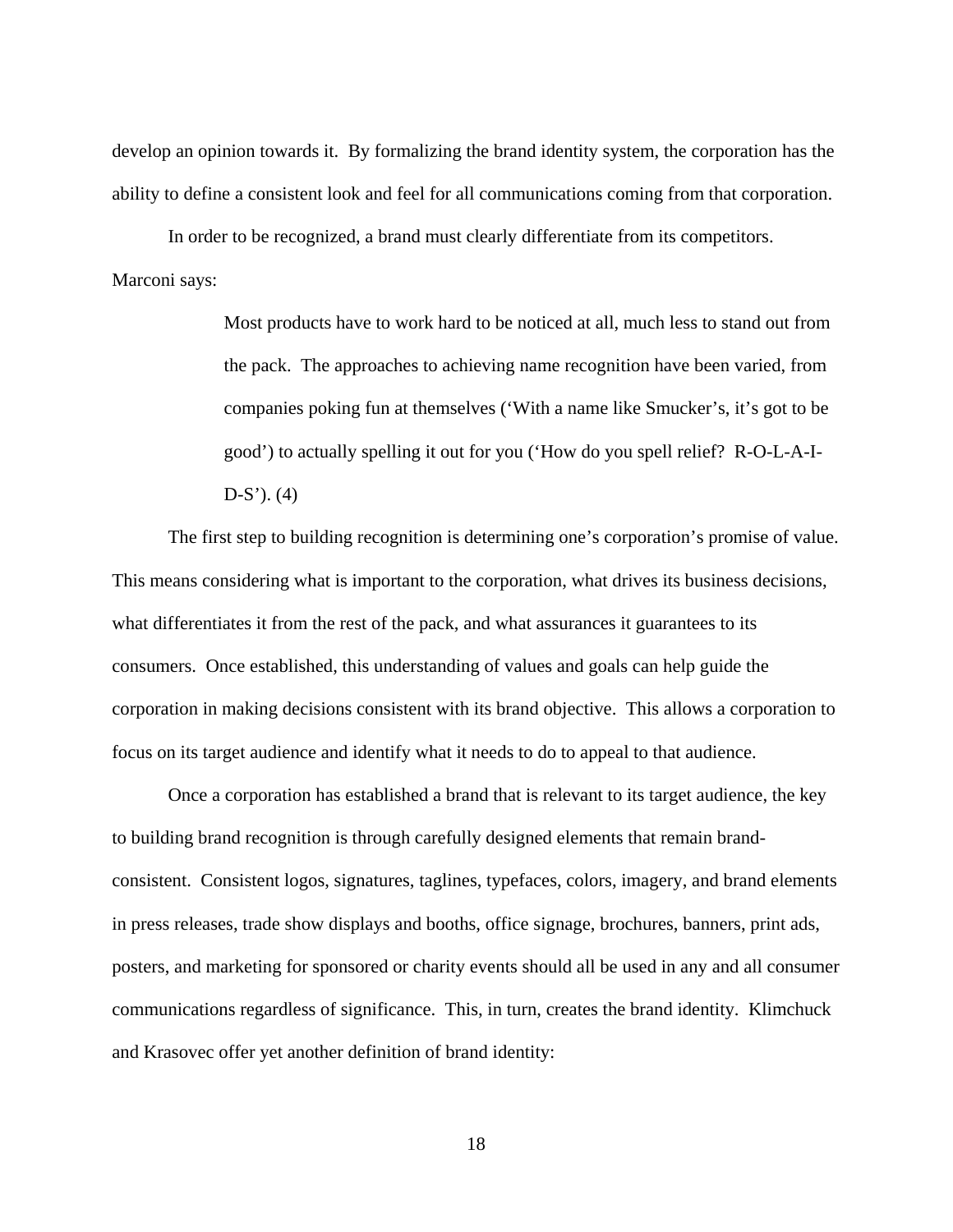Brand identity is the tangible aspect of the brand—the essential components including the name, color, symbol, and other design elements. The visual representation of these elements and their combination defines the brand and differentiates the products and/or services of one marketer from another. The brand identity creates an emotional connection with the consumer. (40)

To illustrate how something as simple as the design element of color creates an emotional connection, one can look to Tiffany & Co. In 1837, Tiffany adopted a distinct shade of blue to symbolize its reputation for quality and craftsmanship. Today, the color of the Tiffany boxes and bags is as recognizable as the corporation itself. As a result, receiving a Tiffany Blue box or bag can be almost as exhilarating as receiving the gift within. Lands' End Apparel's Corporate Director of Marketing, Ellen Beckert, is also aware that color is important. Her powerful statement is strategically placed on the front cover of the Lands' End marketing brochure. She states, "Making a commitment to color consistency is proof you're more than an apparel provider; you're our strategic partner" (Lands' End).

#### <span id="page-27-0"></span>**Standardizing**

How important is brand image and who are those in charge of protecting that image? James Gregory addresses the "standard bearers," the organizational understanding, the documentation, the training, and the accountability, thus supporting the hypothesis that corporate branding cannot take place without corporation collaboration, or "buy in," and defined leadership.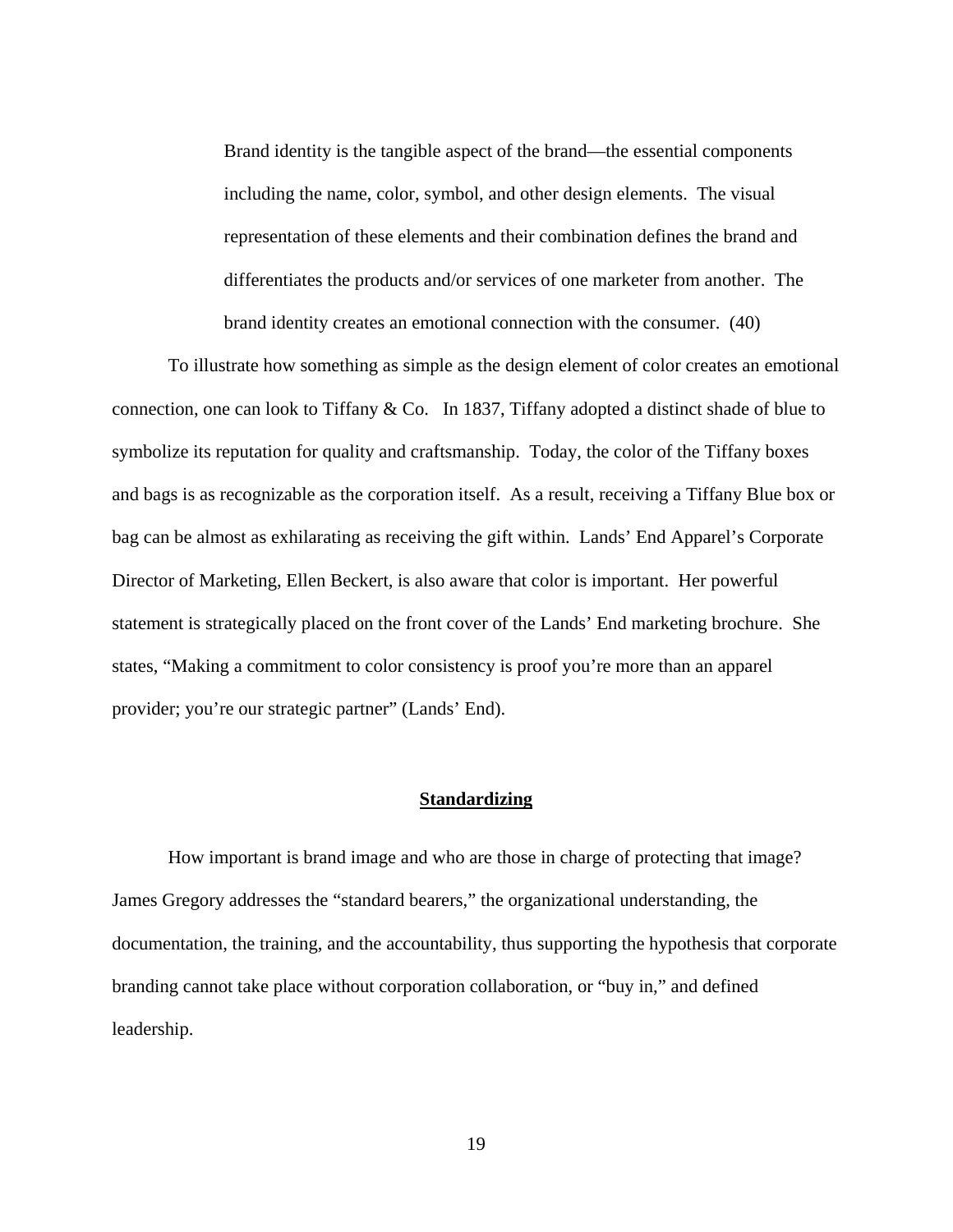A brand can be a company's most valuable asset. However, in his book, *Protecting the Brand: A Concise Guide to Promoting, Maintaining, and Protecting a Company's Most Valuable Asset*, Talcott Franklin reveals, "Because the brand is an intangible asset, many companies do not understand how to protect it" (7). One solution Franklin offers is the creation of brand standards. Like a style guide, Franklin recommends a brand-standards manual as the primary means for communicating brand standards to employees, licensees, and vendors. His concept that "all employees should have access to the brand-standards manual and should learn the brand's core values and how the brand represents those values" again reinforces the "buy in" necessity to promote branding (122).

A brand-standards manual is designed by a corporation to be distributed to employees on each and every level. Its goal is to ensure that every representative of the corporation is a part of the standardized process to build and protect the corporation's brand. In general, the manual guides employees on a step-by-step process of the corporation's brand identity and brand styles usage to generate greater mindshare and eventually greater market share.

# <span id="page-28-0"></span>**Fulfilling Brand Promises**

The reputation and prolonged existence of a brand depends on whether that brand is able to consistently uphold its promises. Employees must "live the brand" as stated and backed by senior management. Employees must act as brand ambassadors and strive to generate positive brand building experiences with the brand's consumers. They must inform management of gaps in brand delivery to assist in the development of strategies and programs that ensure brand promises are being met.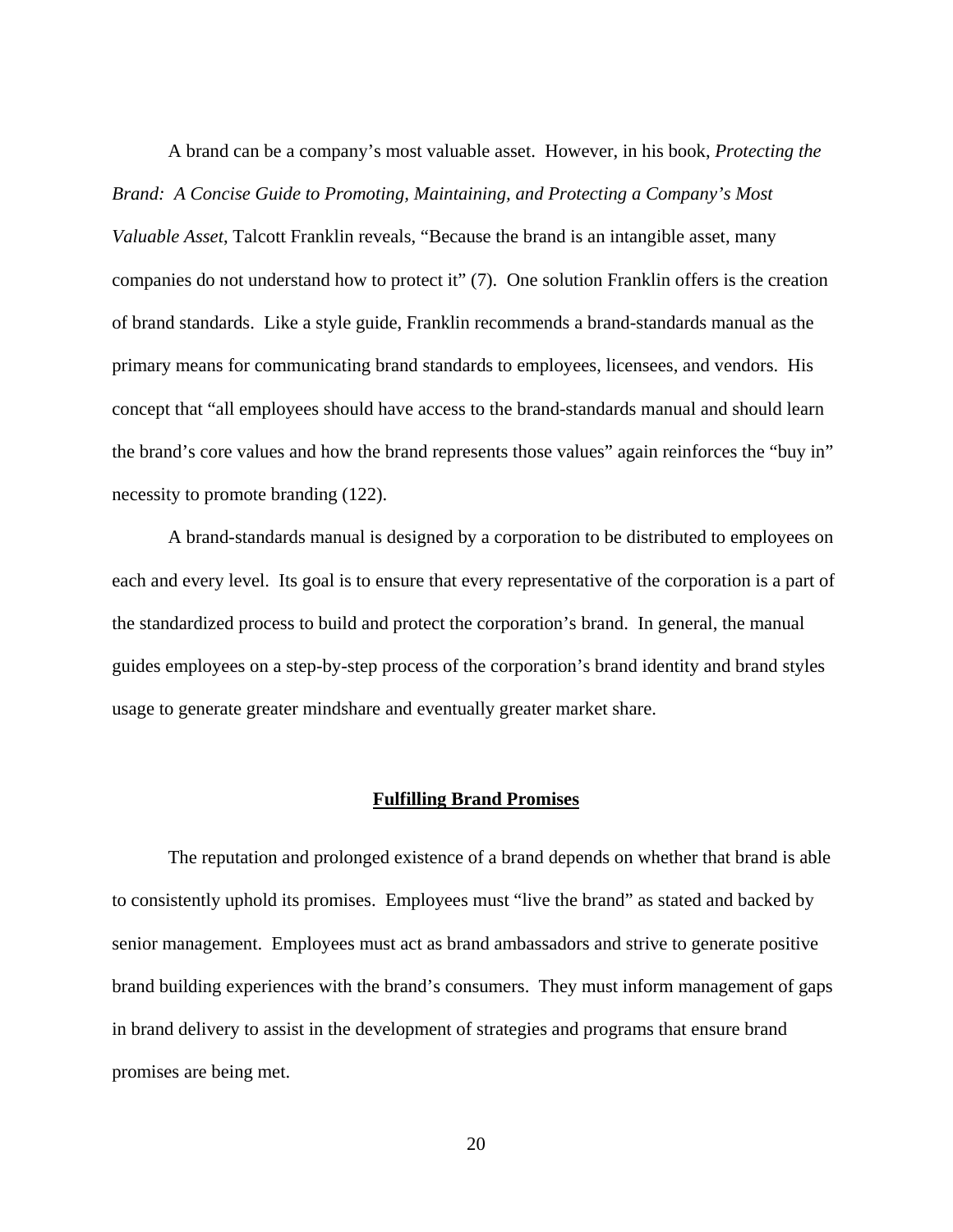At the same time, "overpromising—saying or suggesting that a product or brand will deliver more than it actually does or can—is not only deceptive, but a sure way to diminish or destroy any goodwill or loyalty the customer might have had or sought to have with the company or brand" (Marconi 77). Consumers are not willing to stick with brands that deceive them. And, each corporation/consumer experience must fulfill the brand promise.

In summary, when the corporation's brand is at the center of all that its employees do, the CEO is personally involved in the brand process and delivery, and the top-down leadership has continued to focus all decisions, behaviors, and attitudes toward promoting the brand, strategic brand leadership is taking place within the corporation. Brand building is the process of building an emotional tie with consumers. And brand management takes place when the promises of the brand and the identity or personality are controlled and carried throughout the entire organization and through all internal and external consumer outlets. The role of building and supporting a terrific brand belongs to everyone from the CEO down within a corporation. First, all must commit to the four crucial steps in the brand building process.

#### <span id="page-29-0"></span>**Looking Ahead to Chapter Three**

The following chapter discusses the steps involved in protecting the corporation's most valuable asset. Because brands are intangible, and critical to a corporation's success, there is never a conclusion to the job of brand maintenance and protection Collins and Porras claim, "The critical question asked by a visionary company is not 'How well are we doing?'. For these companies, the critical question is 'How can we do better tomorrow than we did today?" (185). Chapter Three helps answer that question.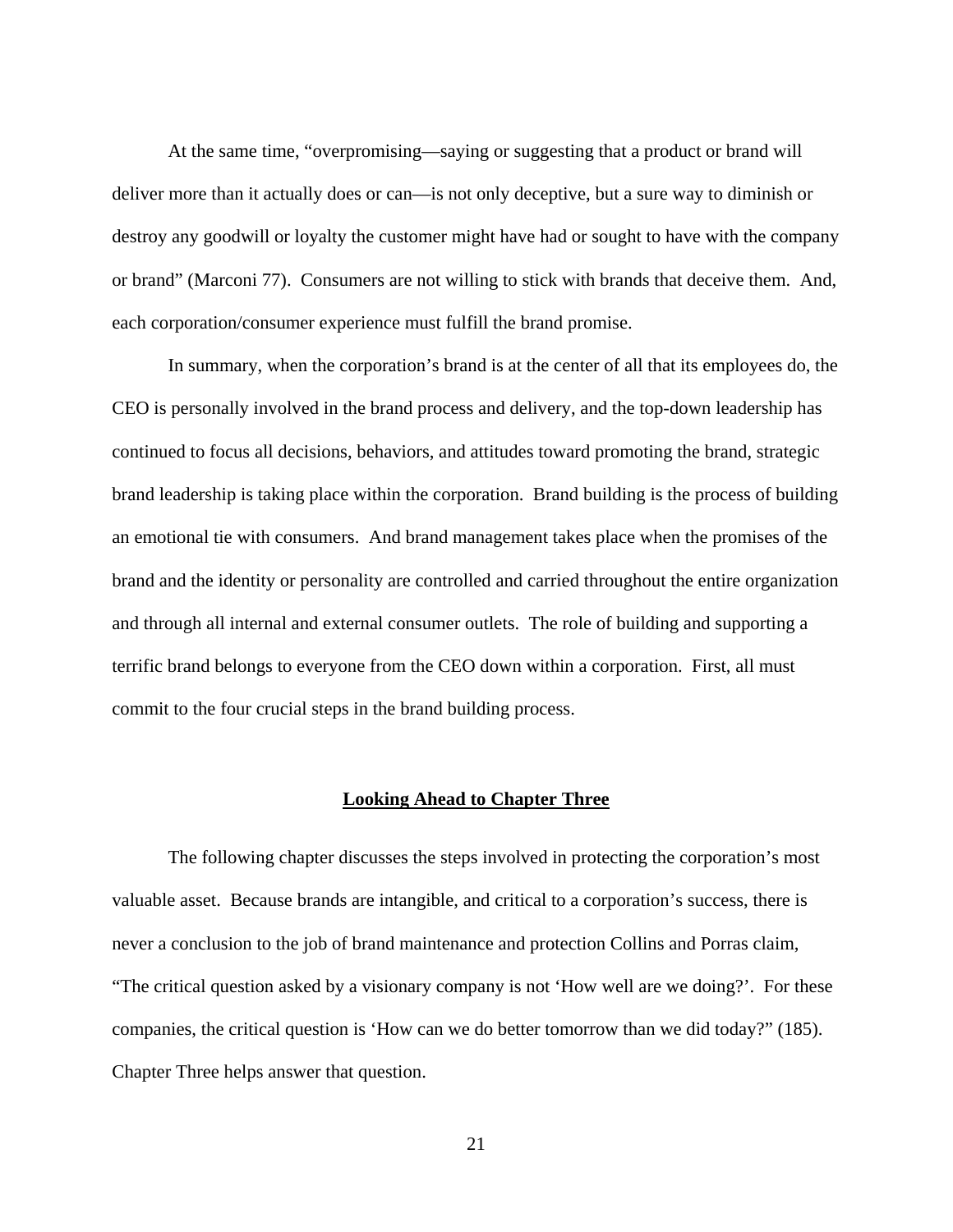# <span id="page-30-0"></span>**CHAPTER THREE: PROMOTING, MAINTAINING AND PROTECTING THE BRAND IDENTITY**

If a corporation has followed all of the processes and methods and has created its brand to impress its shareholders and the public, can it finally sit back and rely on the brand image to maintain its success? It absolutely cannot. This chapter examines the "how to" of brand protection by reviewing existing literature aimed at promoting, maintaining, and protecting the brand identity.

While Chapter One briefly presented brand identity, this chapter provides a more comprehensive definition and discusses brand identity in contrast to, and in conjunction with, brand image. This chapter also discusses brand management, identifies the brand marketing team players, and reiterates to its readers that every member within a corporation must remain dedicated to the fulfillment of the brand promises through each and every touch point of the corporation, or those places where consumers interact (touch) with the product or service. Touch points can include, but are not limited to: one-to-one consumer interaction, consumer service contact, promotional items, websites, e-mail, tech support, advertisements, publications, announcements, presentations, and telephone conversations.

Touch points are critical to the success of the brand because they impact the various stakeholders involved. With every consumer contact, and whenever the brand is represented, the corporation has the opportunity to either strengthen the brand or cause it to lose staying power. It is important for corporations to know their critical touch points in order to constantly monitor those areas and nurture them for marketing success; however, all of the corporation's touch points should be aligned and treated with the same consistency and care in every consumer experience.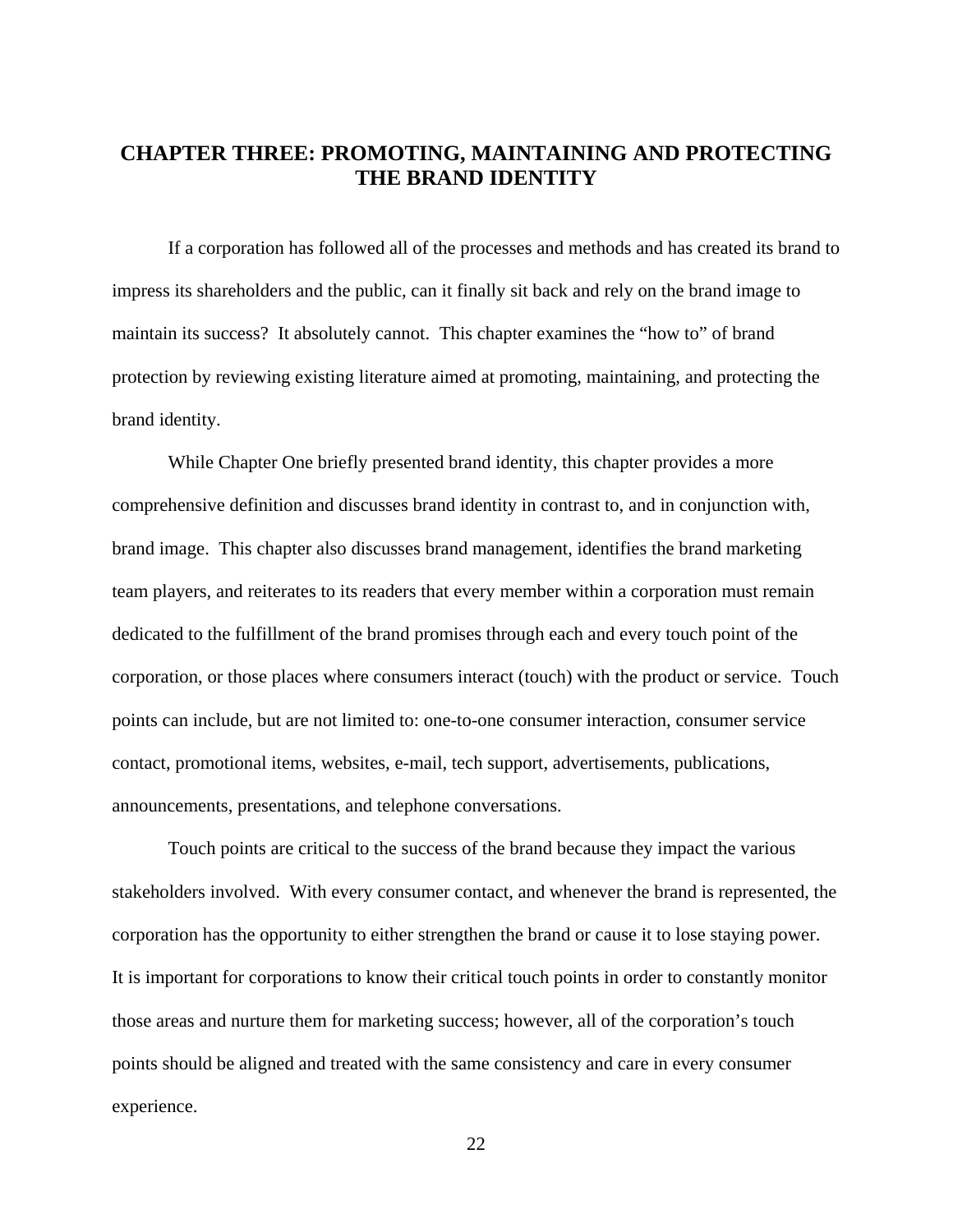Consumer experience touch points can include the physical (product, packaging, store, or office), communicative (advertisement, e-mail, direct mailing), or face-to-face contacts (sales representative, receptionist, customer service representative). Each individual encounter has the ability to negatively or positively impact the brand, from the CEO who faces the media with each new success or failure of the corporation, to the receptionist who is the very first brand representative a new potential consumer comes into contact with, to the return e-mail to a dissatisfied consumer, to the package on the shelf waiting to be sold. It is the touch points and how they work in conjunction with one another that eventually contributes to the successes or failures of the brand.

#### <span id="page-31-0"></span>**Defining Brand Identity**

The brand identity of a corporation is its "essence." Brand identity is also synonymous with the brand's philosophy. It consists of a combination of the corporation's service reputation, packaging, product quality, benefits, promise delivery, and value. Brand identity comes in many forms to include logos, color palettes, design elements, and page layouts. Brand identity can be seen in:

- Documentation
- Advertisements
- Press releases
- Promotional materials
- Acts of philanthropy
- Corporate behavior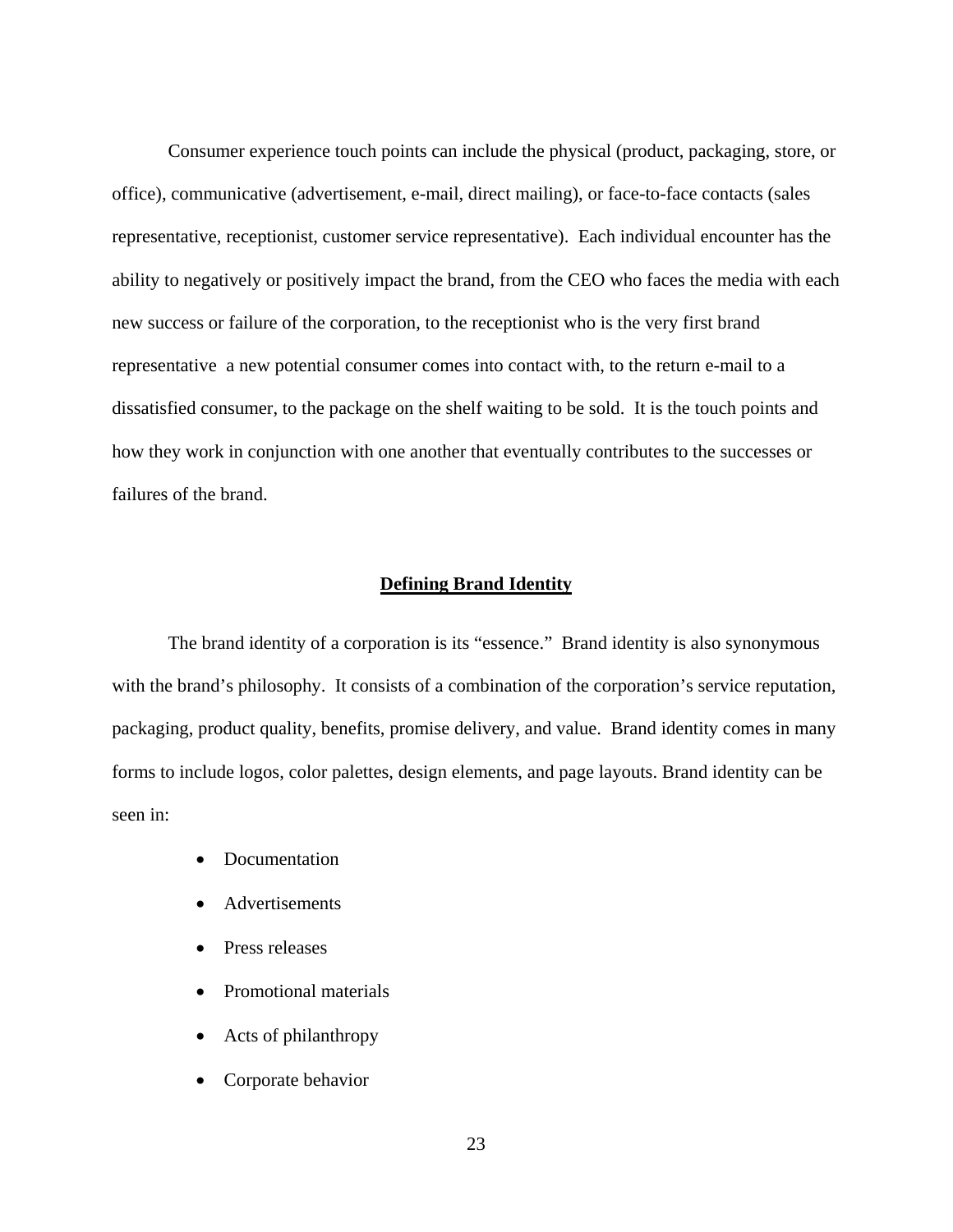- Corporate environment
- Employee attitude.

In *Designing Brand Identity: A Complete Guide to Creating, Building, and Maintaining Strong Brands*, Alina Wheeler offers several additional characteristics. She claims that brand identity:

- Is flexible to encourage creative thinking and execution
- Engages the senses and understands its customers
- Creates a unified persona from a merger of equals
- Communicates a unique vision for the future
- Attracts an audience and creates a desired perception
- Works across languages and cultures to build a powerful brand
- Is product and retail design that seizes every opportunity to delight customers. (2-
	- 7)

In order to clarify Wheeler's characteristics one needs only to look to two of the best-built brands in the marketplace today and identify where they fit in to her description.

#### <span id="page-32-0"></span>**Google.com**

In its company overview, Google.com admits, "Google's utility and ease of use have made it one of the world's best known brands almost entirely through word of mouth from satisfied users" [\(http://www.google.com/intl/en/corporate/index.html\)](http://www.google.com/intl/en/corporate/index.html). This clearly establishes its ability to attract an audience and create a desired perception. And for Google that audience is worldwide. Google works across languages and culture to build its brand every day. Google's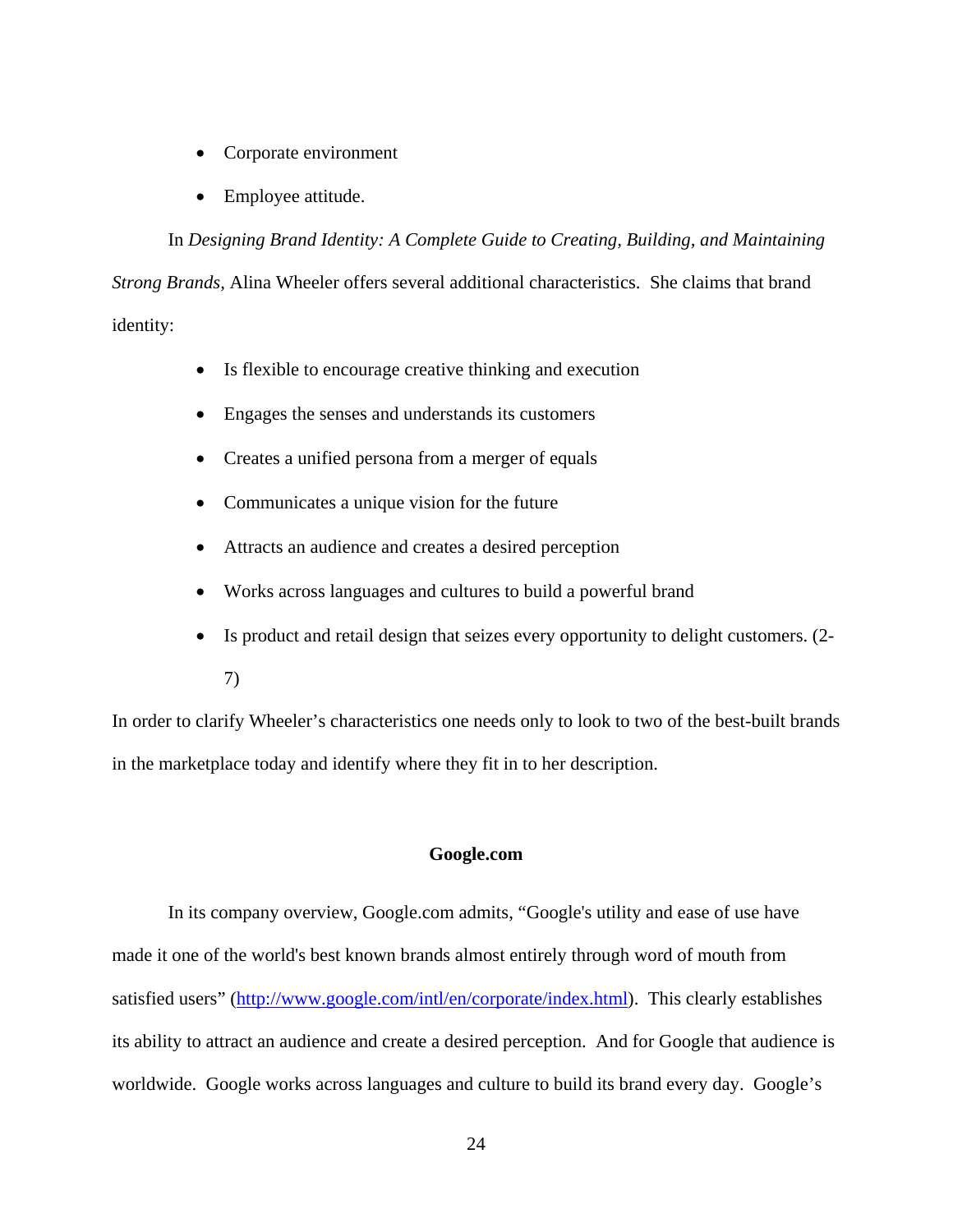homepage offers an always-changing logo that is still identifiable and consistent with the brand identity but seizes every opportunity to engage the consumer. The changing logo is yet another opportunity to show that Google is not just a static corporation. It is ever-changing and flexible enough to meet most of the characteristics identified by Wheeler.

#### <span id="page-33-0"></span>**Target Corporation**

Target employees want their "guests" to feel delight upon entering their stores and to receive exceptional value as well. With its clean environment, bright lights, bold red trim, and inviting aromas permeating from its neighboring Starbucks Café, Target Corporation has hit the branding bulls-eye at presenting its identity not only in engaging the senses, but also in attracting an audience and creating a desired perception. The corporation is committed to communities and "gives back more than \$3 million each week to communities nationwide"

([http://www.careerbuilder.com/Jobs/Company/C8F49B5ZM4VLK88XNZ5/Target/\)](http://www.careerbuilder.com/Jobs/Company/C8F49B5ZM4VLK88XNZ5/Target/?cbsid=a0891a6e656d4699afb81d4da6555ab1-246419235-R5-4&&ns_siteid=ns_us_g_Target_corporation_fl_&cbRecursionCnt=1). This identifies the social responsibility that "communicates a unique vision for the future"—another brand identity characteristic according to Wheeler.

#### <span id="page-33-1"></span>**Defining Brand Image**

Brand image is the consumer's perception of a corporation's brand identity. The image may or may not directly match the corporation's sought after brand identity. It is made up by a combination of the consumer's experiences with the corporation at all touch points. Corporations must work hard to bridge the gap between the two. The identity a corporation desires to achieve is sometimes eclipsed by the reputation it receives.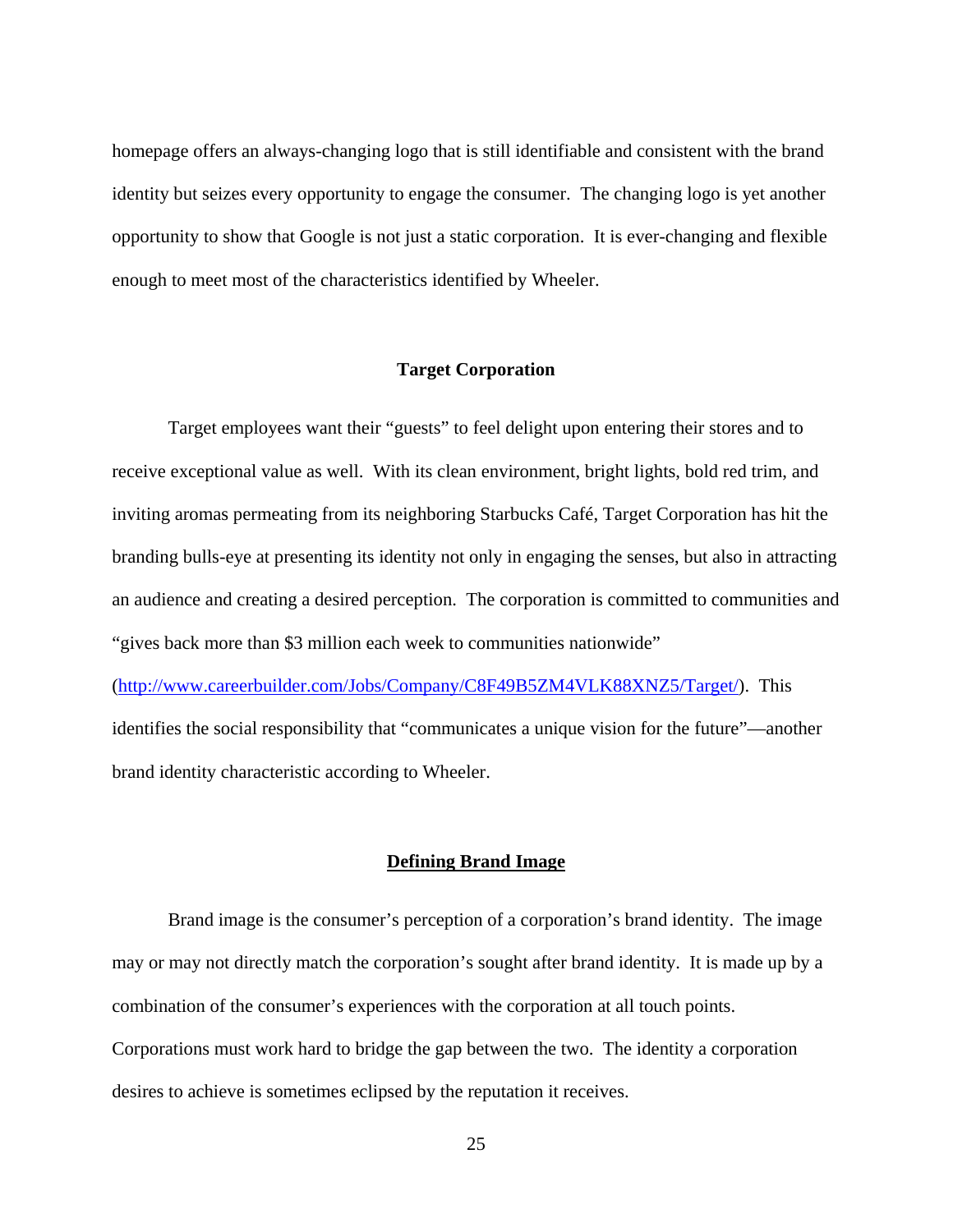The "essence" of Johnson  $\&$  Johnson's brand was embodied in its credo, and its identity was maintained by the image people received when the corporation referred to its credo in a time of crisis. Johnson & Johnson saved its reputation and was able to bridge the gap when it put the consumer first and suffered great losses as a result.

An example of a corporation's failure at bridging the gap where brand identity must work across languages and cultures is the story of a popular faux pas made by Gerber when it began to sell its products in Africa. The corporation used the same packaging that it used for Western markets with a cherubic American baby boy on the label. In Africa, however, Western companies commonly place pictures on the labels showing what the product contains.

#### <span id="page-34-0"></span>**Promoting and Managing the Brand**

Despite having a unique brand with a clear, meaningful point of difference, terrific visuals, and built-in values and principles, if a corporation does not promote its brand properly, the brand will fail. Often, corporations forget that the hardest part of branding is promoting and managing the brand. Developing and personifying brand strategy is a start, but managing the brand is the corporation's only way to ensure that its audiences will get from the company what is consistent with the brand strategy (Gregory 47).

Brands must be built from the inside-out. Employees must first understand the brand and then deliver it. If a corporation cannot sell its brand to its employees, selling to the outside consumer would be out of the question. Employees are the vital link between corporation and consumer; therefore, corporations live or die every day based on their relationship with their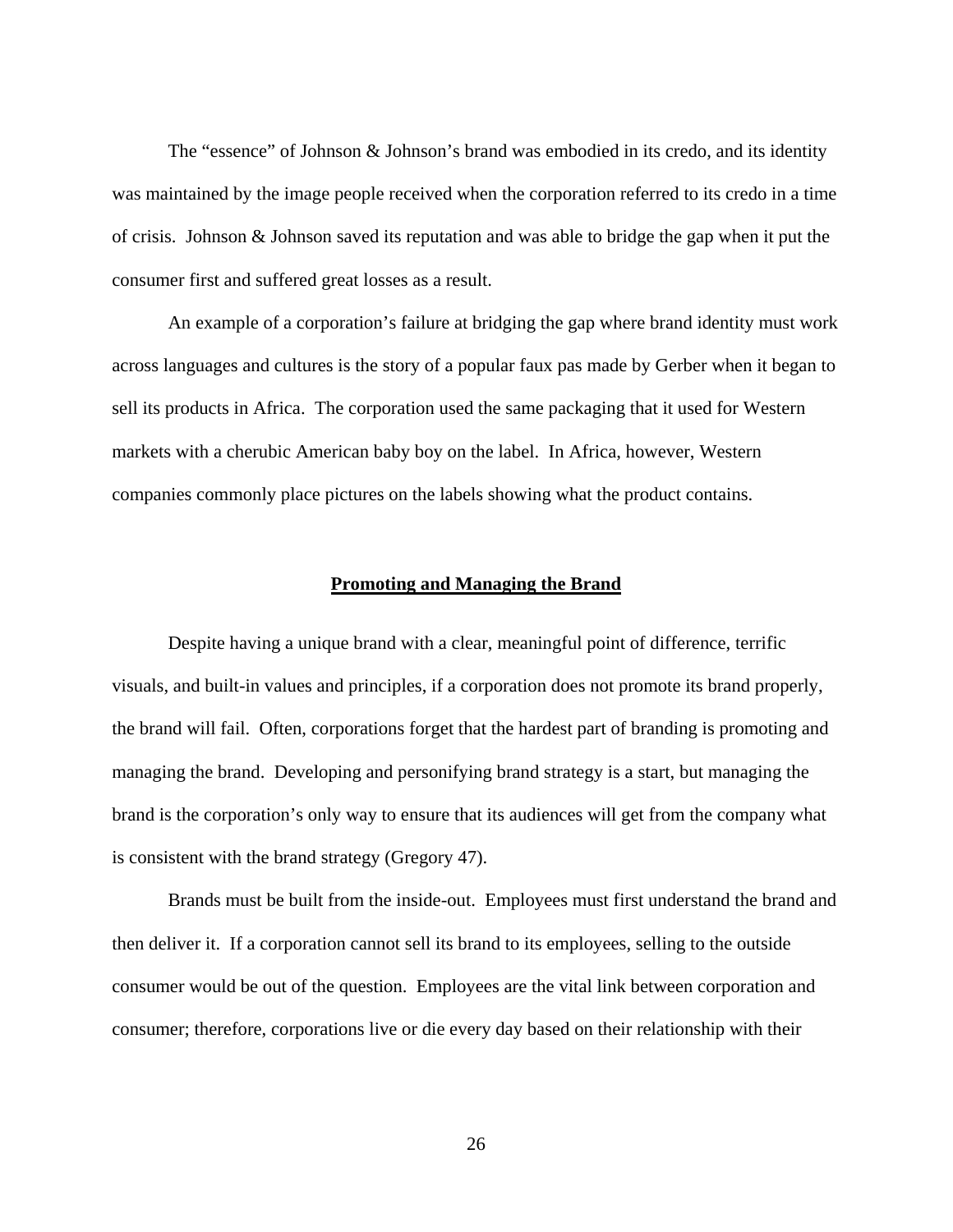employees as well as with their consumers. Brand equity is protected when employees become more than just employees—when they become brand champions.

Unquestionably, corporation-wide awareness of the brand is essential. With awareness, however, employees should also have a passion for the brand. They should maintain the role of brand ambassadors. In order for corporations to ensure individuals are committed and their brand promises are consistently delivered, they should instill loyalty and brand enthusiasm in each member of the brand team.

Howard Schultz, Director at Starbucks Corporation knew the importance of instilling branding team loyalty. It was clear to him that store-level employees, those who came in contact with consumers on a daily basis, had the power to impact the shape of his brand. For this reason, he created one of the best employee training programs ever in an effort to attract and retain high quality employees.

Consumers entering into any Starbucks, on any given day, will find employees with extreme product knowledge, a strong commitment to consumer service, and exceptional interpersonal skills. In addition, Schultz provided a terrific work environment for those employees, and "during the most critical growth period for Starbucks, in the mid to late nineties, Starbucks had the lowest turnover rate of any restaurant or fast-food company in the world" (Bedbury 141).

While every employee is a representative of the brand and should be involved in the process, leadership is crucial. Gregory discusses creating the branding culture: "No matter how much care you take to create your brand, if you don't nurture it and help it grow, it will die and take with it the investment your company has made to date" (48). Chiaravalle states, "Buy-in, participation, and leadership from the owners and top-level executives of your company are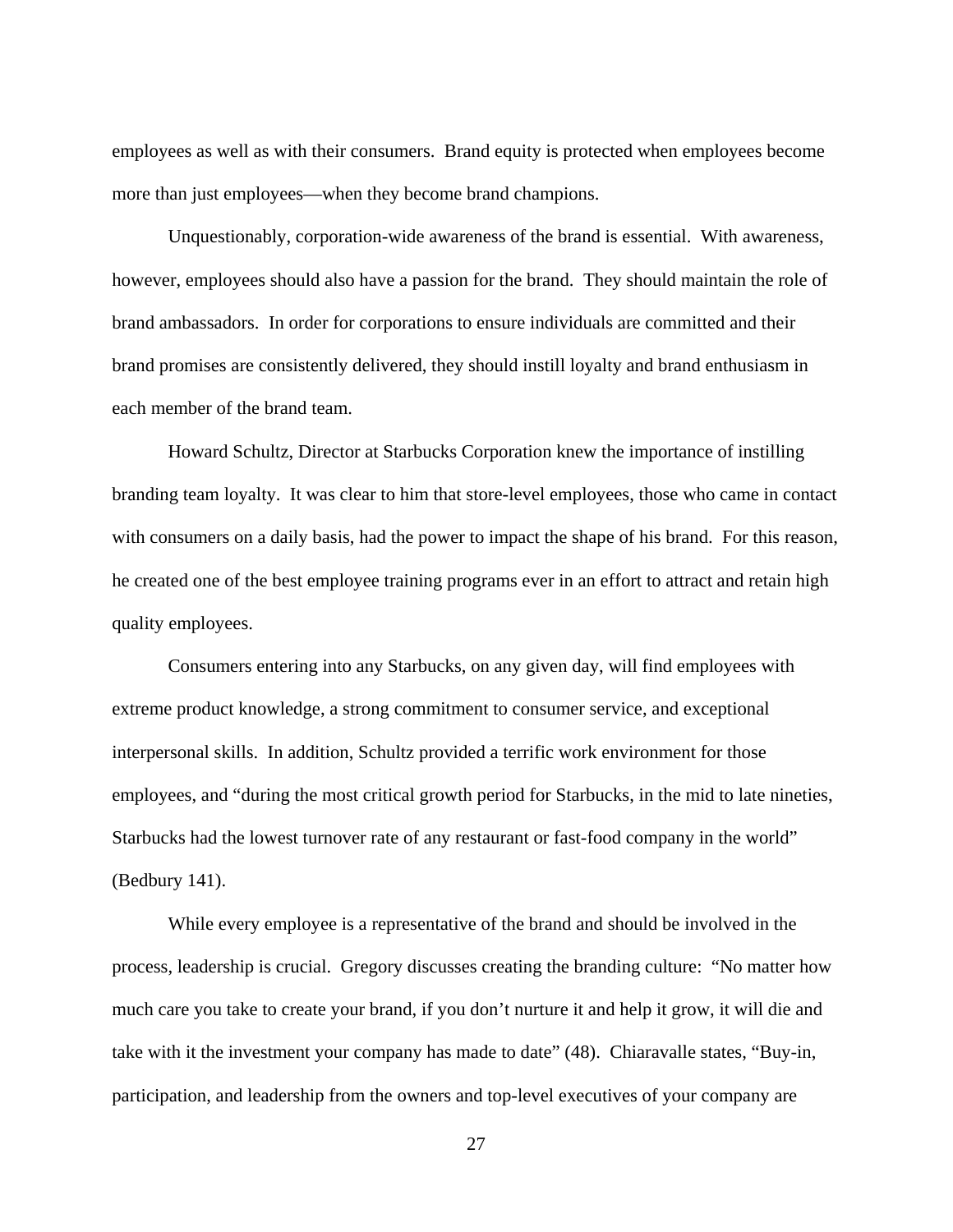absolutely essential to your branding success" (58). To the CEO, branding practices must be taken seriously. He or she must communicate this seriousness across the board.

#### <span id="page-36-0"></span>**The CEO/Standard Bearer**

Brand management begins with the persistent, visionary leadership of the CEO and flows throughout the organization. It is the sole responsibility of the CEO to lead the corporation in creating and nurturing a strong corporate identity. Gregory calls the CEO the "standard bearer." The CEO can also be referred to as the "brand guardian." The role of the CEO is not only to create and nurture the brand, but also to act as brand protector, protecting the brand from actions that may result in value destruction.

The CEO must safeguard the brand's continuity, maintaining consistency corporationwide, anticipating the future, and engineering the brand's path in it. Gregory reminds readers, "a CEO is not the brand, but he or she is its most prominent representative. As such, his or her role is indispensable in managing the brand" (49).

If, however, the CEO, or senior member of the corporation, criticizes the corporation's products, employees, or services or insults its consumers, it can be damaging or detrimental to the brand. This was the case when Gerald Ratner, CEO of one of the biggest brands of jewelry, in a speech to the Institute of Directors in London, claimed that the reason one of his products could be sold so cheap was because it was "total crap." This comment represented a total lack of respect for the product and consumer, and gave rise to the negative expression "doing a Ratner." The direct insult to his brand made his products one and the same with "crap," as well as insulted those consumers who had purchased those products.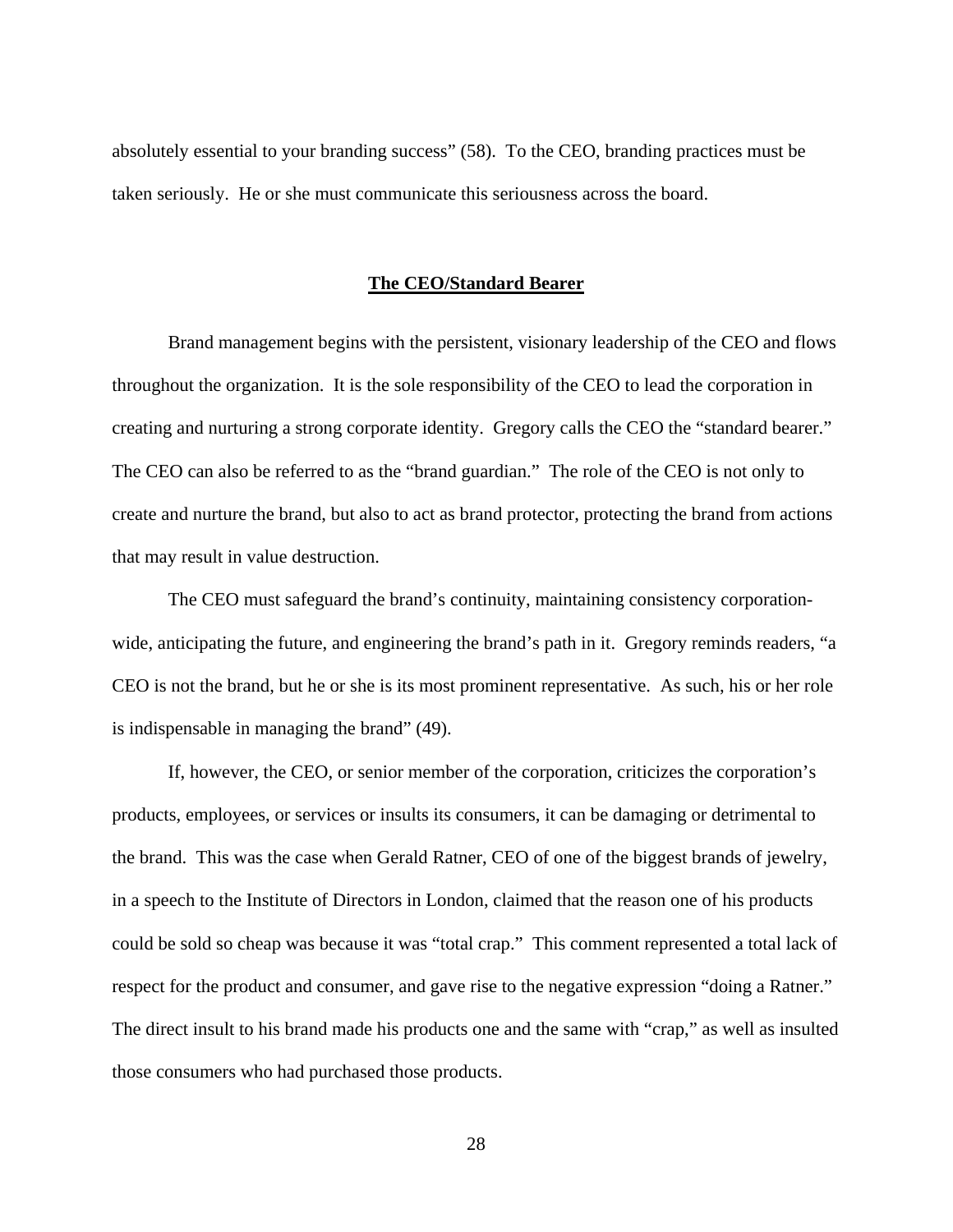There are also those cases where the CEO *is* the brand. Examples include Martha Stewart, Michael Dell, and Mary Kay. In those cases, the individuals have placed their names on the brands and staked their own personal reputations on their products. Sometimes, however, the *product* reputation is flawed or damaged by the *individual* as a result of a personal blunder, as was the case of the Martha Stewart Corporation, which suffered when Martha Stewart herself was indicted in 2003 for insider trading in ImClone stock. She immediately resigned her position as CEO of the corporation, but remained within the corporation as Chief Creative Officer.

Immediate action based on a clear plan for the CEO of a corporation in times of crisis is essential to the brand. First and foremost, it is the responsibility of the CEO to communicate the corporation's position to the consumers. In the eyes of the consumer public, the CEO is the credible resource to the actions of the corporation. He or she is expected to maintain a high ethical standard

Great brands are achieved through the leveraging of management controls. As Gregory explains, "The CEO is truly the only person in the corporation who can launch an effective brand management initiative. Eventually, the process will encompass an intense effort that will include company-wide training; internal and external communications; even changes in chains of command" (48).

Once a CEO successfully launches a brand, the long-term process requires momentum achieved through successful, top-down management. Wheeler agrees:

> Effective leaders invariably understand how to leverage symbols, prioritizing communication about the meaning of their brand. Not surprisingly, the brand identity projects that are successful are top-down initiatives, which means that a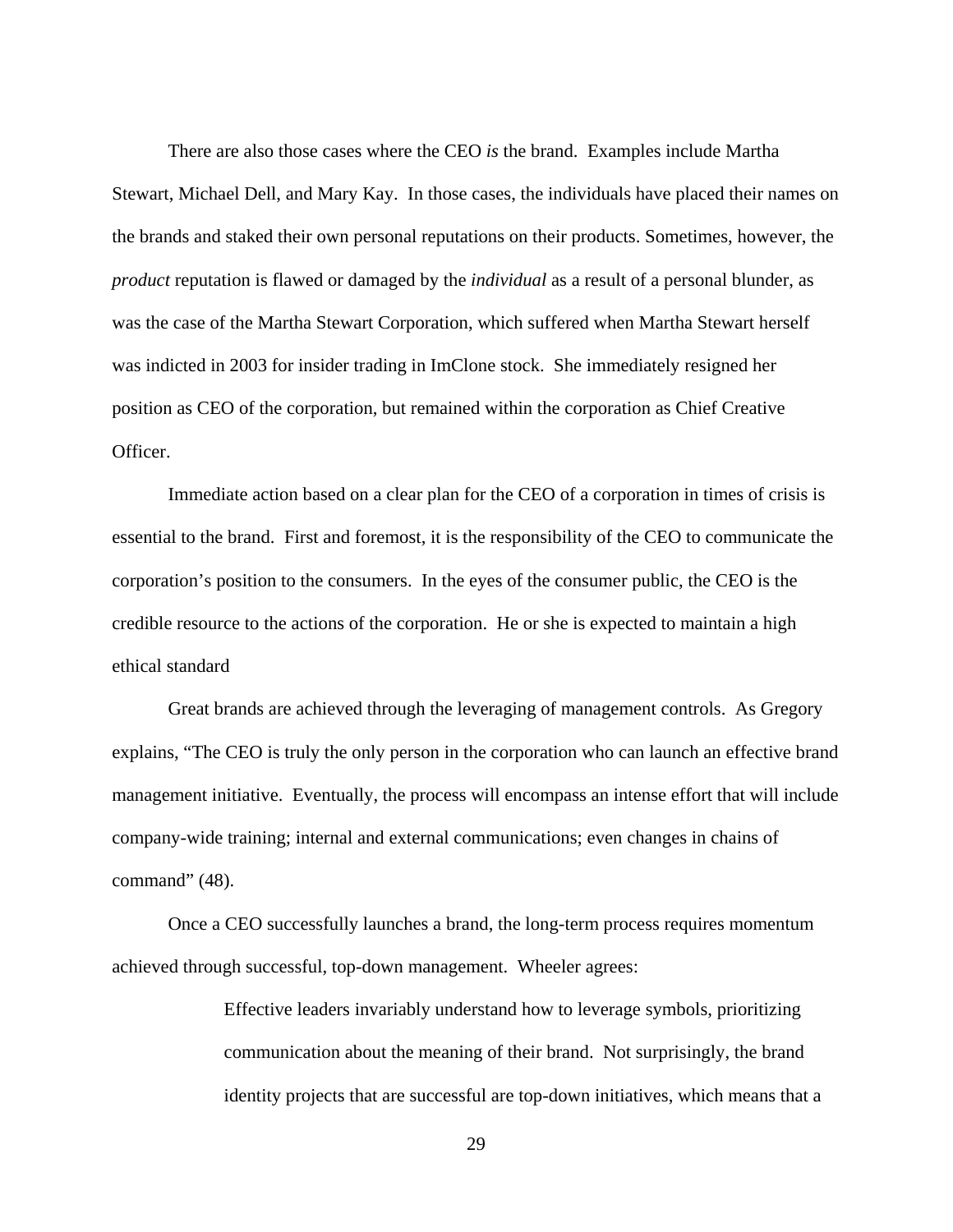CEO has endorsed the project. This endorsement is critical because it sends a strong message to everyone involved that the project is a priority that will affect future success. Brand identity projects that do not have CEO endorsement tend to fail. (17)

The attitude the CEO maintains about the brand creates a filter that determines the attitude of the rest of the corporation. An exceptional CEO promotes the brand vision among the corporation's employees, motivating them to work harder and consistently promote the brand.

#### <span id="page-38-0"></span>**The Employees/Brand Deliverers**

Because everyone in the corporation has the ability to make an impact on consumer perception, once a clear vision has been created and a strategy for brand building has been mapped out by the corporation's leaders, all members of the corporation must learn to live the brand. It becomes not only the employees' abilities but also their responsibilities to deliver on the corporation's unique brand promises each and every day. It is vital that corporations educate their employees on their branding culture.

Gregory tells readers that "a company with a healthy branding culture is one in which every employee—from the CEO down—not only understands what the brand is about, but understands what their role is in delivering that brand" (48). Employees must be familiar with and uphold the established brand principles, brand rules, and brand strategies. For this reason, extensive training to familiarize employees with the goals of the brand is essential. Employees must interact with the determination for cooperation and respect for the brand. It is the responsibility of each member of a corporation to uphold the brand—to be the brand.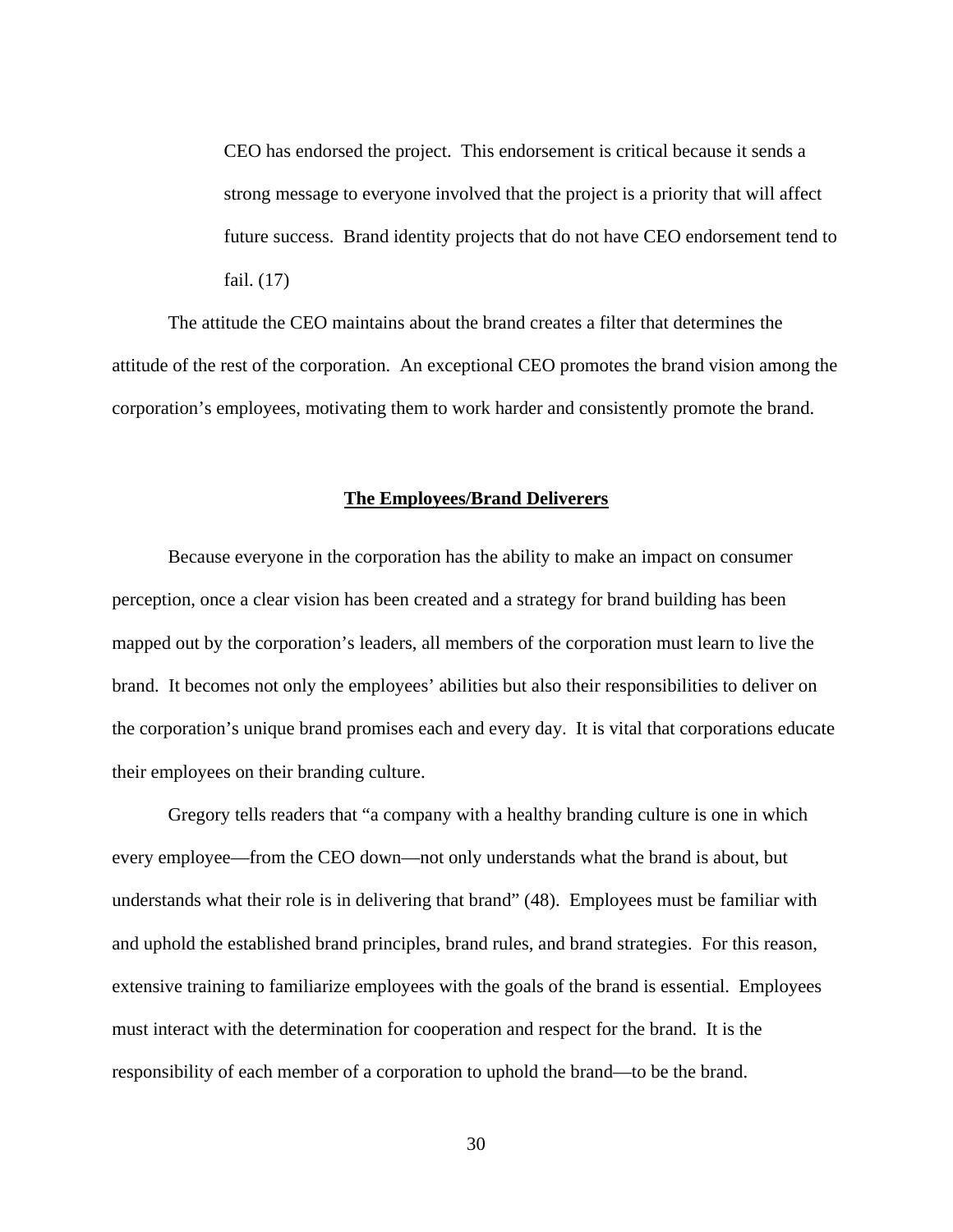According to marketing and branding consultant and professional speaker, Jack Simms, "Companies must be passionate about the way their brand is nurtured, developed and presented to target audiences. Every correspondence that leaves the building and impression that employees make has a lasting impact"

(http://www.mpiweb.org/CMS/mpiweb/mpicontent.aspx?id=3195). For this reason, when forming a branding team, it is imperative that there are representatives from all aspects within the corporation.

Protecting the brand is difficult. One solution Franklin offers is the creation of brand standards. Franklin recommends a brand-standards manual, like a style guide, as the primary means for communicating brand standards to employees, licensees, and vendors. His concept that "all employees should have access to the brand-standards manual and should learn the brand's core values and how the brand represents those values" again reinforces this study's "buy in" requirement to promote branding (122).

A brand style guide will help employees understand the elements that make up the corporation's brand identity and image. This increased understanding will allow all individuals responsible for the brand to create powerful, targeted communications and experiences that consistently reflect the corporation's style.

This chapter reviewed how corporations obtain the most impact from their corporate brand communications through promotion, management, and protection. It encouraged the nourishing of brands to help them to grow through top-down leadership. Engaging the employees in the process of brand marketing using employee-focused education and relationship building is one key to a corporation's success. This can be achieved when all individuals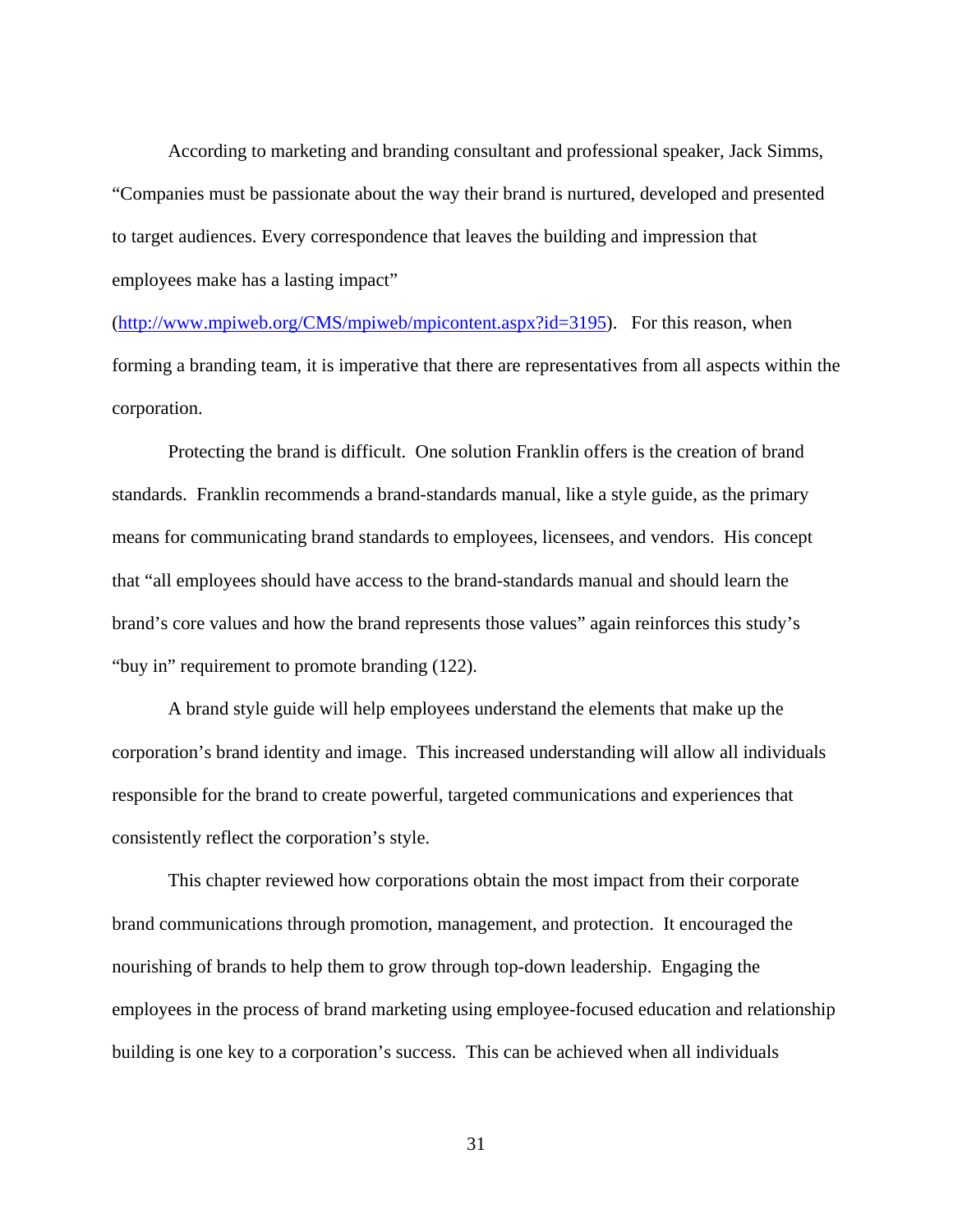involved realize there is a difference between brand identity (who a corporation thinks it is) and brand image (who the corporation's consumers perceive it to be).

# <span id="page-40-0"></span>**Looking Ahead to Chapter Four**

The following chapter looks to specific examples of brand successes and failures and identifies what went wrong and what went right. No brand is the same. There are good brands that succeeded as well as good brands that failed, but had the potential to succeed. There is no defined secret to success that all brands must follow. Brands succeed most often when they have a unique business identity that puts its best face forward time and time again through conformity and consistency.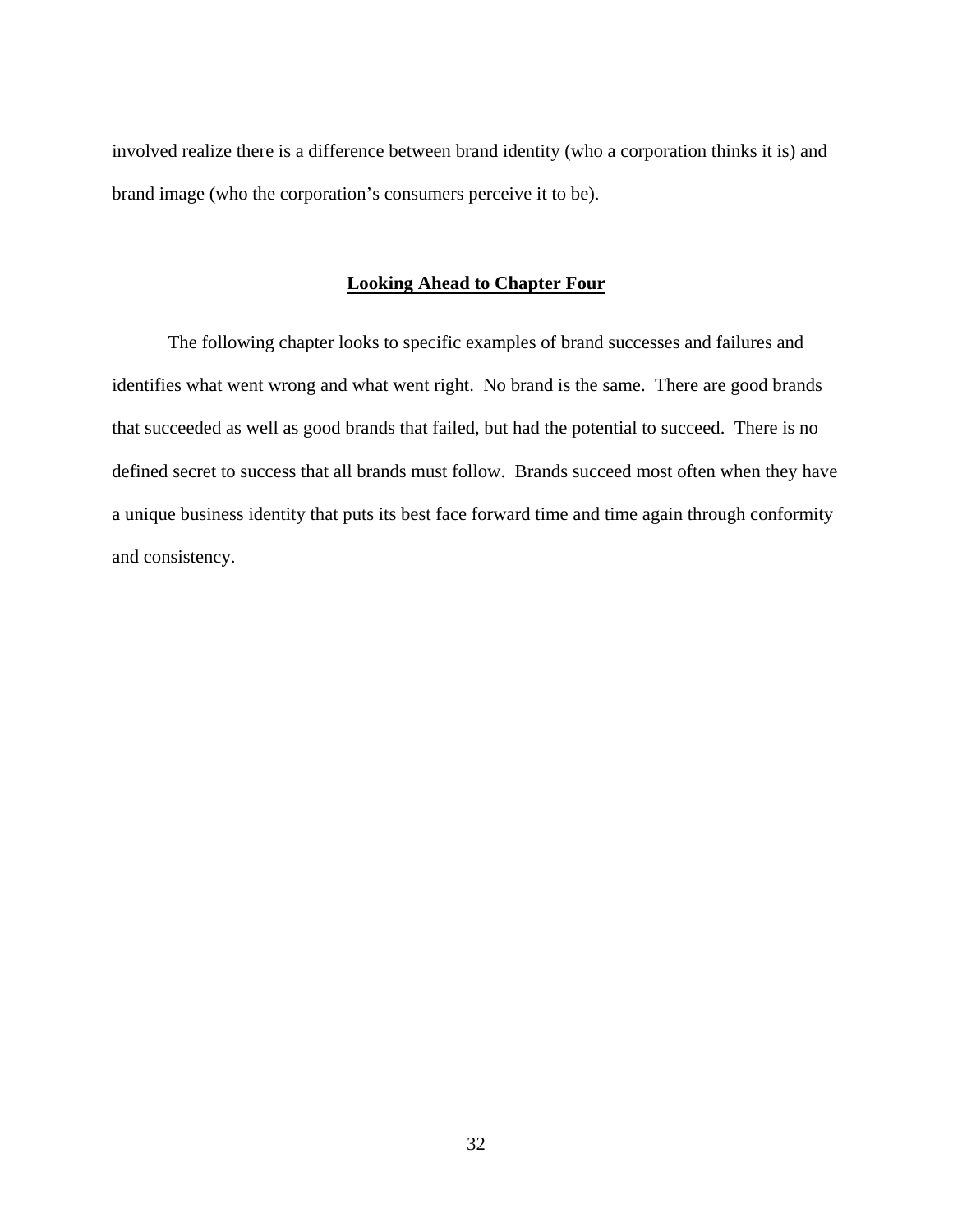### <span id="page-41-0"></span>**CHAPTER FOUR: MAJOR CLAIMS SUPPORT**

In today's rising competitive marketplace, it comes as no surprise: successful business leaders of forward-thinking companies are securing their place in the market through the power of the brand. It is important for visionary companies to conduct thorough reviews of existing literature that is focused on positioning, defining, managing, and protecting their brand. Beneficial practices also include reviewing lessons learned from brand failures and brand successes.

This chapter examines such existing literature and cites case study examples to support the major claims concentrated on in this thesis. It discusses the ways in which corporations promote sustainability within the market place. It demonstrates how corporations build collaborative workplaces through effective leadership where their corporate identities are concerned, and why those corporations must differentiate themselves to survive in today's brand market.

There are many obstacles and challenges corporations face in their endeavor to implement a branding guideline. This chapter also takes a look at those corporations that triumphed over them as a result of their defined leadership to support major claims and ultimately prove that corporate branding requires corporation collaboration, or "buy in," and defined top-down leadership.

#### <span id="page-41-1"></span>**The Original/Sustainable Brand Leaders**

What do Tiffany, Ford, Johnson & Johnson, Wal-Mart, Xerox, Levi Strauss & Co., DuPont, Walt Disney World, and Hewlett-Packard all have in common? They are a few of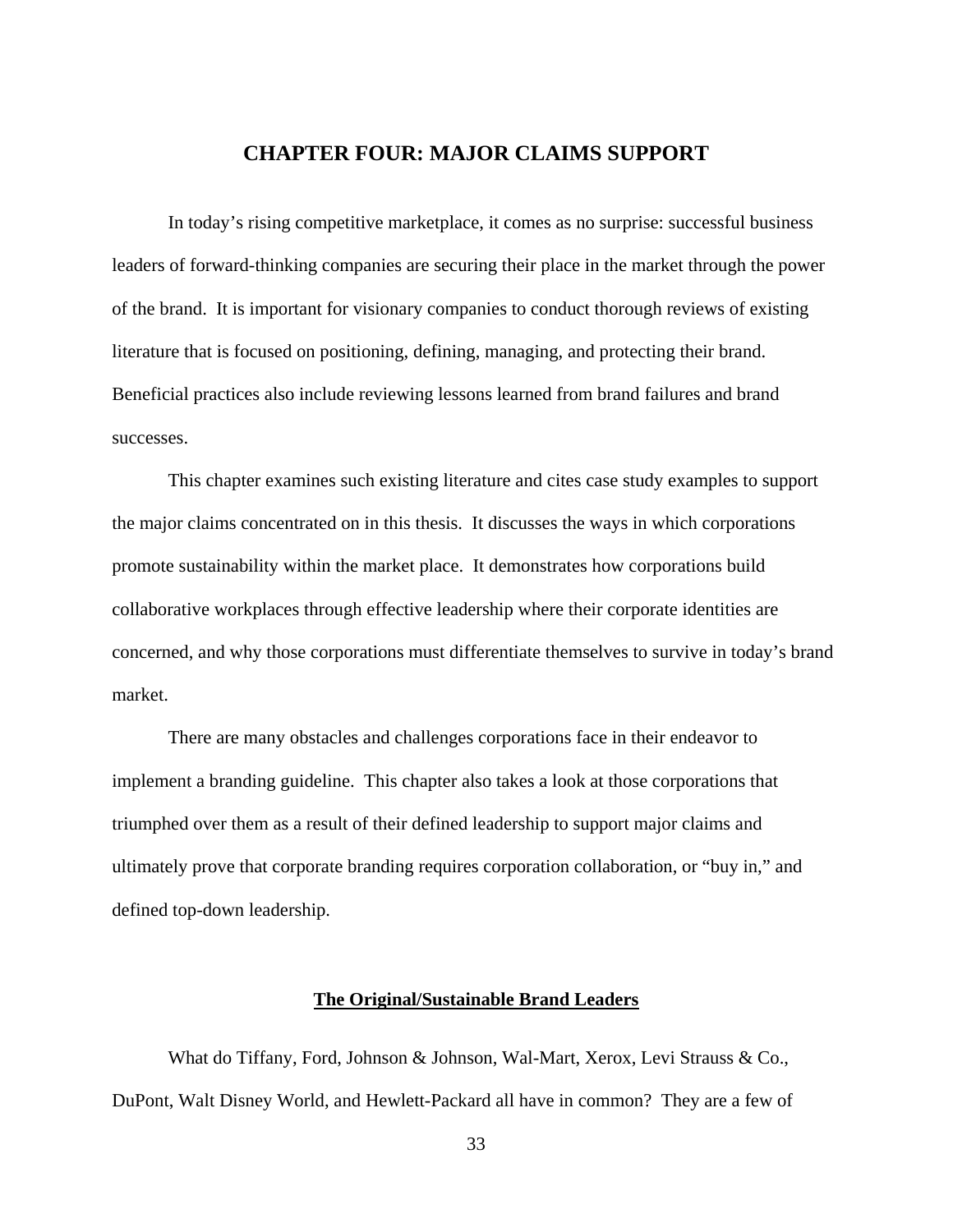America's best known brand names, some of them conceived more than 100 years ago, which have stood the test of time. They are institutions, foundations for the future of corporate branding that simply started out as great ideas. Collins and Porras believe "all great ideas eventually become obsolete…Yet visionary companies prosper over long periods of time, through multiple product life cycles and multiple generations of active leaders (2). In other words, visionary corporations, like the ones stated above, have had the ability and fortune to change with the changeable market. They have survived market fluctuation, brand crisis, and sales slippage.

In many cases, corporations' names become synonymous with their products or services thus also creating longevity in the marketplace. If consumers want a pair of jeans, most think Levi's. If they sneeze and need a tissue, most ask for a Kleenex. If they want a world class family vacation, Walt Disney World comes to mind. Like other corporations, these corporations hit pitfalls. No one can predict the always-changing market for brand success. It is up to corporations to take the necessary steps to redefine their missions time and again. Branding is not a process with a beginning and an end. By its definition, sustainability comes with time and must be nurtured with strong leadership.

#### <span id="page-42-0"></span>**Lesson Learned from a Brand Failure: Levi Strauss & Co.**

Levi Strauss & Co., one of the largest brand-name apparel marketers, with sales in 110 countries, is not a foreigner to brand struggles. With its original "brand" burned into leather and stitched onto the back pocket, Levi's jeans have been standard attire for men, women, and children for more than half a century. It is no wonder the superbrand would take its leadership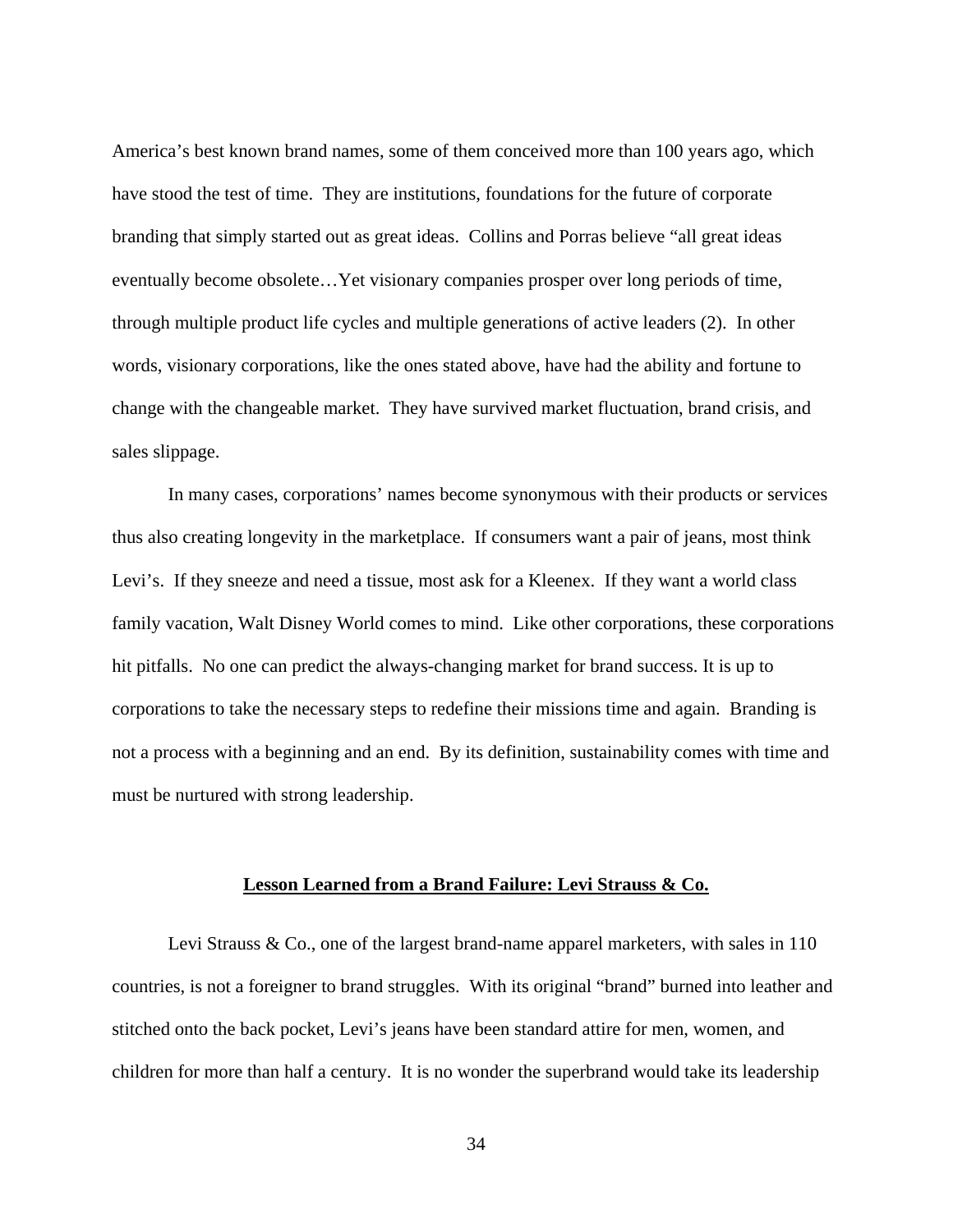for granted. In *Big Brands Big Trouble: Lessons Learned the Hard Way*, Jack Trout states, "Not establishing your leadership helps your competition. When you're on top, you have to make sure the marketplace knows it" (69). In the aggressive market, and without warning, competition rose up around Levi's.

Lee, Wrangler, Rustler, designer brands Calvin Klein and Tommy Hilfiger, and youthoriented brands Diesel, Mudd, Fubu, Bongo, Faded Glory, and many others inundated the market. As a result, Trout says, "The world had turned upside down for the people who invented jeans. Their leadership had evaporated as did a lot of their sales" (69). Levi's would have to look to its corporate identity to take back its leadership. In *Brand Failures*, Haig says, "If Levi's stands for anything it stands for 'the original jean'" (244). Levi's differentiated itself by being first. The corporation was a leader. Lesson learned for Levi's—redefine its values and take back what belongs to the corporation.

#### <span id="page-43-0"></span>**Promoting Marketplace Sustainability**

For the purpose of this thesis, Wheeler's definition of sustainability best serves the reader. She states, "Sustainability is the inherent ability of an identity to have longevity in an environment that is in flux, characterized by future permutations that no one can predict" (24). In other words, a sustainable brand is a brand with staying power under changeable conditions. It is a brand with endurance, resilience, and strength. A sustainable brand is a brand with loyal consumers, and a loyal consumer is one who has made that brand an internal, personal, subjective part of his or her life—a consumer who no longer has to make a conscious buying decision when it comes to that brand.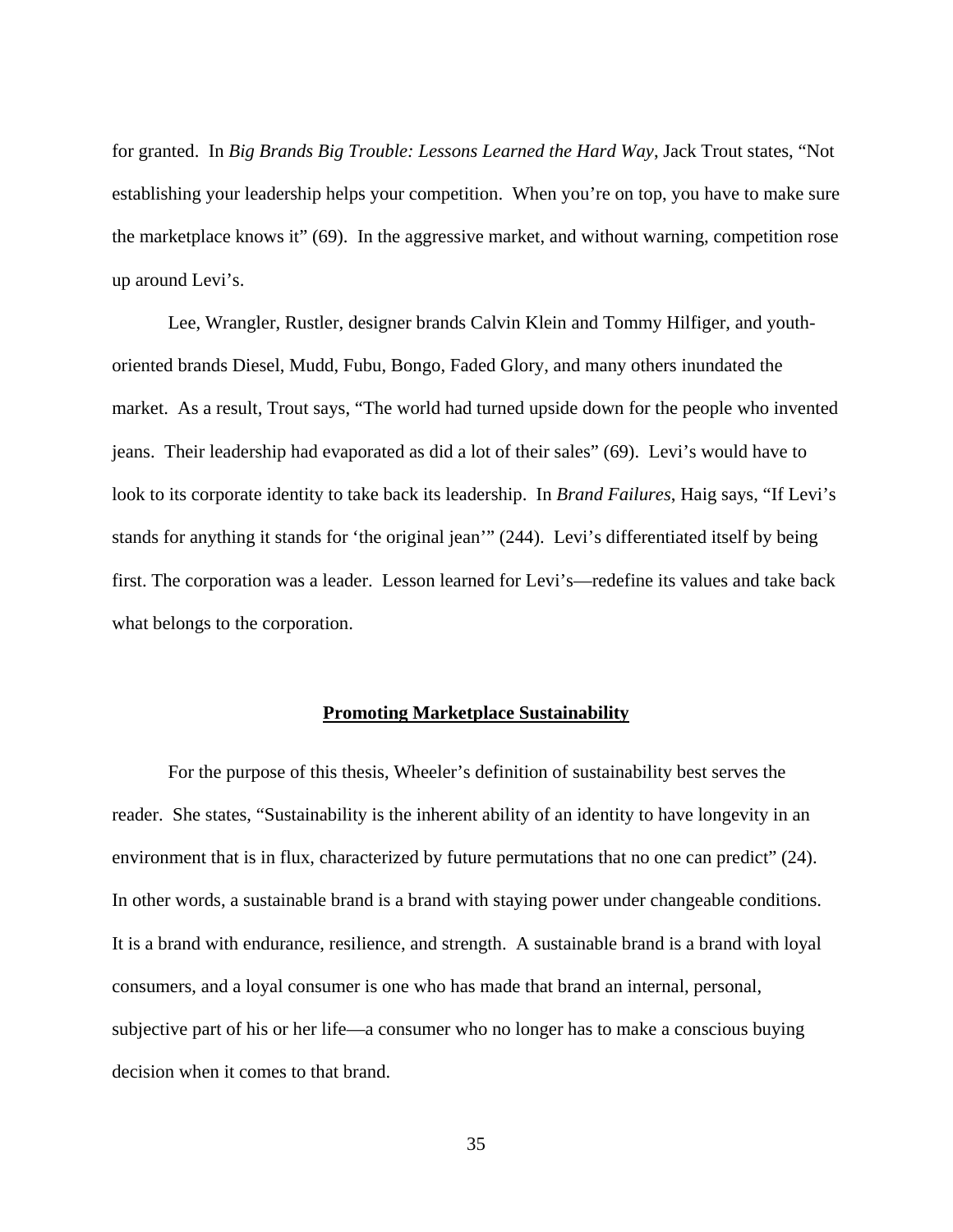In today's unpredictable marketplace, corporations with strong brands have the ability to change their leaders, look, ownership, and even their style and still maintain their sustainability. However, those corporations whose consumers perceive them as having weak brands are forced to watch their steps and work harder to build a stronger brand, or die. Consumers make decisions on what they know and what they have come to value. Traditions play a large part in a consumer's brand choice as well. If their mother used it, so should they. However, Mark Di Somma, a contributor to allaboutbranding.com, writes, "Brands that rely purely on their longevity and "glory days" are at real risk of finding themselves overtaken, overlooked or undermined. Credibility is vital but past reputation is no defense against the insatiable demands of today's markets" ([http://www.allaboutbranding.com/index.lasso?article=421\)](http://www.allaboutbranding.com/index.lasso?article=421). Consumer demands in an ever-changing market require corporations to evolve their brands in order to ensure sustainability.

 In *Brand Failures*, Haig says, "Consumers make buying decisions based around the perception of the brand rather than the reality of the product. While this means brands can become more valuable than their physical assets, it also means they can lose this value overnight. After all, perception is a fragile thing" (1-2). As branding becomes more and more prevalent in the marketplace, corporations have to work harder to build their brand perception in order to keep their products alive. A strong brand works hard to foster consumer loyalty and develop relationships; however, success in brand building begins with differentiation.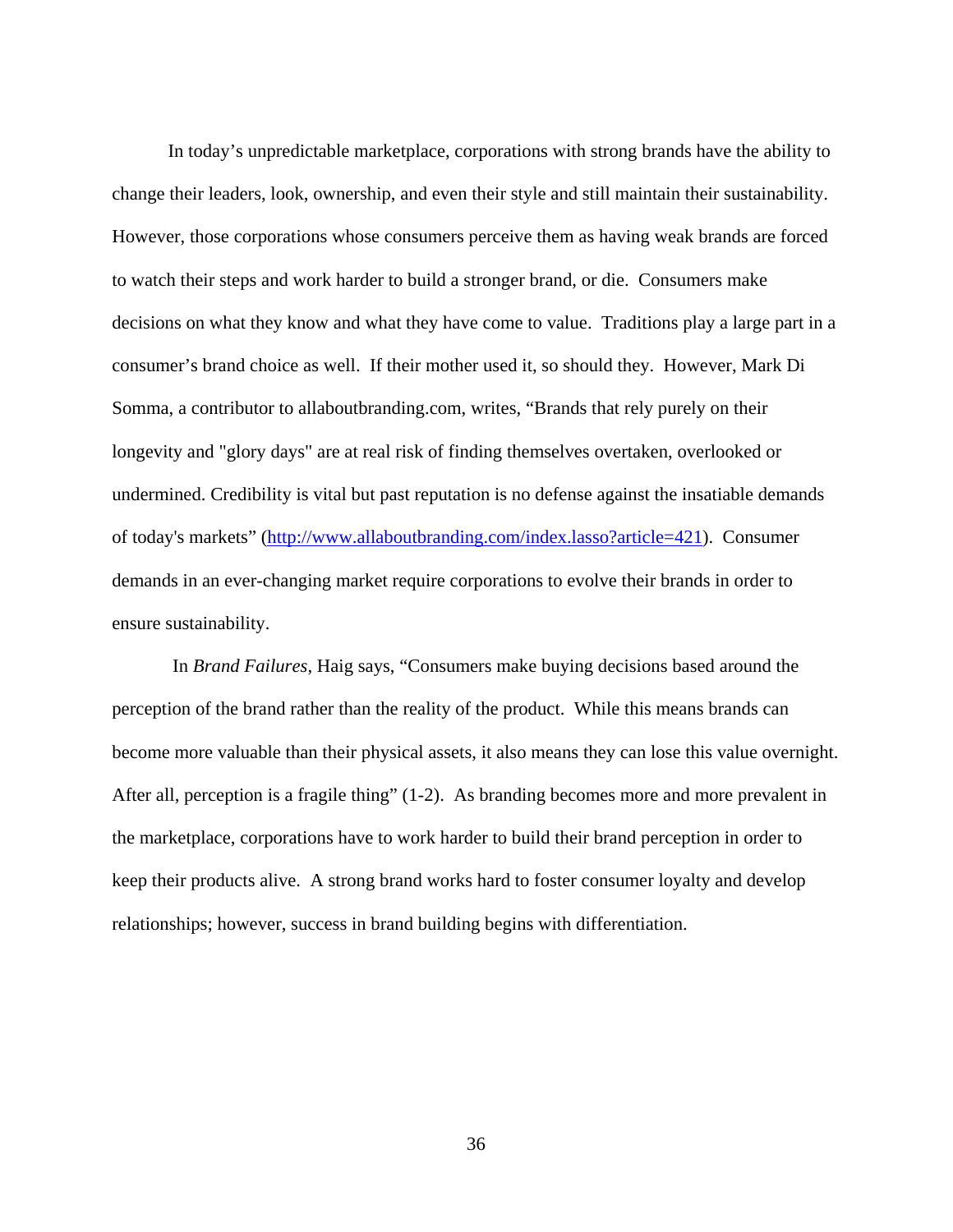#### <span id="page-45-0"></span>**Differentiation Made Simple**

Differentiation is simply the act of being perceived as unique or distinctly beneficial. It is a point of individual worth that sets a brand apart from all of the others. Differentiation is a brand strategy that offers consumers a clear reason why a corporation's product is the best. The product itself, however, does not have to be the difference. In addition, it is important to recognize that slight changes and variations on an existing product or service is not differentiation. Patrick Barwise and Seán Meehan bring to their readers' attention that "when companies are so preoccupied with fiddling with individual products and brands, they lose sight of the value they can create for themselves, and for consumers, by raising the bar for the entire category" ([http://www.strategy-business.com/press/enewsarticle/enews093004\)](http://www.strategy-business.com/press/enewsarticle/enews093004). As a result, they encourage corporations to learn what consumers really care about and raise category quality. To make this concept more comprehensible, they provide the following example:

> If Crest, Exxon Mobile, Tide, Citibank, or Marriott disappeared tomorrow, most American consumers would at worst feel slightly inconvenienced by having to switch to an indistinguishable alternative. But, how would they feel if an entire category—toothpaste, gasoline, detergent, consumer banks, or hotels disappeared? That would have an affect on their lives that they would notice. ([http://www.strategy-business.com/press/enewsarticle/enews093004\)](http://www.strategy-business.com/press/enewsarticle/enews093004)

In order to differentiate, corporations should start by distinguishing the concrete differences between their brand and the competing brands. Is their brand the least expensive, the most service oriented, or the best quality? Next, corporations should identify their personality differentiators. Are they socially conscious, consumer oriented, or dedicated to employee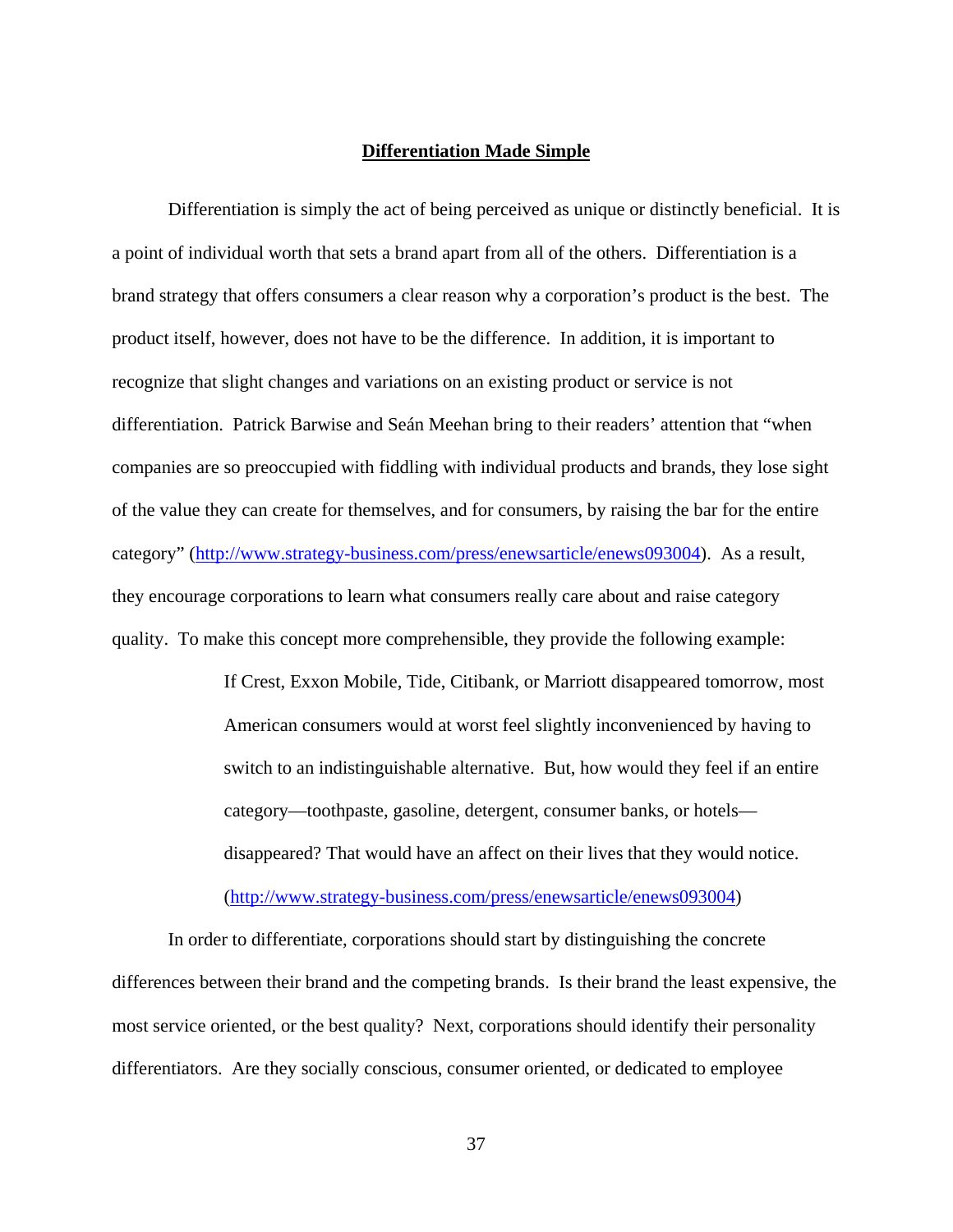satisfaction? In another work, *Differentiate or Die: Survival in our Era of Killer Competition*, author Jack Trout states:

> Leadership is the most powerful way to differentiate a brand. The reason is that it's the most direct way to establish the credentials of a brand. And credentials are the collateral you put up to guarantee the performance of your brand. Also, when you have leadership credentials, your prospect is likely to believe almost anything you say about your brand. (Because you are the leader.) (107)

Again, it is important that consumers see a corporation's brand value in the exact same way the corporation offers it to them. Therefore, in regard to differentiation, it is essential that the corporation communicate its unique difference to the consumer. Trout tells readers, "You can't overcommunicate your difference" and "a real differentiating idea is also a real motivational tool" (69).

#### <span id="page-46-0"></span>**Lesson Learned from a Differentiating Brand Success: Pepsi**

On its website, under a heading titled Sustainable Advantage, PepsiCo claims, "There are three major sustainable advantages that give PepsiCo a competitive edge as we operate in the global marketplace:

- Big, muscular brands
- Proven ability to innovate and create differentiated products
- Powerful go-to-market systems" (http://www.pepsi.com/home.php).

One of their big, muscular brands, Pepsi, has been referred to as the "differentiation brand." In *Brand Royalty,* Haig claims: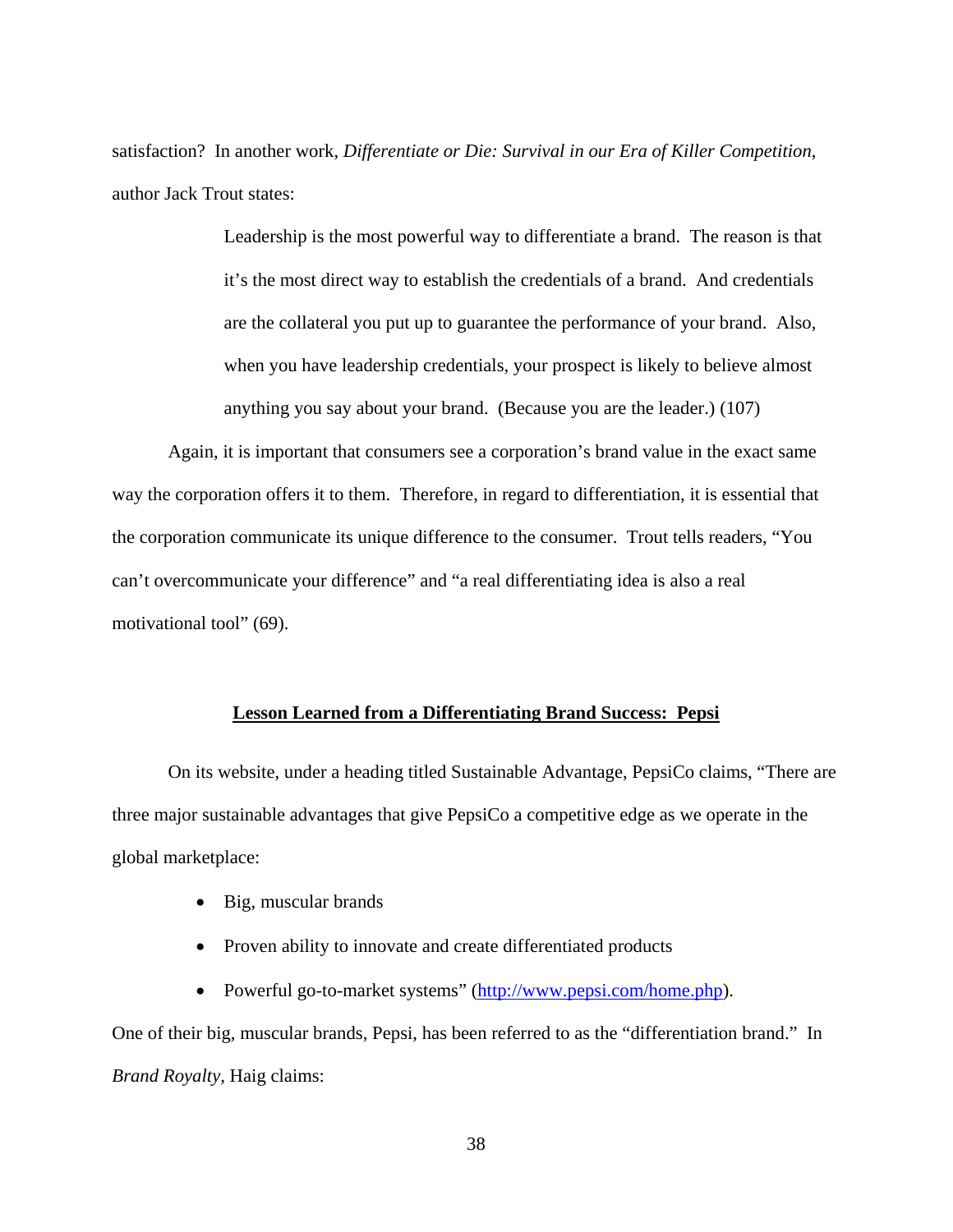The reason why Pepsi is one of the world's top 25 most valuable brands (according to Interbrand) is because it has defined itself against, rather than replicated, the market leader. Coca-Cola is 'classic'. Pepsi is 'new'. Coca-Cola is red. Pepsi is blue. Coca-Cola's advertising is about timeless values. Pepsi's advertising is about celebrity and humour. Such different branding has helped distinguish two very similar products. (114-116)

A visit to Coca-Cola's website, with its red, scripted Coca-Cola logo prominently displayed, offers the user information about careers, investors, corporate responsibility, and conservation. Rival Pepsi's site labeled PEPSI USA in thick, bold letters offers music, car culture, sports, entertainment, and fashion. This identifies another way in which Pepsi distinguishes itself as "different from" Coca-Cola.

#### <span id="page-47-0"></span>**The Power of a Mantra**

To communicate its unique spirit and differences, a corporation sometimes develops a mantra, or tagline, that sums up its distinctive value in a few words that concisely express the essence of the corporation. As an example, Subway Restaurants, using its mantras "eat fresh" and "serving great tasting healthier alternatives," employs healthfulness as its key point of differentiation to other fast food chains.

In the past, when corporations felt sales slipping, they immediately looked to their products to find the defect or flaw that was causing the failure. Today, more and more corporations are coming to the conclusion that their products are not failing, but their brands are. In his book, *Brand Failures*, Haig quotes Scott Bedburry, Starbucks' former vice president of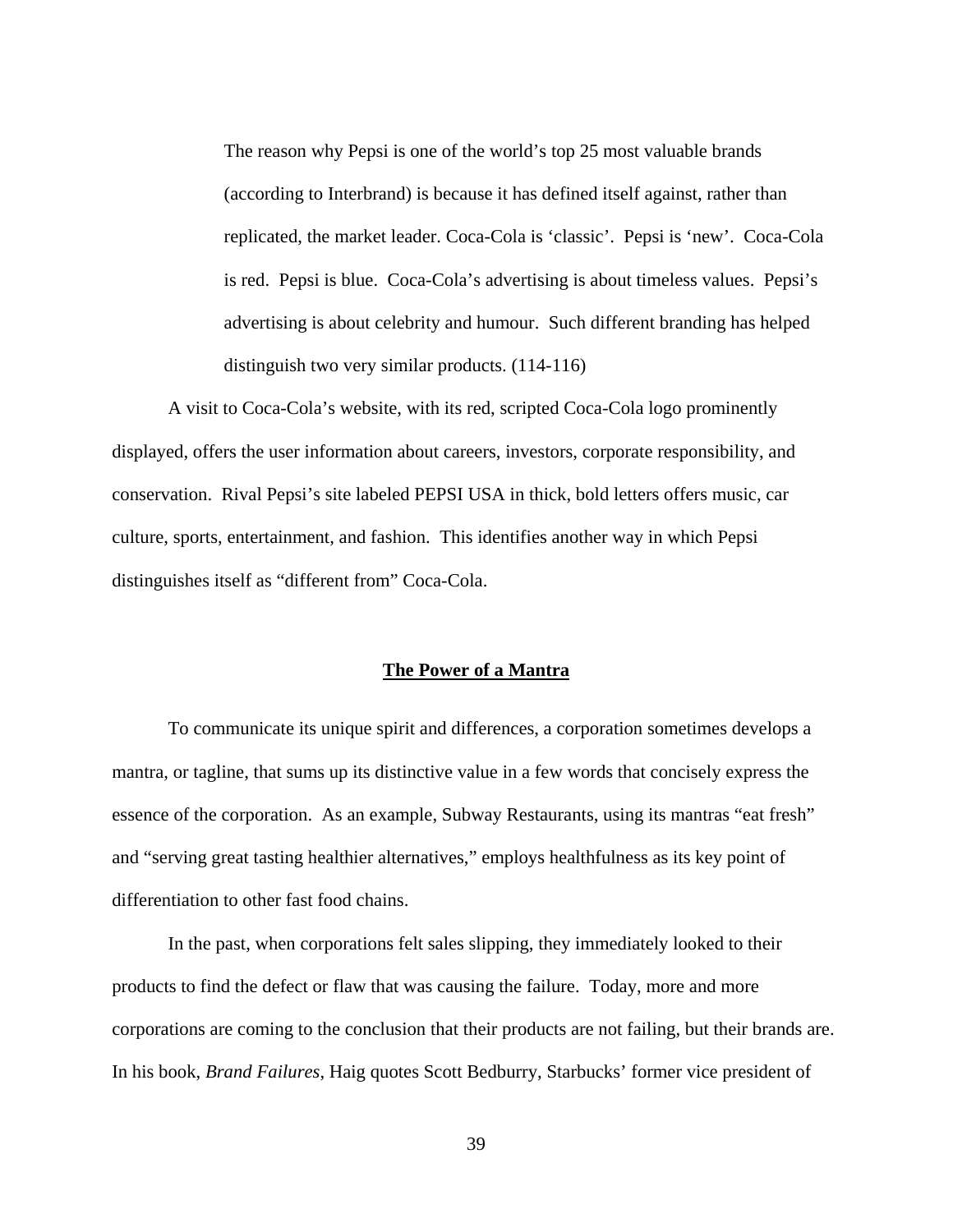marketing who "controversially admitted that 'consumers don't truly believe there's a huge difference between products'" (Haig 3). Therefore, like Subway, Starbucks relies on the mantra "Rewarding Everyday Moments" to encompass all of the experiences within Starbucks brand structure (their differentiators) whether they be selling tea, books, or newspapers, or just providing a comfortable, well-lit place to relax (Bedbury 53).

A mantra is more than a catchphrase or jingle. Bedbury tells his readers, "Brand mantras are not slogans, but touchstones that help shape what kinds of products and services companies create, how they conduct their business, and even how decisions are made as to what kind of people they hire" (50). Mantras focus on the heart of what a corporation stands for, its most essential beliefs, and fashions internal alignment around its most dynamic ideas. In addition, it helps to channel the external messages of those professionals who represent the corporation.

#### <span id="page-48-0"></span>**The CEO: The Buck Stops Here**

The buck stops here, or in other words, responsibility does not pass beyond this point, is a phrase popularized by U.S. president Harry S. Truman. It meant that he did not "pass the buck" to anyone else, but accepted personal responsibility for the way the country was governed. Likewise, all CEOs should govern their brands with the same approach. Trout's book *Big Brands, Big Trouble* centers on the mistakes made in a super competitive marketplace that can potentially lead to total corporation, or brand, collapse. In regard to the role and responsibility of the corporate CEO, Trout states, "CEOs often make bad decisions leading to big trouble. They either do things that cause problems or don't do things that could have avoided problems. And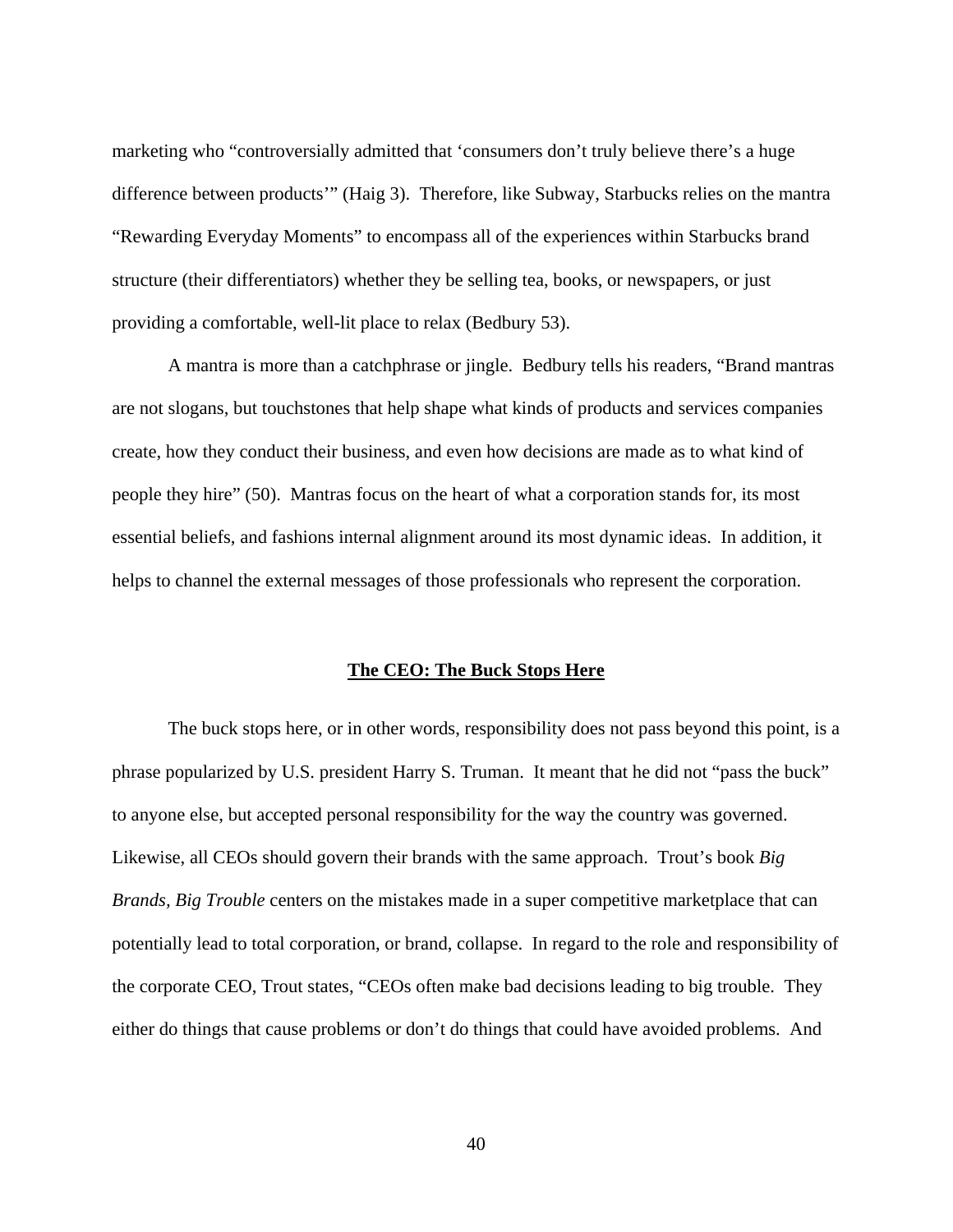when danger looms, the CEO is probably the only person who can effectively take the company out of harm's way" (211).

To reiterate instituting top-down branding as part of a corporation's culture is a necessary and value-building endeavor. It begins with the CEO, who is responsible for shaping the vision, and requires buy in from top leaders. Catherine Ostheimer, Brand Director of CoreBrand, a company solely designed to help corporations leverage their corporate brands, states:

> The CEO has the credibility in the eyes of all the stakeholders to be that force. People won't believe that they have to fall in line unless the CEO says so; that's just the way it is. There's a trickle-down effect. If the CEO says to his immediate staff, 'this brand stuff is a little soft, I don't really believe in it,' eventually that attitude will trickle down, and the brand will fall to pieces. (Gregory 50)

#### <span id="page-49-0"></span>**Looking Ahead to Chapter Five**

The following and final chapter concludes this thesis and recaps its findings. As discussed throughout, a brand is a corporate asset that adds value to its organization. It should be managed over time, consistently, and with great care and responsibility. There are many opportunities for technical writers to take part in the building and defining of brands in the future. Chapter Five will also look at where those opportunities lie.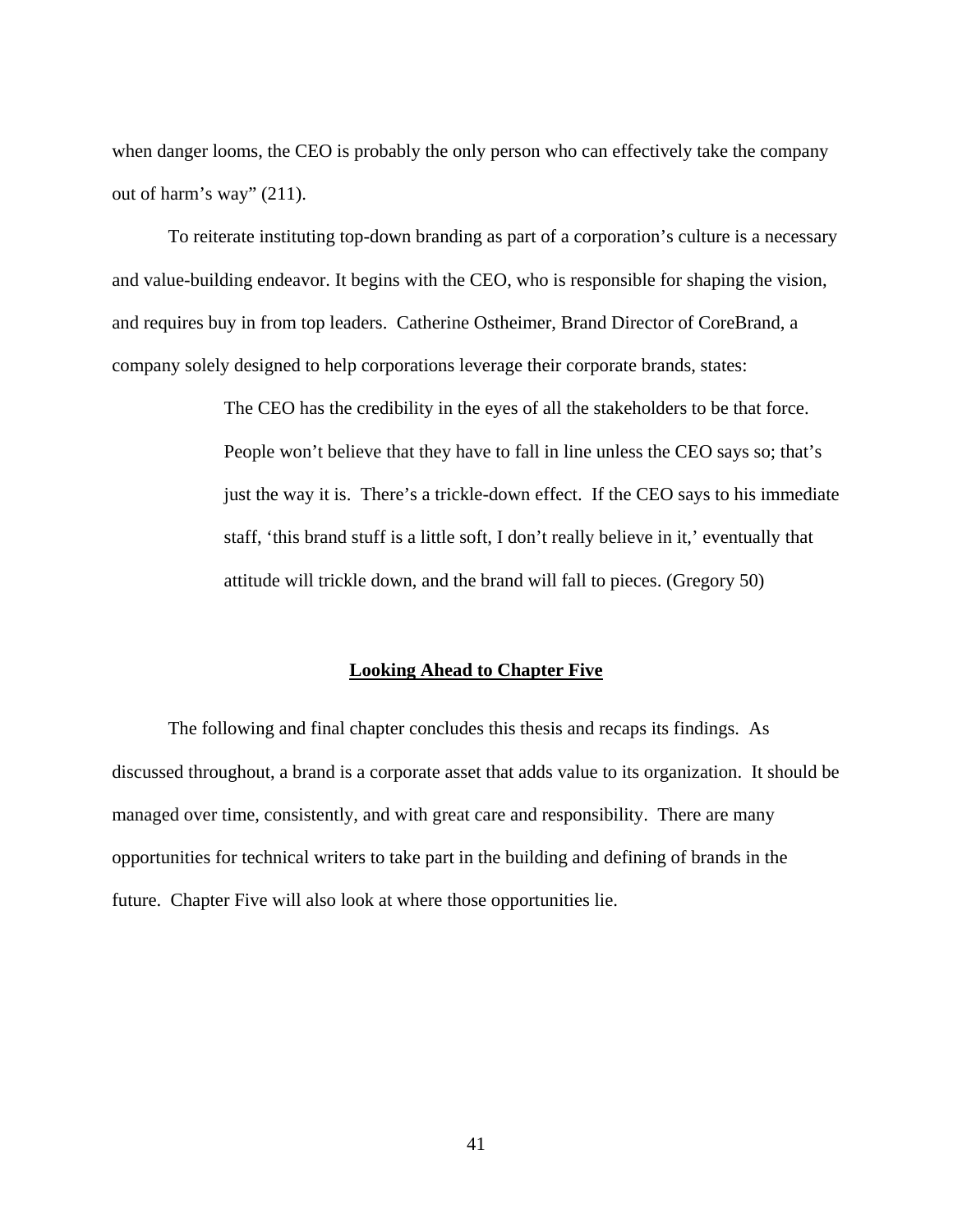## <span id="page-50-0"></span>**CHAPTER FIVE: CONCLUSION AND FUTURE RESEARCH**

While attending Yale University, Fred Smith, founder, Chairman, and CEO of Federal Express Corporation (FedEx) received a "C" on a paper that elaborated on a unique concept for reliable overnight delivery in a computerized information age. His professor found the idea unlikely. Today, "FedEx delivers 5 million shipments every business day. It is the world's leading delivery brand, worth billions of dollars" (Haig, *Brand Royalty* 291). Not only does FedEx Corporation carry brand power that ensures its sustainability, but it has also transcended itself into everyday verbal communication as a verb that means "to send overnight." This inspirational story illustrates a straightforward concept. To predict the future is a difficult task, but a terrific way to begin would be to define one's place in it.

This chapter reviews the overall findings of this thesis, offers concluding thoughts, and provides a glimpse into the future for corporate branding. In addition, it proposes recommendations for technical communicators who are involved in the process of building, managing, and maintaining the value of corporate brands.

#### <span id="page-50-1"></span>**Branding: A Review**

In contrast to 100 years ago, consumers are faced with considerably more choices on products and services. Thanks to the Information Age, they are also provided with more information than ever before. For corporations, both established and forthcoming, branding is becoming increasingly important.

This thesis has shown that consumer trust and emotional ties play a crucial role in product or service achievement. A differentiated brand with consistent promise delivery from all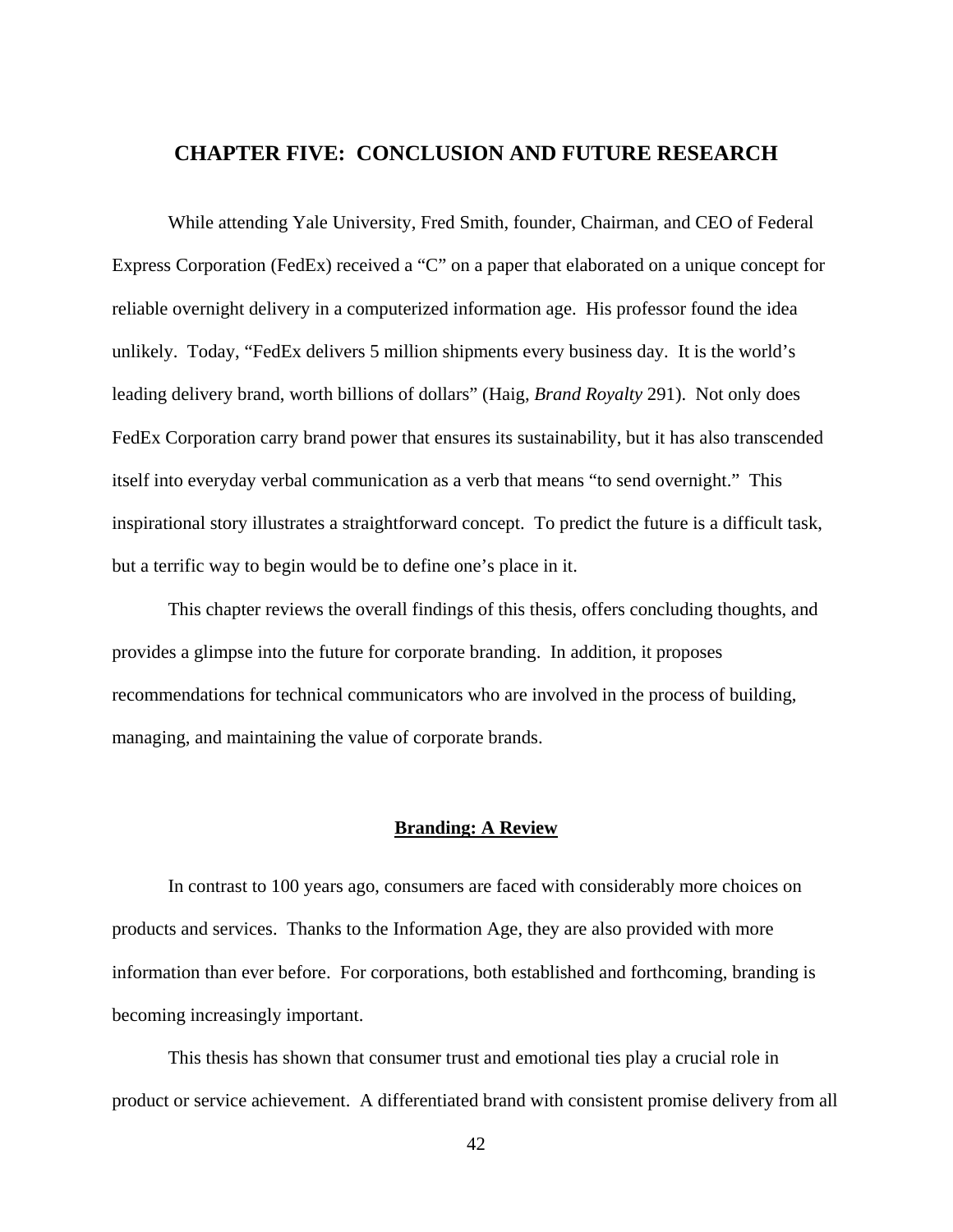aspects of its organization is well on its way to promoting sustainability in the marketplace. In a flux world where we cannot predict change, corporations must be prepared to meet obstacles and challenges.

CEOs must remain proactive in crisis management and always forthright and honest with their consumers. They must live the brand and buy into the brand from the start, knowing there is no finish, and remembering that brand identity and brand image are not one and the same. The brand identity the corporation puts forth, the anticipated consumer perception, is not always the consumer perception, or the brand image.

The key to any brand's success is its positioning in the marketplace. Positioning is a promise, a mission, a vision, a representation of the corporation's personality. It defines who the corporation is and what it does. It identifies where the corporation fits into the marketplace and what its differentiators are.

#### <span id="page-51-0"></span>**The Future of Branding: Spreading the Word**

As the future approaches (daily), brands must be prepared to extend and evolve confidently, knowing that new markets, new services, and even new consumers, the likes of which they have never seen before, will be approaching with it. Highly technical and consumerist Gen X-ers and Gen Y-ers, those who helped to drive the Internet evolution, despite the existence of extensive advertising campaigns, are reaching out to MySpace, blogs, and message boards to get the advice of fellow consumers about their chosen brands and services. They are basing their purchasing decisions on the emotional ties or consumer experiences of those consumers who have come before them. There is no type of advertising more powerful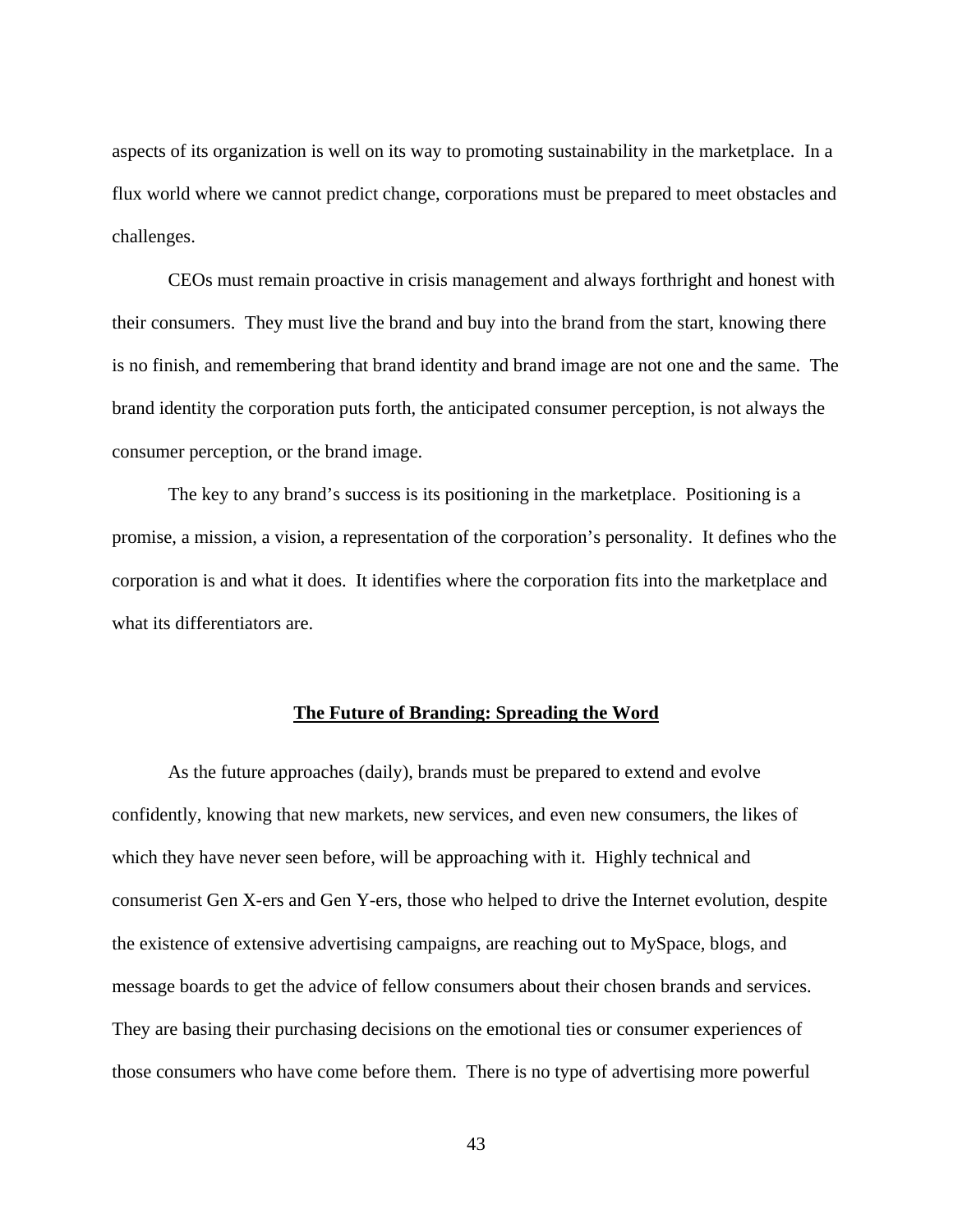than word-of-mouth advertising, and in the case of the Internet communication chain, there is no greater mass market to receive the word.

There are even websites dedicated to advertising of this nature. Social networks, Mouthshut.com and Epinions.com, are websites that provide opportunities for consumers to compare pricing, read or write reviews on almost any product or service, and allow others to access those reviews for buying recommendations and warnings. Ultimately, this gives consumers an opportunity to neglect advertising altogether in decision-making and leaves corporations with no control over what will be said about their brands.

Many websites for products offer post-purchase feedback opportunities that can be accessed by those consumers in search of a product or service. Amazon.com offers a forum for consumers to share their thoughts with other consumers about each product offered on the site. In addition, consumers can read reviews and rate them according to their usefulness. A five-star rating system identifies each review from the most to the least helpful. This provides easy access to future consumers in locating a useful review. In this scenario, corporate advertising becomes obsolete.

In the future, corporations will begin to focus their efforts on controlling this type of advertising. There is a way. Realizing that consumers are in control and are talking to one another, corporations will need to concentrate on building the best relationships they can while maintaining their positive identities. Consumer care at every touch point will be more critical than ever before.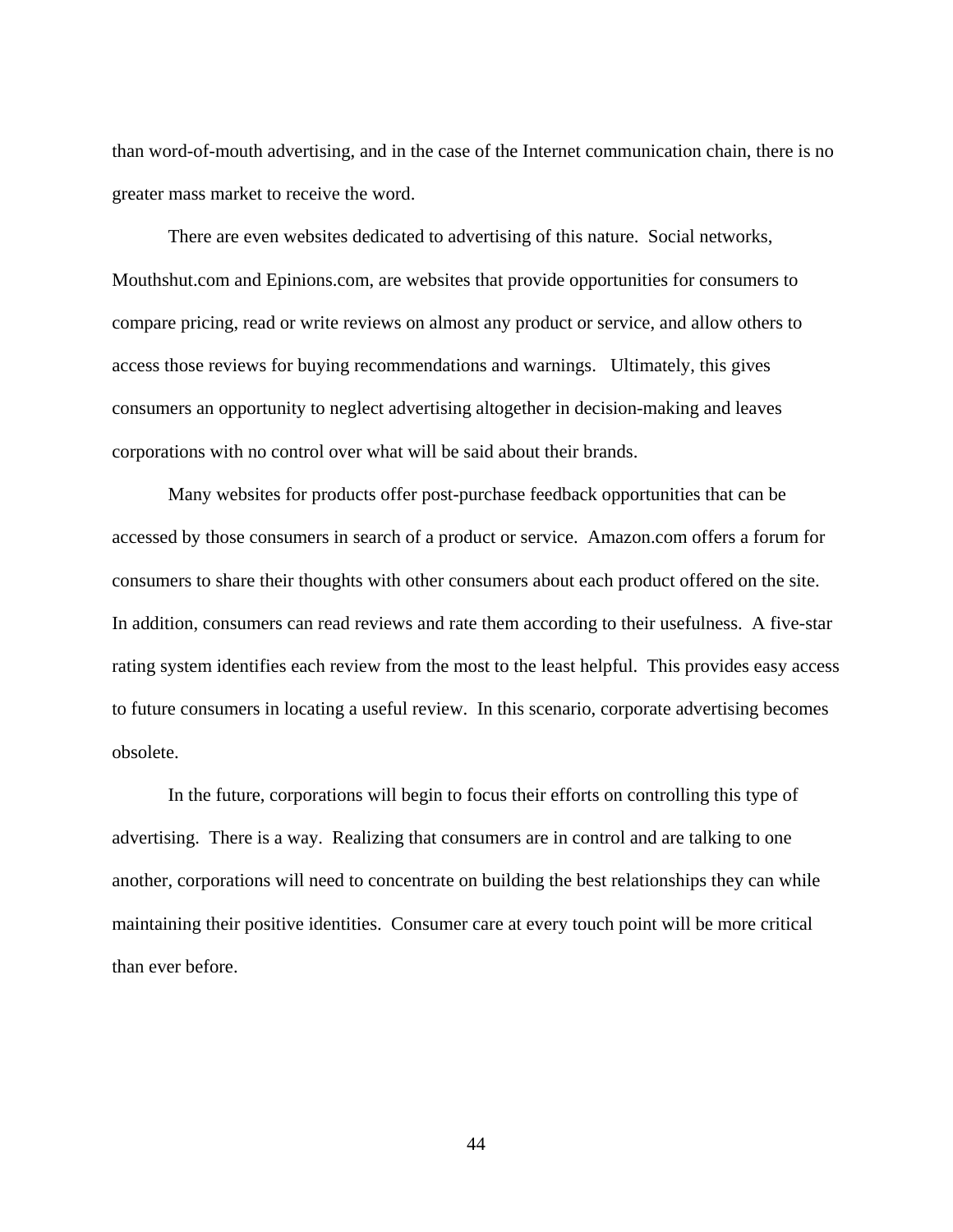#### <span id="page-53-0"></span>**The Future of Branding: Digitally Speaking**

Digital video recorders (DVRs), like TiVo and other brands, allow television-watching consumers who were once radically influenced by commercial advertising, and perhaps even walked around with a product jingle in their heads for a day or two, to fast forward right through television commercials. As a result, brands will be forced to find new ways to finagle their way into the homes and minds of their consumers, perhaps leading to more product placement in television shows, music videos, video games, books, and movies.

In some cases, brands are already claiming their place in these new mediums. For example, in the gamers' market, brands are already making their appearances virtually. Gamers are often in a world of their own. Brands are finding ways to introduce themselves into that world by taking a part in the action. In Adidas' Power Soccer for Play Station, the Adidas brand is portrayed throughout. Adidas shoe advertisements appear along the field, players wear Adidas clothing, and there are even signature moves named for Adidas products. Players can let loose a Predator Kick (named after Adidas' soccer shoe).

In an effort to get in touch with even more consumers, brands will reach out to books as well. Consumers often tend to tune out advertisements, but it may be more difficult when they are forced to read about them smack in the middle of their text. Many people believe that the first literary author directly commissioned by a corporation to write a novel occurred in 2001. Author Fay Weldon wrote *The Bulgari Connection* after being "sponsored by the Italian jewelry corporation, Bulgari—with a requirement in her contract for at least a dozen mentions of its products," but the future can expect to see many more of these occurrences ([http://books.guardian.co.uk/news/articles/0,6109,546599,00.html\)](http://books.guardian.co.uk/news/articles/0,6109,546599,00.html).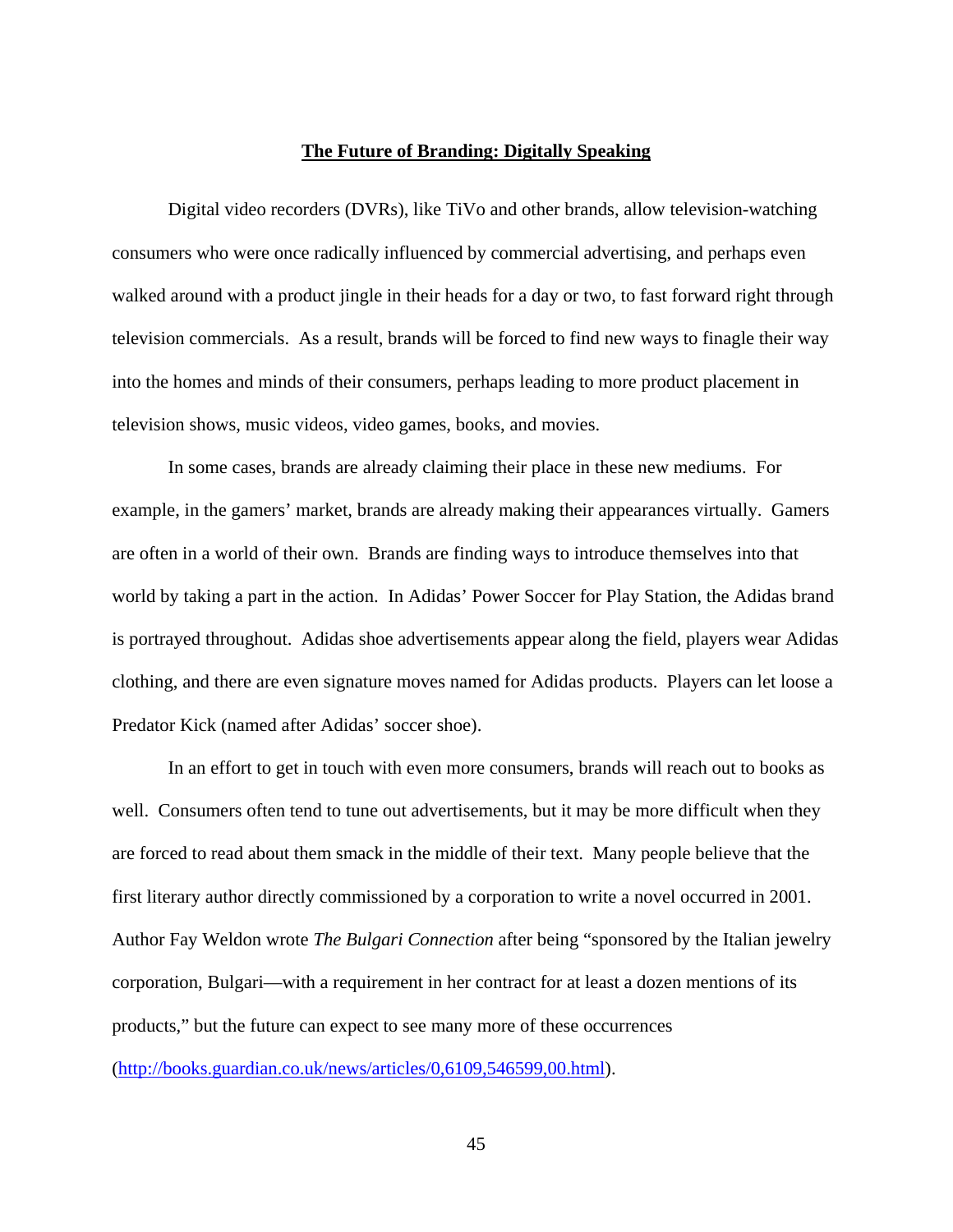Brands may also have to work harder to make commercial advertising more enjoyable to the consumer—to make the consumer want to watch it. Super Bowl advertisers know that their advertisements are the most anticipated of the year. If all advertisements were as fun and produced as many water cooler discussions, perhaps the new consumer (the one who chooses what he or she watches) would actively pursue watching them.

#### <span id="page-54-0"></span>**The Future of Branding: Going Green**

The future is green. The future of branding must also pay attention to this color. This is not a reference to logos and color design elements, but to the hottest concept in environmentalism. Corporations, or brands, will find themselves promoting greater social conscientiousness than ever before. Consumers expect it. As they always have, they always will hold corporations responsible for their actions.

 Now, however, instead of simply expecting corporations to avoid negatively impacting the environment, consumers expect them to positively impact it. Consumers will come to insist on products and services that are sustainable, or capable of being produced and used with minimal long-term effect on the environment. They will look to the corporations, or brands, that are the most socially responsible and passionate about the support of various causes.

#### <span id="page-54-1"></span>**The Future of Branding: Value-Adding Employees**

Thanks to the frontrunners, corporations like Nordstrom, Starbucks, Google, and the various other corporations that top the *Fortune Magazine* Top 100 Companies to Work For list, corporations are going to work harder in the future to incorporate their strategic market plan with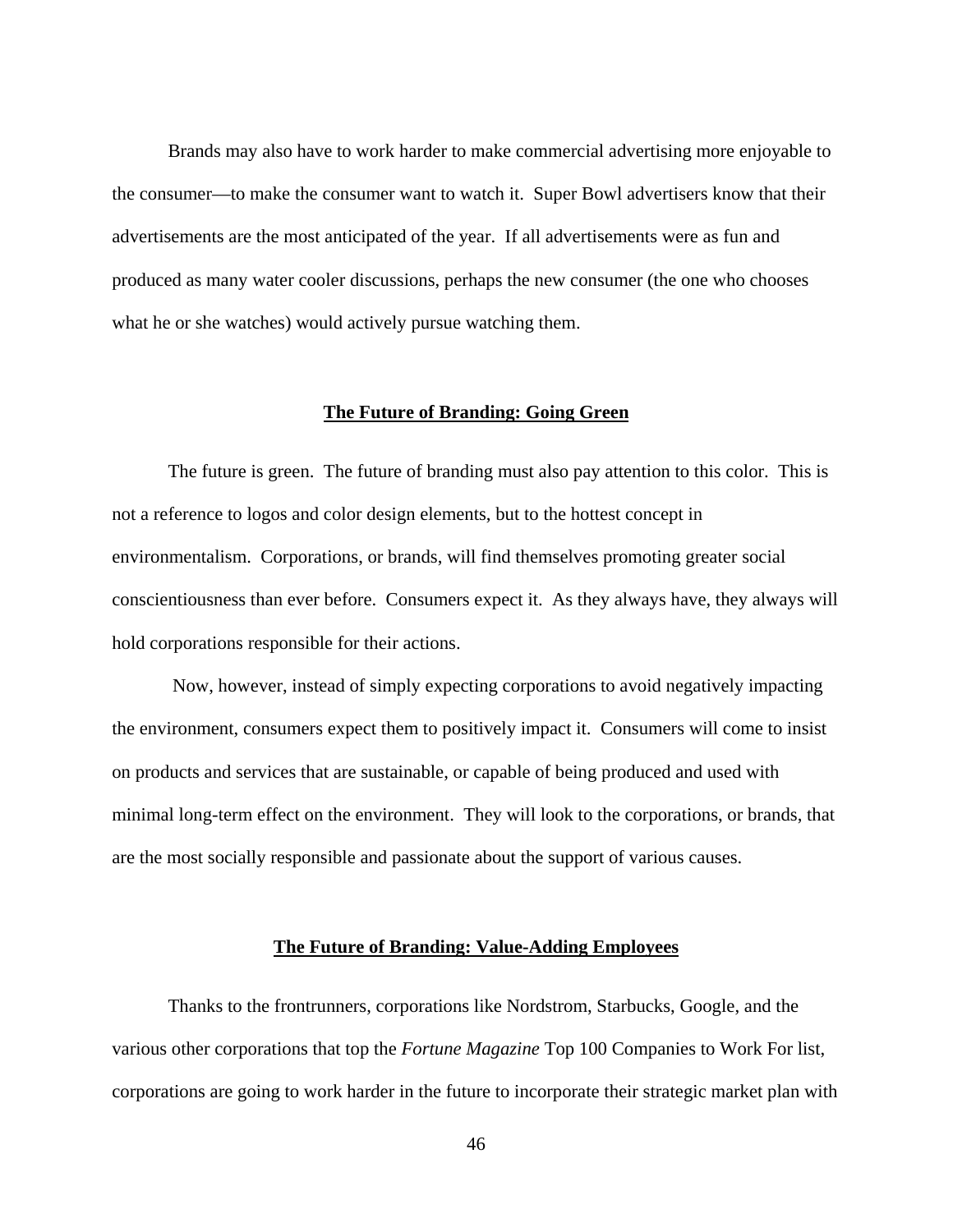the personal values of the employees who work for them. Knowing that dedicated, quality employees extend the value of the brand, future corporations will have to make great strides to help their employees promote the mission and keep their value-adding promises.

A corporation's brand value is enhanced and protected by employee communications. Therefore, future corporations will focus on making sure training and development programs, performance management systems, and compensation programs are designed and reinforced to promote living the brand.

#### <span id="page-55-0"></span>**The Role of the Technical Communicator in the Future of Branding**

Technical communication, as well as corporate branding, encompasses visual communication, rhetoric, style, and usability. The identity defined by a corporation is unique to that corporate community and works to unify all of its operations (touch points) with a single, strong brand that is easily identifiable and recognizable. It is an identity system that defines a highly professional (consistent) look and feel for all communication and in all media.

Technical communicators can help in the branding process because they are driven by the rhetorical situation in any given communication process. Brands seek to understand and communicate with their consumers. In *Designing Visual Language, Strategies for Professional Communicators*, Charles Kostelnick and David Roberts discuss the rhetorical situation. They state, "The act of creating any workplace communication, then, is driven by the writer's understanding of three basic elements:

- Audience
- Purpose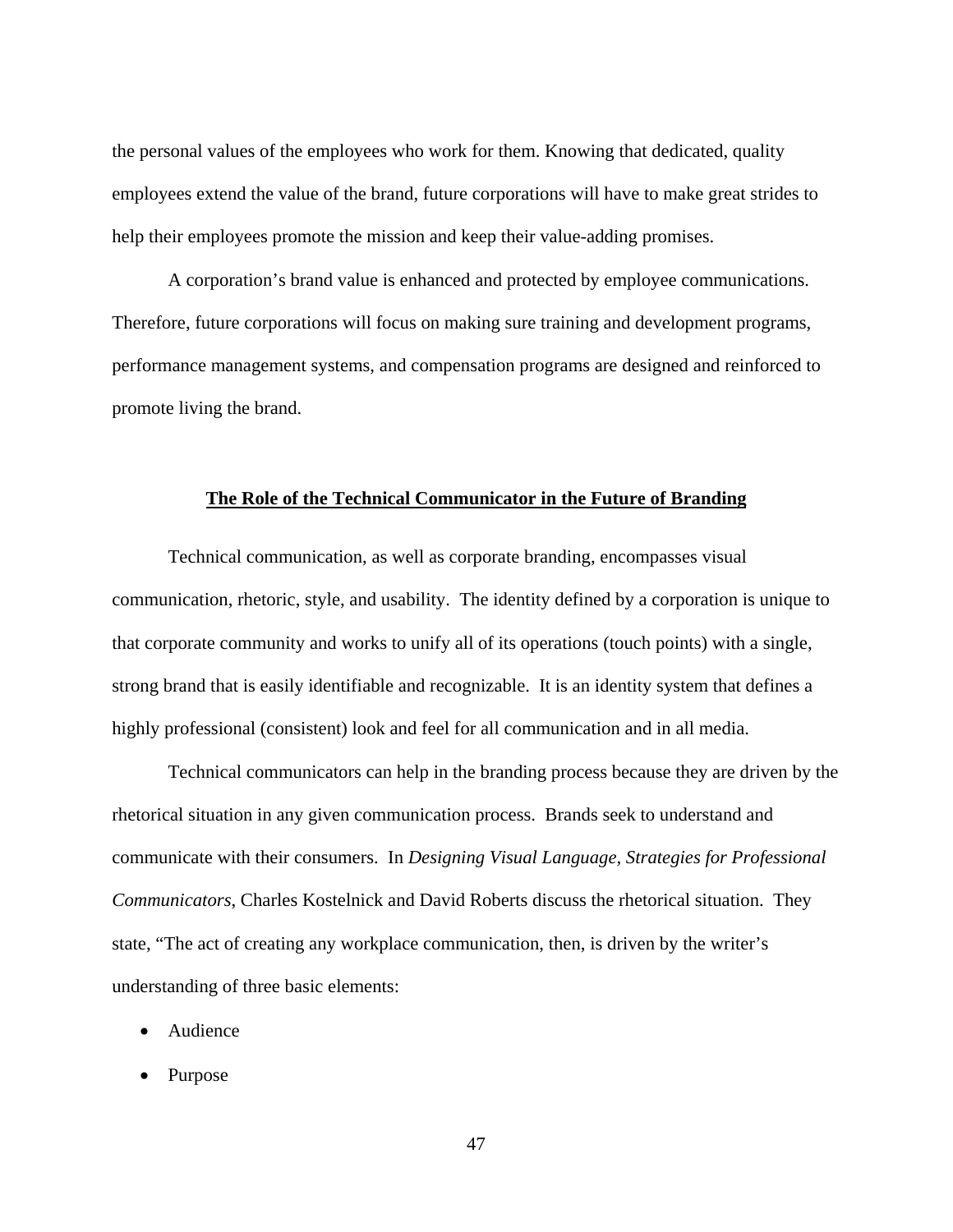#### • Context"  $(5)$ .

In shaping corporate documents consistent with branding guidelines, technical communicators will always first examine the rhetorical situation to maintain consistency and branding value. Adamson says, "A brand driver is the shorthand required for effective, unmistakable communication. It will conjure up all the right mental associations" (109). A corporate brand is the aggregate of everything the corporation says and does, so it comes as no surprise that technical communicators are called upon to provide clarity, legibility, information architecture, and usability to the branding process.

Because the role of the technical communicator often encompasses the production of usable documentation, and the branding world relies heavily on written communication, technical communicators are sought out to create value-adding documentation that focuses on the end users (consumers). Technical communicators should be the first considered to contribute to the process when corporations are called upon to define their brands.

Technical communicators are no strangers to working collaboratively, and by definition of their role, they are essential to the establishment and protecting of a brand's look and feel. Technical communicators are called on to provide consistency within documentation and across documentation sets, online as well as printed. They are trained writers and communicators of all topics technical and otherwise. Maintaining a keen knowledge of goals and audiences, and creating clarity and organization are key responsibilities of every technical communicator in the branding environment, and for this reason, a technical communicator's abilities in these areas are essential to the branding process.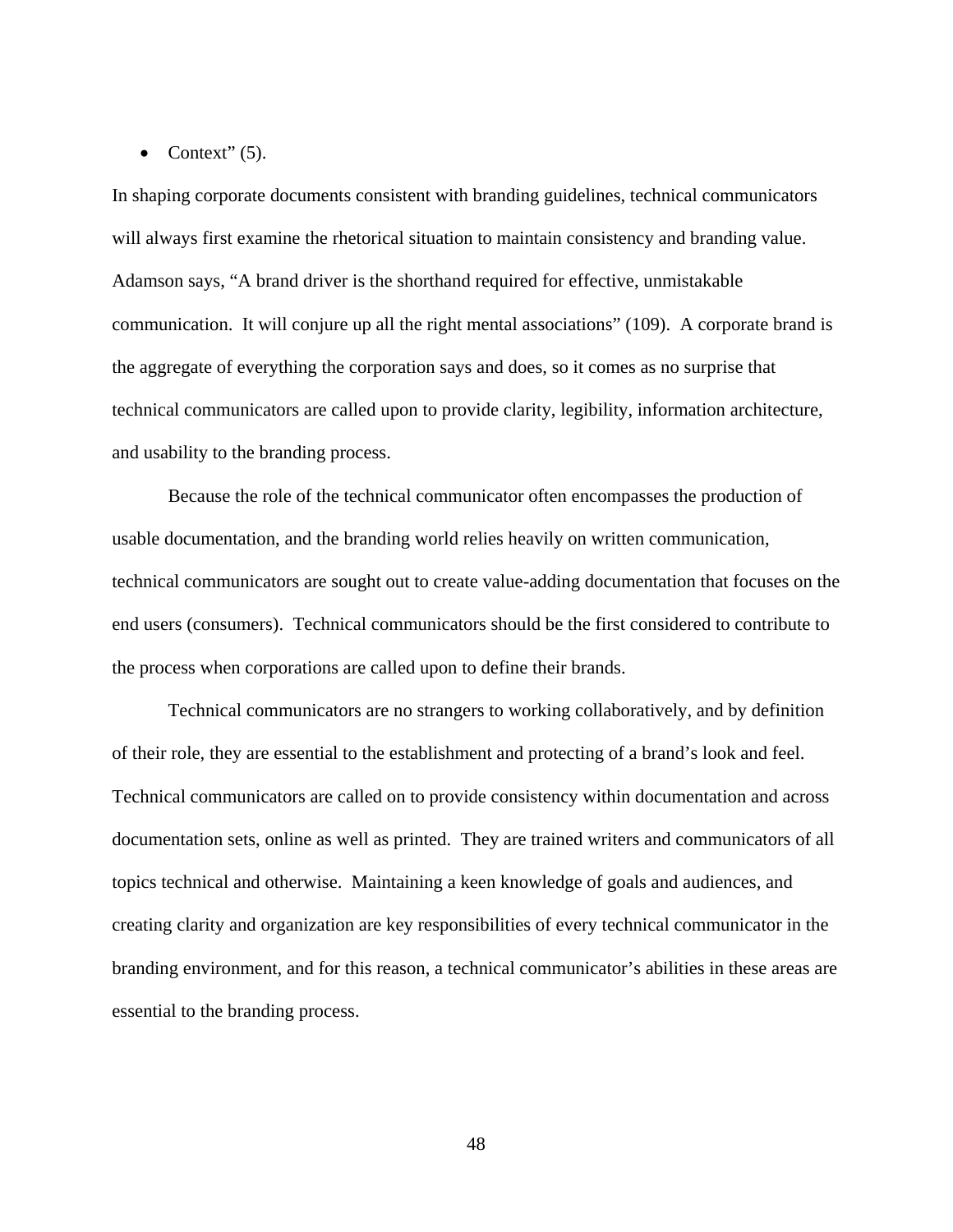# <span id="page-57-0"></span>**LIST OF REFERENCES**

"A Human Approach to Creating the Total Customer Experience." IBM.com. 24 Sept. 2007.  $\langle \frac{\text{http://www-}}{\text{http://www-}} \rangle$ 

[935.ibm.com/services/us/index.wss/offerfamily/igs/a1024109>](http://www-935.ibm.com/services/us/index.wss/offerfamily/igs/a1024109).

- Adamson, Allen P. *BrandSimple: How the Best Brands Keep it Simple and Succeed*. New York: Palgrave McMillan, 2007.
- Barwise, Patrick and Sean Meehan. "Making Differentiation Make a Difference." Strategy & Business. 30 September 2004. 17 October 2007.

<[http://www.strategy-business.com/press/enewsarticle/enews093004>](http://www.strategy-business.com/press/enewsarticle/enews093004).

- Bedbury, Scott. *A New Brand World: 8 Principles for Achieving Brand Leadership in the 21st Century*. New York. Penguin Group, 2002.
- Chiaravalle, Bill and Barbara Findlay Schenck. *Branding for Dummies*. Indianapolis. Wiley Publishing, Inc., 2007.

Coca-Cola Company. 19 October 2007. [<http://www.thecoca-colacompany.com>](http://www.thecoca-colacompany.com/).

- Collins, James C., and Jerry I. Porras. *Built to Last, Successful Habits of Visionary Companies*. New York. HarperCollins Publishers, Inc., 2002.
- Di Somma, Mark. "Brand Longevity: No. 5 is Alive!" AllAboutBranding.com. 17 October 2007. <[http://www.allaboutbranding.com/index.lasso?article=421>](http://www.allaboutbranding.com/index.lasso?article=421).
- Franklin, Talcott J. *Protecting the Brand: A Concise Guide to Promoting, Maintaining, and Protecting a Company's Most Valuable Asset*. Fort Lee. Barricade Books, Inc., 2003.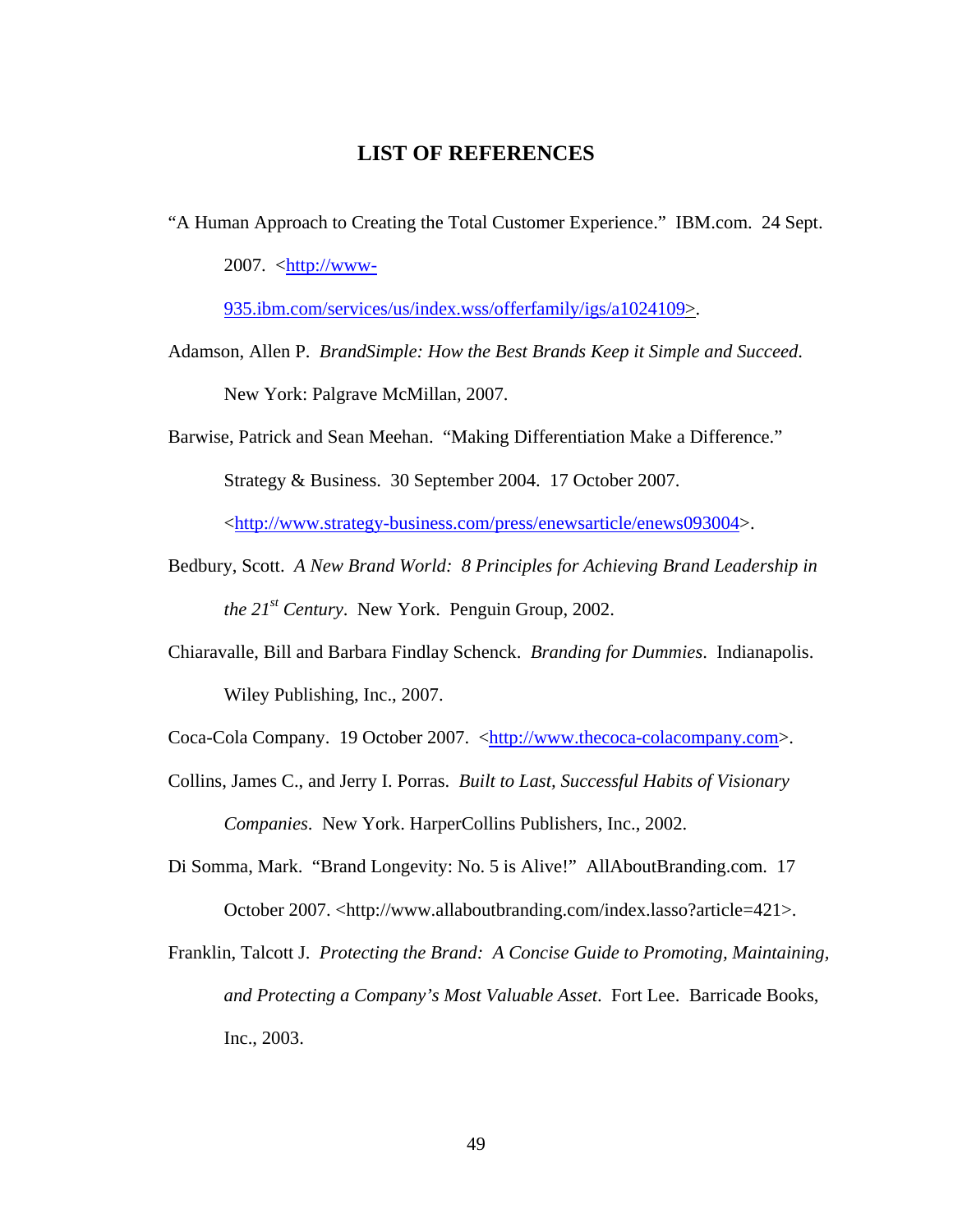- Gobé, Marc. *Emotional Branding: The New Paradigm for Connecting Brands to People*. New York. Allworth Press, 2001.
- Gregory, James. The *Best of Branding: Best Practices in Corporate Branding*. New York. McGraw-Hill Companies, 2004.
- Haig, Matt. *Brand Failures: The Truth About the 100 Biggest Branding Mistakes of All Time*. Philadelphia. Kogan Page Limited, 2003.
- Haig, Matt. *Brand Royalty: How the World's Top 100 Brands Thrive & Survive*. Philadelphia. Kogan Page Limited, 2004.
- Johnson & Johnson Corporation. 5 October 2007.

<http://www.jnj.com/our\_company/our\_credo/index.htm>

- Klimchuck, Marianne Rosner and Sandra A. Krasovec. *PackagingDesign: Successful Product Branding from Concept to Shelf.* Hoboken. John Wiley & Sons, Inc., 2006.
- Kostelnick, Charles and David D. Roberts. *Designing Visual Language: Strategies for Professional Communicators*. Needham Heights. Allyn & Bacon, 1998.

Lands' End Business Outfitters. Cover. 2006. [Brochure].

Marconi, Joe. *The Brand Marketing Book: Creating, Managing, and Extending the Value of Your Brand*. Illinois. NTC /Contemporary Publishing Group. 2000.

Nordstrom Corporation. 9 October 2007.

<http://careers.nordstrom.com/company/culture/index.asp>.

Pepsi USA. 19 October 2007. [<www.pepsi.com>](http://www.pepsi.com/).